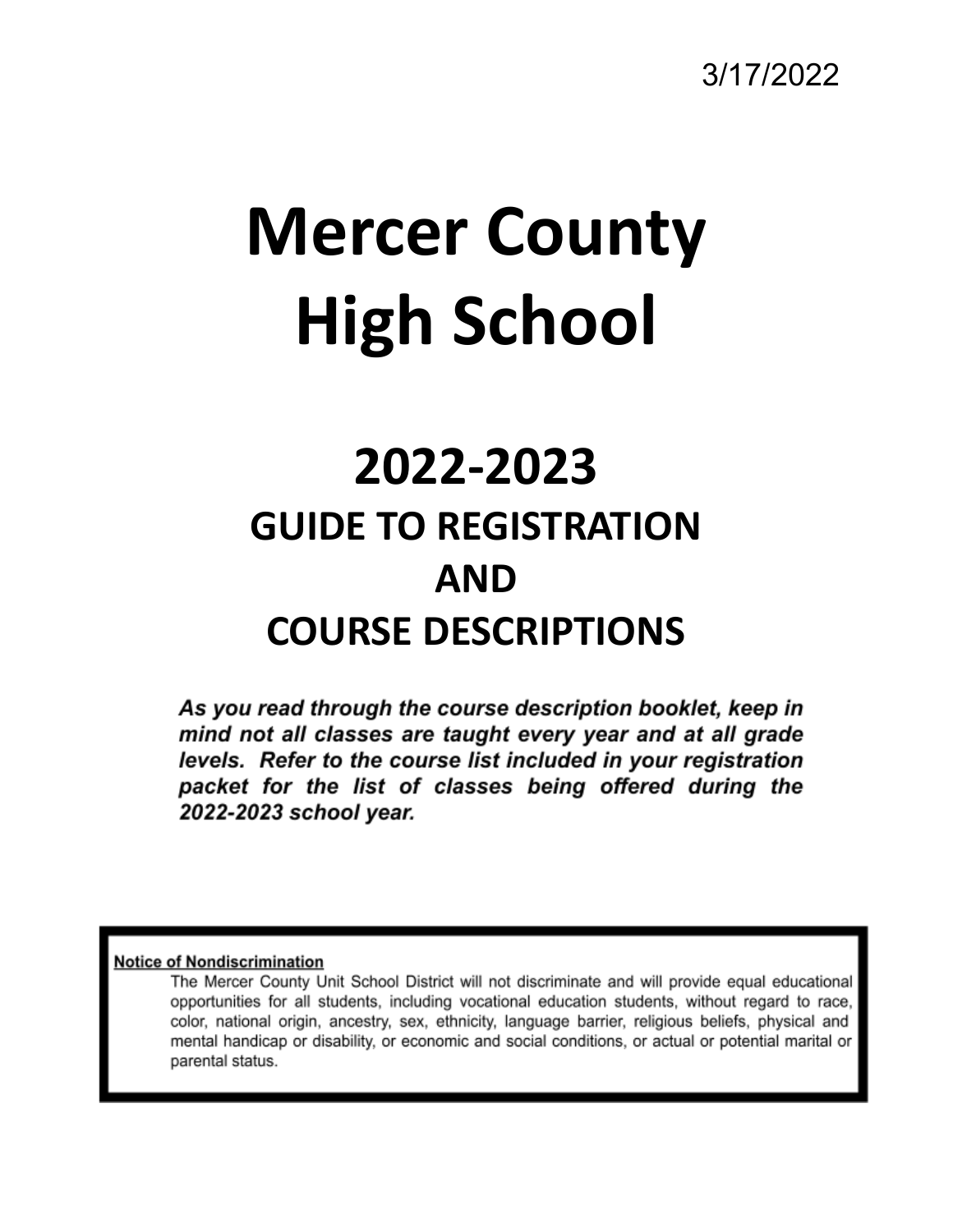# **2022-2023 MERCER COUNTY HIGH SCHOOL GUIDE TO REGISTRATION AND COURSE DESCRIPTIONS TABLE OF CONTENTS**

| Agriculture                                               | 36 |
|-----------------------------------------------------------|----|
| Art                                                       | 51 |
| <b>AP Classes</b>                                         | 12 |
| <b>Business Education</b>                                 | 47 |
| <b>College Entrance Requirements</b>                      | 5  |
| Dual Credit/Distant Learning at Mercer County High School | 11 |
| <b>Driver Education</b>                                   | 54 |
| <b>Early Graduation Request</b>                           | 6  |
| English                                                   | 12 |
| Foreign Language                                          | 50 |
| <b>Graduation Requirements</b>                            | 4  |
| <b>Health</b>                                             | 33 |
| How to Prepare for College                                | 5  |
| <b>Industrial Arts</b>                                    | 45 |
| Introduction                                              | 3  |
| <b>Mathematics</b>                                        | 21 |
| <b>Music</b>                                              | 34 |
| NCAA Guide for College-Bound Student-Athlete              | 9  |
| <b>On-line Illinois Virtual High School Courses</b>       | 56 |
| Partners for College Career Success (PCCS)                | 5  |
| <b>Physical Education &amp; P.E. Waivers</b>              | 32 |
| <b>Science</b>                                            | 16 |
| <b>Social Science</b>                                     | 26 |
| <b>Special Opportunities</b>                              | 54 |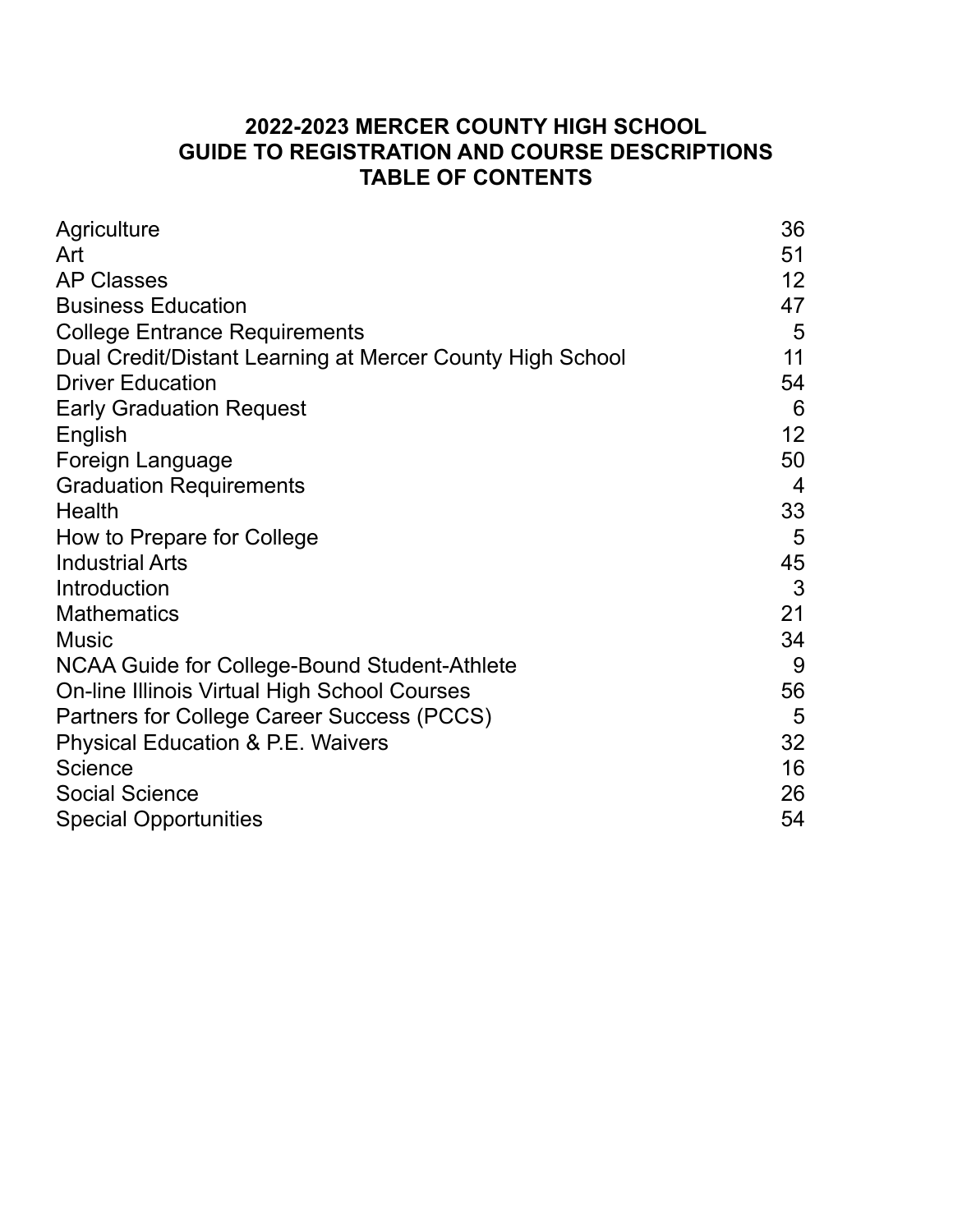# **INTRODUCTION**

This guide to Registration has been compiled to assist you in selection of classes for next year. It includes a complete list of requirements for graduation (page 4), College entrance requirements (page 5), Request for early graduation procedure, requirements and signature sheet (page 6-8), NCAA guide for college-bound athlete (page 9-10), classes offered at Mercer County High School, plus a description of each course you might take, including prerequisites and fees (pages 12-57).

Each student will be provided a registration packet listing required classes and electives appropriate to their grade level. All students are encouraged to review the Course Description Guide and make sure that all prerequisite requirements are met before selecting classes. If students need additional help due to uncertainties in their education or vocational decision-making plan, students should seek help from the counselor's office.

Computer scheduling will be used to provide fewer class conflicts and a greater chance for you to enroll in the courses you really wish to take. Students will be given an opportunity to meet in the counselor's office to adjust their schedule. **After this point, schedule changes will be held to a minimum. Only extreme circumstances will warrant a schedule change after June 1, 2022.**

Students are advised that, whether scheduling is done manually or by computer, certain course selections will cause personal difficulty in scheduling. The master schedule is designed according to the selections of the majority. Thus, if the student selects a class which is 1) a single section, 2) out of track (college-bound student selects one non-college course), or 3) out of grade level (senior selects a basically sophomore level course), they may have more difficulty getting into that particular class.

A section which should be of special interest to all students is entitled "How to Prepare for College" (page 5). Even for those not planning to attend college, it can be used as a system for planning your future.

Students are required to register for 7 credits. Academically strong students may take 8 credits.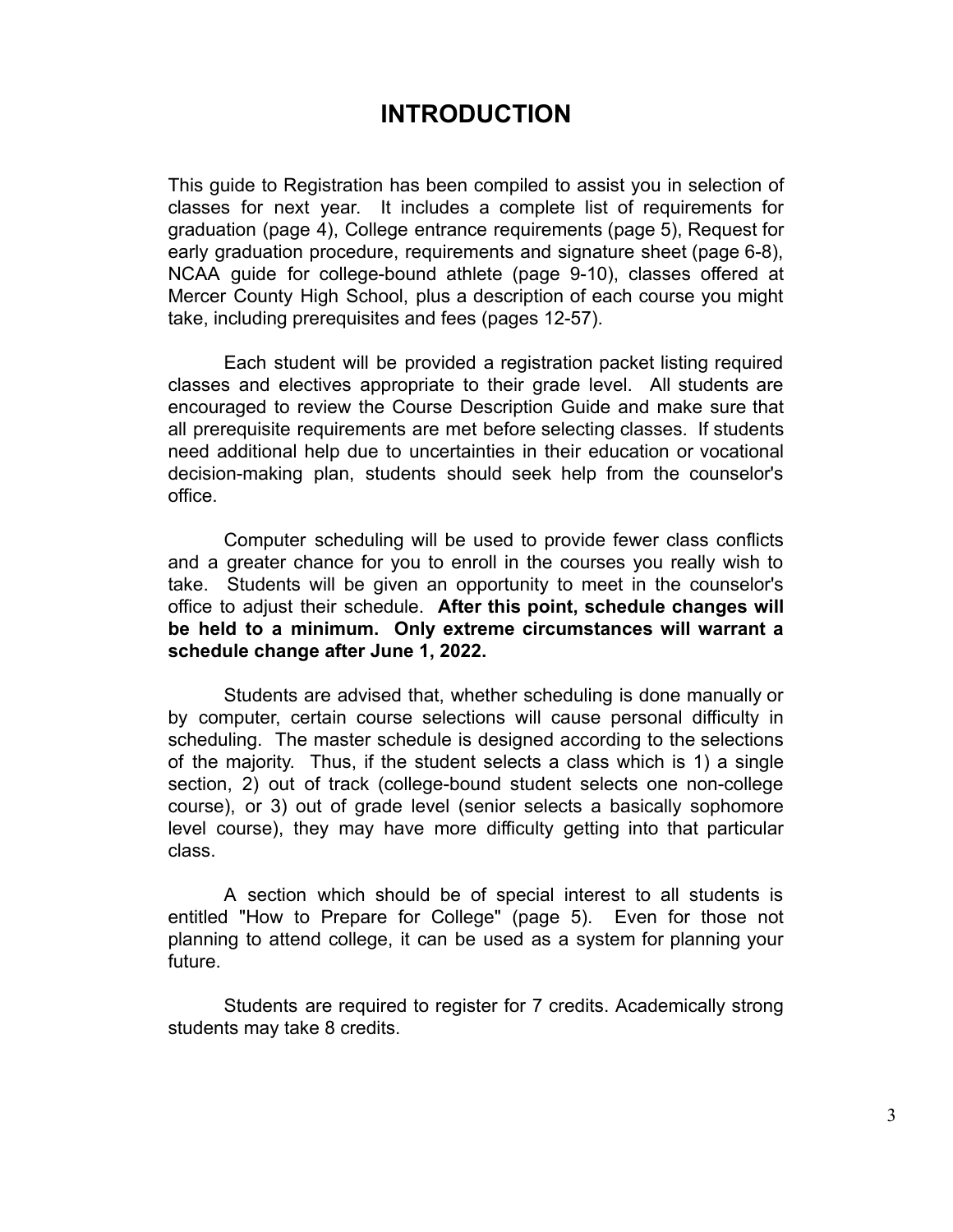# **Graduation Requirements for Mercer County High School (Starting with the Class of 2022)**

| <b>English (4 credits)</b>                                                                    |                  |
|-----------------------------------------------------------------------------------------------|------------------|
| English I, English II, English III, &                                                         |                  |
| 1 credit of a combination of English IV, Eng. IV Comp. I & II,                                | 4 credits total  |
| English and Communications $I \& II$ or any of the English                                    |                  |
| electives)                                                                                    |                  |
| <b>Social Science (2 credits)</b>                                                             |                  |
| American History or DC US History (1 credit)                                                  | 2 credits total  |
| Civics (1/2 credit)                                                                           |                  |
| Social Science Elective (1/2 credit)                                                          |                  |
| <b>Mathematics (3 credits)</b>                                                                |                  |
| Geometry content [(Informal Geometry) /(Geometry)] (1 credit)                                 | 3 credits total  |
| Additional Math (2 credits)                                                                   |                  |
| Science (3 credits)                                                                           |                  |
| Biology (1 cr.) Additional Science (2 credits)                                                | 3 years total    |
| <b>Physical Education (4 credits)</b>                                                         | 4 credits total  |
| $(1/2 \text{ credit } \text{may } \text{be} \text{ wave}$ during the semester in which Health |                  |
| is taken)                                                                                     |                  |
| Health (1/2 credit)                                                                           | 1/2 credit total |
|                                                                                               |                  |
|                                                                                               |                  |
| <b>Information Processing 1A or 1B (1/2 credit)</b>                                           |                  |
|                                                                                               | 1/2 credit total |
| <b>Consumer Education (1/2 credit)</b>                                                        |                  |
| (May be met by taking Cons. Ed, or Ag. Business Management I                                  | 1/2 credit total |
| $&$ II)                                                                                       |                  |
| <b>Required credits</b>                                                                       | 17.5             |
| <b>Additional Electives</b>                                                                   | 9.5              |
| Total credits to graduate from                                                                | 27 credits       |
| <b>Mercer County High School</b>                                                              |                  |

Students shall pass an examination on the Declaration of Independence, the Flag of the United States, the Constitution of the United States, and the Constitution of the State of Illinois. In order to proceed normally toward graduation a student must enroll in at least 7 credits per year. No credit will be awarded for completion of less than a semester's work.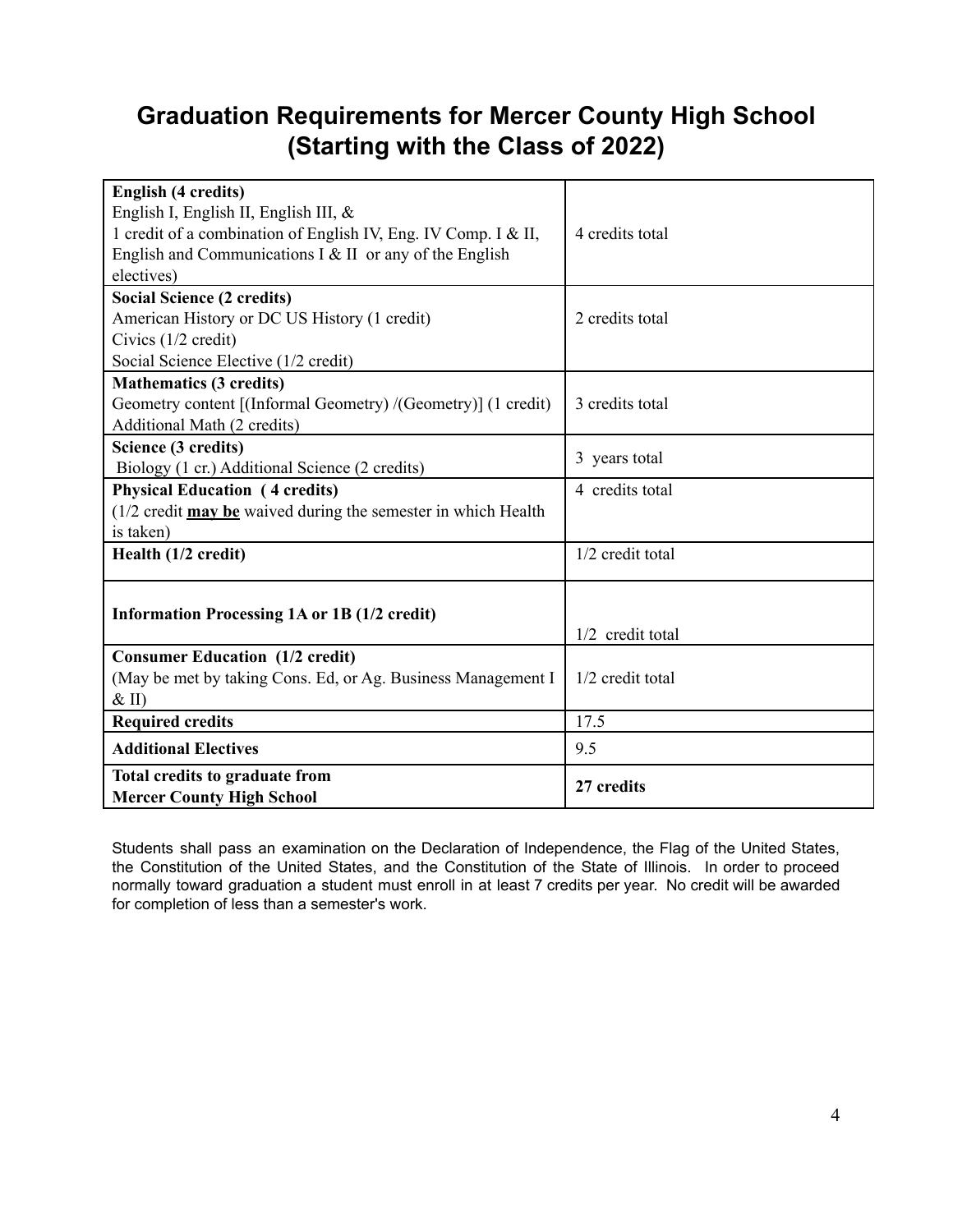### **COLLEGE ENTRANCE REQUIREMENTS**

### **After meeting the State of Illinois graduation requirements, students have 9.5 additional elective slots over a four year period of time to meet their specific college entrance requirements.**

#### **College Preparatory Plan**

- 4 cr. English (emphasizing written and oral communications and literature)
- 3 cr. Social Science (emphasizing history and government)
	- (Units required vary depending on the college. Check with colleges for specific requirements)
- 4 cr. Mathematics (starting with Algebra or Geometry)
- 3 cr. Science (minimum of two laboratory sciences required)
- 2 cr. Foreign Language (check with colleges for exact foreign language requirements)
- Additional electives in chosen career field (Students should consult with the counselor's office to determine which courses are most appropriate.)

#### **PCCS Partners for College and Career Success**

- 4 cr. English
- .5 cr. Emphasizing oral communication (Speech)
- 3 or **4cr**Math must include Algebra and Geometry
- 2 cr. Science 2 years of laboratory science
- 1 cr. Keyboarding/Comp. Formatting 1 semester / Computer Applications 1 semester
- 1 cr. Technical/Vocational Careers Orientation level
- 2 cr. Technical/Vocational Careers –Technical/Training level
- 2 cr. Social Science US History, Civics, and .5 other Social Science credit
- 4 cr. PE and Health  $-3\frac{1}{2}$  year PE,  $\frac{1}{2}$  year Health
	- Additional electives as possible to strengthen preparation

### **HOW TO PREPARE FOR COLLEGE**

If you plan to go to college, consider the following:

- 1. Determine as early as possible whether or not you plan to attend college. Discuss these plans with your parents; seek the advice of the high school counselor and college representative. Check out www.isac.org
- 2. Select your college early so that you can research the college. Find out exactly what subjects are required for entrance to both the college or university and the field in which you plan to major. Then, plan your high school courses so that you will have taken the subjects needed to enter college.
- 3. Colleges and universities are most interested in students who rank in the upper half of their graduating class; some schools require that students rank in the upper quarter or higher.
- 4. If possible, plan to visit the college of your choice during vacation periods prior to your senior year. In reality, a college campus may not be what the mind's eye sees through the catalog or website. (Most colleges provide college visits on Saturday morning for the convenience of students and parents.)
- 5. Attend college nights when appropriate. MCHS hosts one during Parent/Teacher Conferences in October each year. (Black Hawk College Night is held every fall in Mid-October with over 60 college reps attending)
- 6. Talk to college representatives when they visit the high school.
- 7. Remember, the best source of specific college/university entrance requirements is the college catalog or website.
- 8. Check with the college of your choice for the foreign language requirements.\*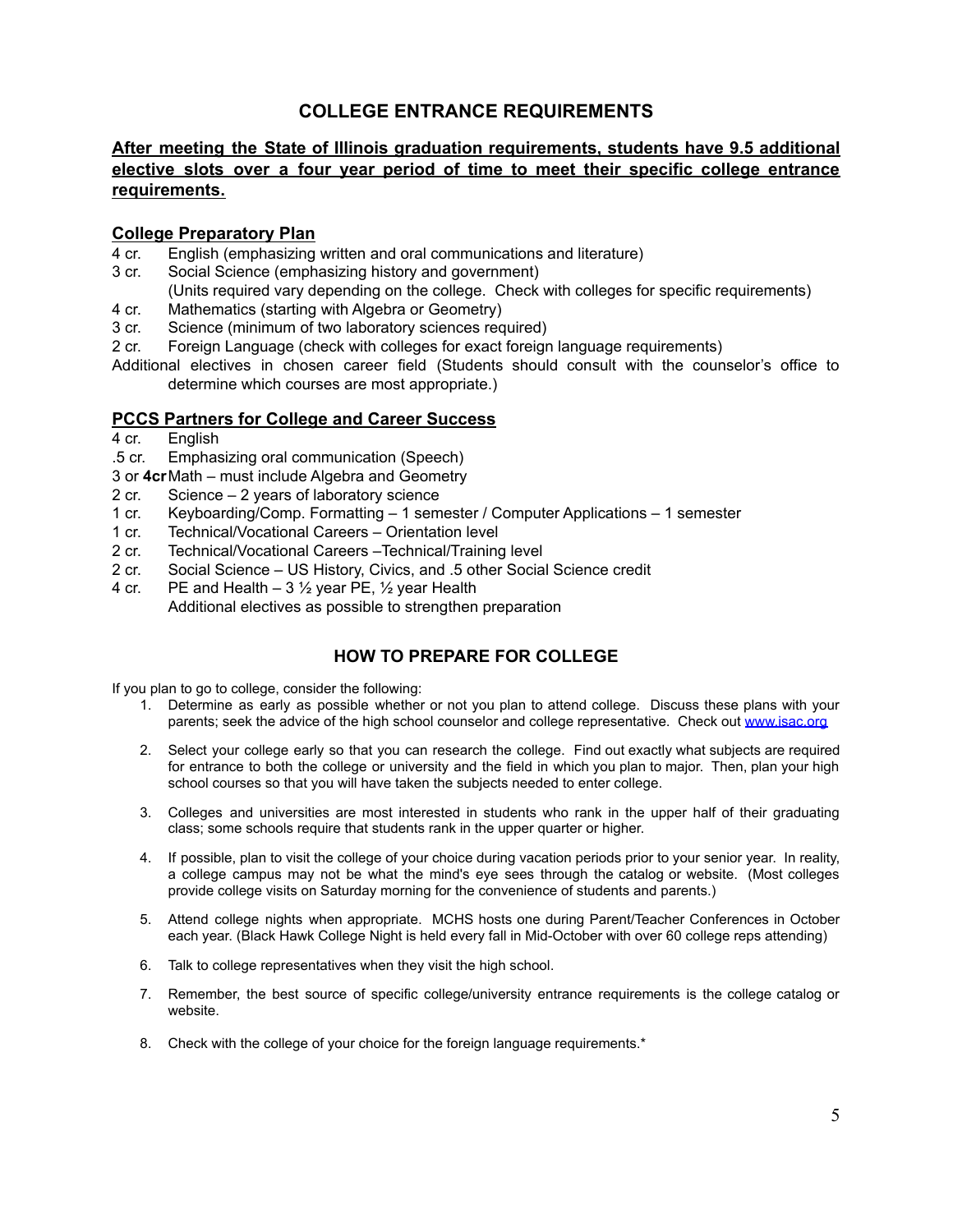# **Mercer County Community Unit School District #404**

# **Request for Early Graduation**

| <b>Student Name:</b> | Date of Request: |
|----------------------|------------------|
|                      |                  |

Probable Graduation Date:

\*Student – please type your reason for application of early graduation on a separate sheet to turn in with application

**Procedure:** A student may apply in writing for early graduation upon completion of seven semesters of school attendance if all graduation requirements are met. A letter explaining why early graduation is desired and a completed "Request for Early Graduation" form must be submitted prior to the beginning of the  $7<sup>th</sup>$  semester. The letter and form are submitted to the school counselor.

The school counselor notifies the Principal of a student request. The counselor verifies the student's acceptability for early graduation. The Principal approves or denies the request and forwards it to the Superintendent. Based upon the recommendation of the Superintendent, the School Board grants permission for early graduation.

Upon successful completion of the seventh semester classes, a final transcript is issued that shows the student's completion of all graduation requirements as established by the Board of Education. This ends the student's enrollment at Mercer County High School. Students graduating early will forfeit the opportunity for all academic distinctions (ex: valedictorian, Top 10, etc). The student is also not eligible for school activities such as IHSA sponsored activities, cheerleading, dance, etc. The student may not attend Prom unless invited by an eligible, currently enrolled student. In this case, the student would be considered as a guest.

A student who graduates early may participate in the graduation ceremony at the end of the school year in which he/she graduated early if conditions are met. The student must attend the graduation rehearsal. Per discretion of Mercer County School District, the student must maintain and display appropriate behavior in the community during the semester while not in attendance. Mercer County High School assumes no responsibility for the ordering of a cap, gown, and/or announcements for graduation. The student may participate only with items ordered at the school from the approved vendor/supplier.

A student who graduates early may write for Mercer County High School scholarships with the understanding that attendance at the Awards Night in May is highly recommended if awarded scholarships.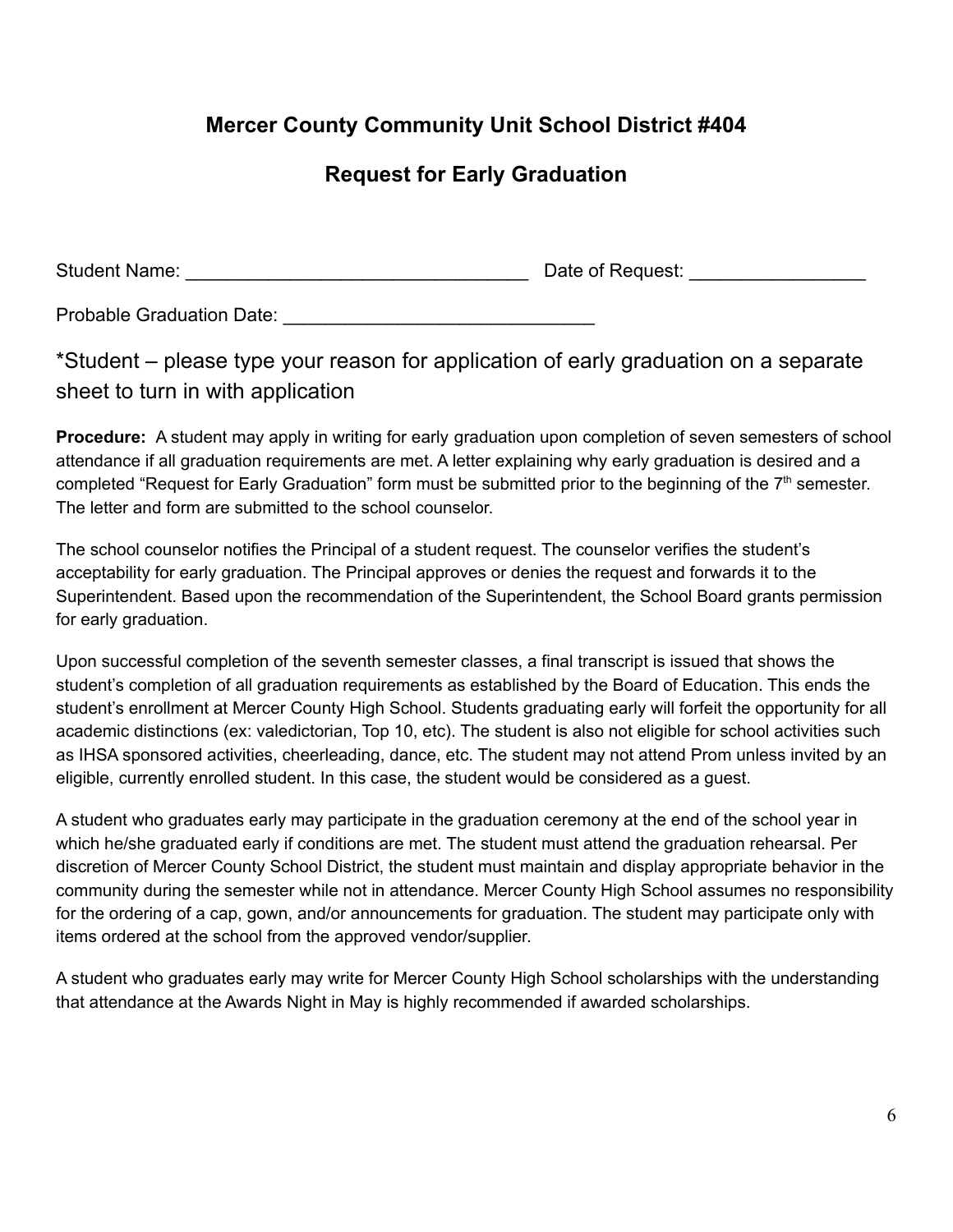**Graduation Requirements:** To be eligible for early graduation from Mercer County High School, a student must have completed the following total credits:

**English**  $-4$  credits (*Eng I, Eng II, Eng III, and an additional credit of a combination of Eng IV, English Comp., English and Communications, Creative Writing, Myths and Legends, Novels, and/or Film Studies)*

**Math** – 3 credits *(one year of Geometry content and two additional years)*

**Science** – 3 credits *(one year has to be Biology)*

**Social Studies** – 2 credits *(Civics, American History and an elective)*

**Consumer Ed** - .5 credit

**Health** - .5 credit

**Physical Education** – 4 credits *(may waive for athletic participation, course load, and/or Health)*

**Information Processing** - .5 credit

**General Electives** – 9.5 credits

**Total Credits Required** = 27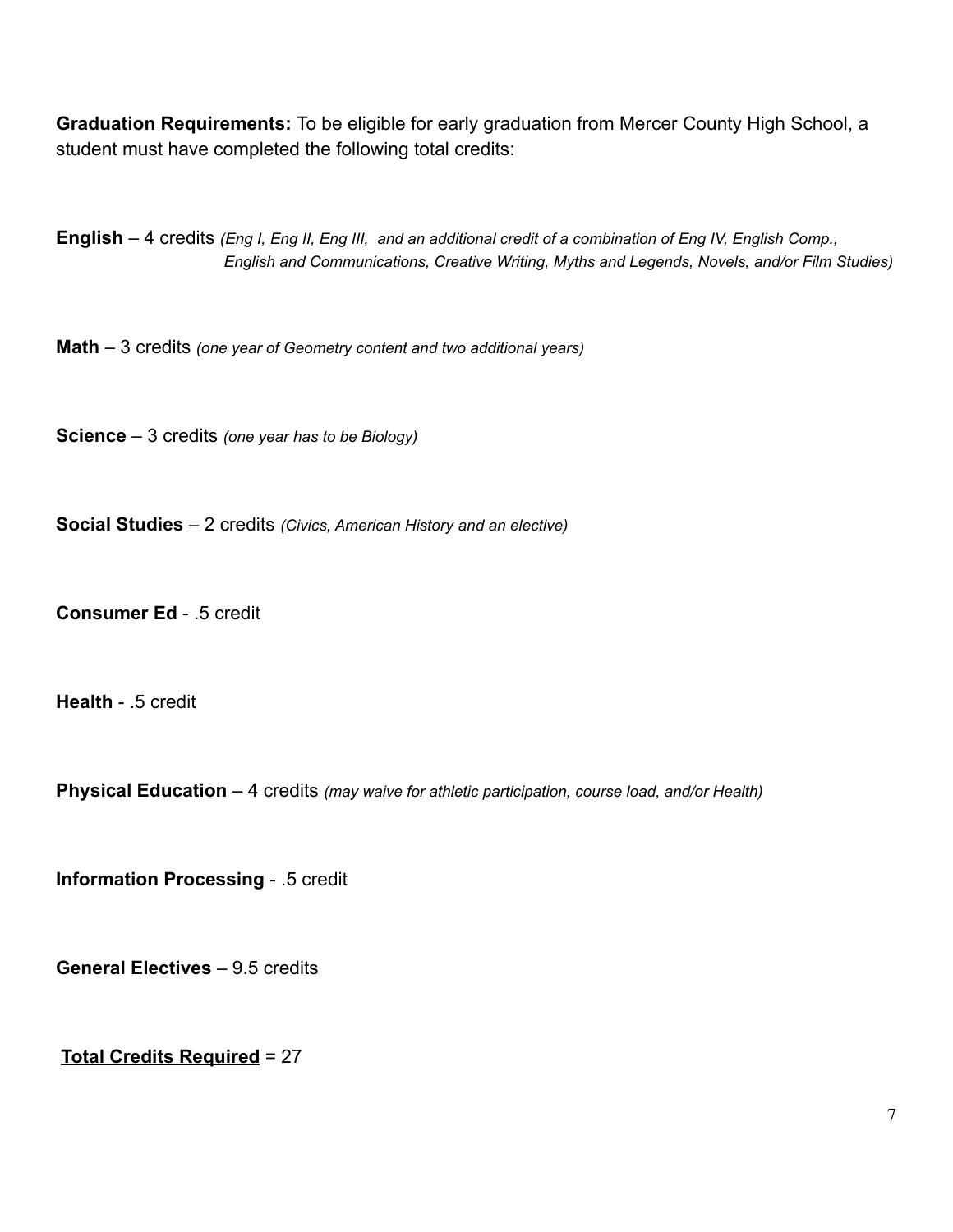**Parent/Guardian Permission**: "I understand and will comply with the Board of Education policy on early graduation. I understand that upon early graduation, my student loses IHSA athletic eligibility and loses participation privileges in extracurricular activities one of which is Prom. I understand that my student is entitled to participate in graduation exercises, if all practices are attended, behavior during the Spring semester warrants, and if my student orders, purchases, and wears the approved cap and gown as provided by the school approved vendor."

**Student Statement of Compliance**: "I attest that I have read the above information and will comply with all regulations and expectations as presented. I now indicate my desire to graduate early.

| I (circle one) | WILL | WILL NOT participate in the graduation exercise." |  |
|----------------|------|---------------------------------------------------|--|
|                |      |                                                   |  |

Student Signature \_\_\_\_\_\_\_\_\_\_\_\_\_\_\_\_\_\_\_\_\_\_\_\_\_\_\_\_\_ Date:\_\_\_\_\_\_\_\_\_\_\_\_\_\_\_\_

**School Counselor Certification:** "I certify that \_\_\_\_\_\_\_\_\_\_\_\_\_\_\_\_\_\_\_\_\_\_\_\_\_\_\_\_\_\_\_ will meet the graduation requirements as prescribed by the Mercer County CUSD #404 Board of Education and the State of Illinois if he/she successfully completes all of the classes scheduled for the next semester."

| Mercer County High School Counselor Signature | Date: |
|-----------------------------------------------|-------|
|                                               |       |

| <b>Principal Approval:</b>                     | <b>Approved</b>              | <b>Not Approved</b>   |  |
|------------------------------------------------|------------------------------|-----------------------|--|
|                                                |                              | Date _______________  |  |
| Superintendent Approval: Approved Not Approved |                              |                       |  |
|                                                |                              | Date_________________ |  |
| <b>Board Approval:</b>                         | <b>Example 2018</b> Approved | Not Approved          |  |
| Board Signature _____________________________  |                              | Date                  |  |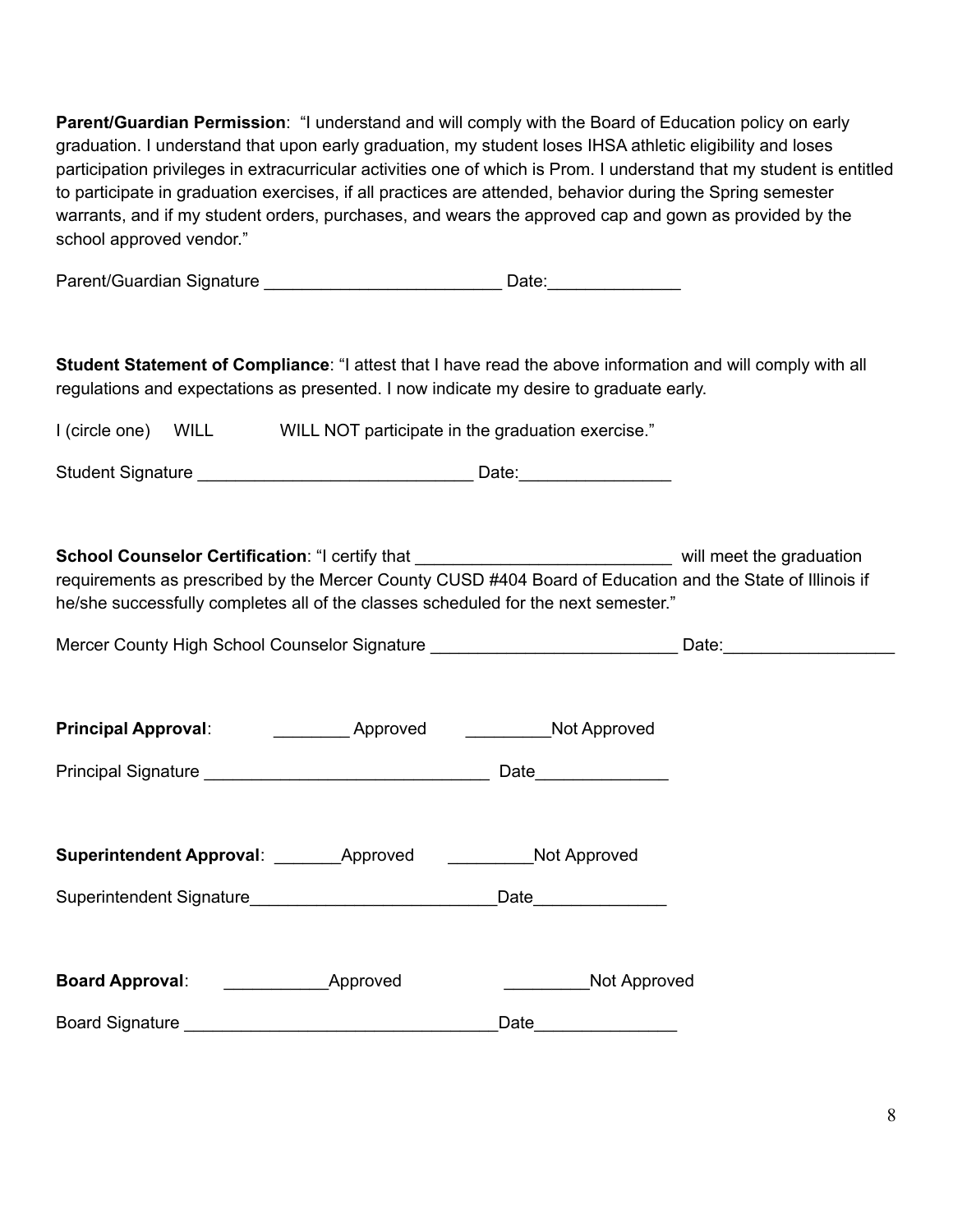# **NCAA FRESHMAN-ELIGIBILITY STANDARDS www.ncaa.org QUICK REFERENCE**

### **KNOW THE RULES:**

#### **Core Courses**

**NCAA Division I requires 16 core courses** This rule applies to any student first entering any Division I college or university. See the chart below for the breakdown of this 16 core-course requirement.

**NCAA Division II requires 16 core courses.** See the breakdown of core-course requirements below.

#### **Test Scores**

**Division I** has a sliding scale for test score and grade-point average. The sliding scale for those requirements is shown on page two of this sheet.

**Division II** has a minimum SAT score requirement of 820 or an ACT sum score of 68.

The SAT score used for NCAA purposes includes **only** the critical reading and math sections. The writing section of the SAT is not used.

The ACT score used for NCAA purposes is a **sum** of the four sections on the ACT: English, mathematics, reading and science.

All SAT and ACT scores must be reported directly to the NCAA Eligibility Center by the testing agency. Test scores that appear on transcripts will not be used. When registering for the SAT or ACT, use the Eligibility Center code of 9999 to make **sure the score is reported to the Eligibility Center.**

#### **Grade-Point Average**

Only core courses are used in the calculation of the grade-point average.

**Be sure** to look at your high school's list of NCAA-approved core courses on the Eligibility Center's Web site to make certain that courses being taken have been approved as core courses. The Web site is www.eligibilitycenter.org.

**Division I** grade-point-average requirements are listed on page two of this sheet.

**The Division II** grade-point-average requirement is a minimum of 2.000.

### **DIVISION I**

#### 16 Core-Course Rule

- 16 Core Courses:
- 4 years of English.
- 3 years of mathematics (Algebra I or higher).
- 2 years of natural/physical science (1 year of lab if offered by high school).
- year of additional English, mathematics or 1 natural/physical science.
- 2 years of social science.
- 4 vears of additional courses (from any area above, foreign language or nondoctrinal religion/philosophy).

#### **DIVISION II** 16 Core-Course Rule 16 Core Courses:

- 3 years of English.
- 2 years of mathematics (Algebra I or higher).
- years of natural/physical science (1 year of lab if  $\overline{2}$ offered by high school).
- 3 years of additional English, mathematics or natural/physical science.
- 2 years of social science.
- 4 years of additional courses (from any area above, foreign language or nondoctrinal religion/philosophy).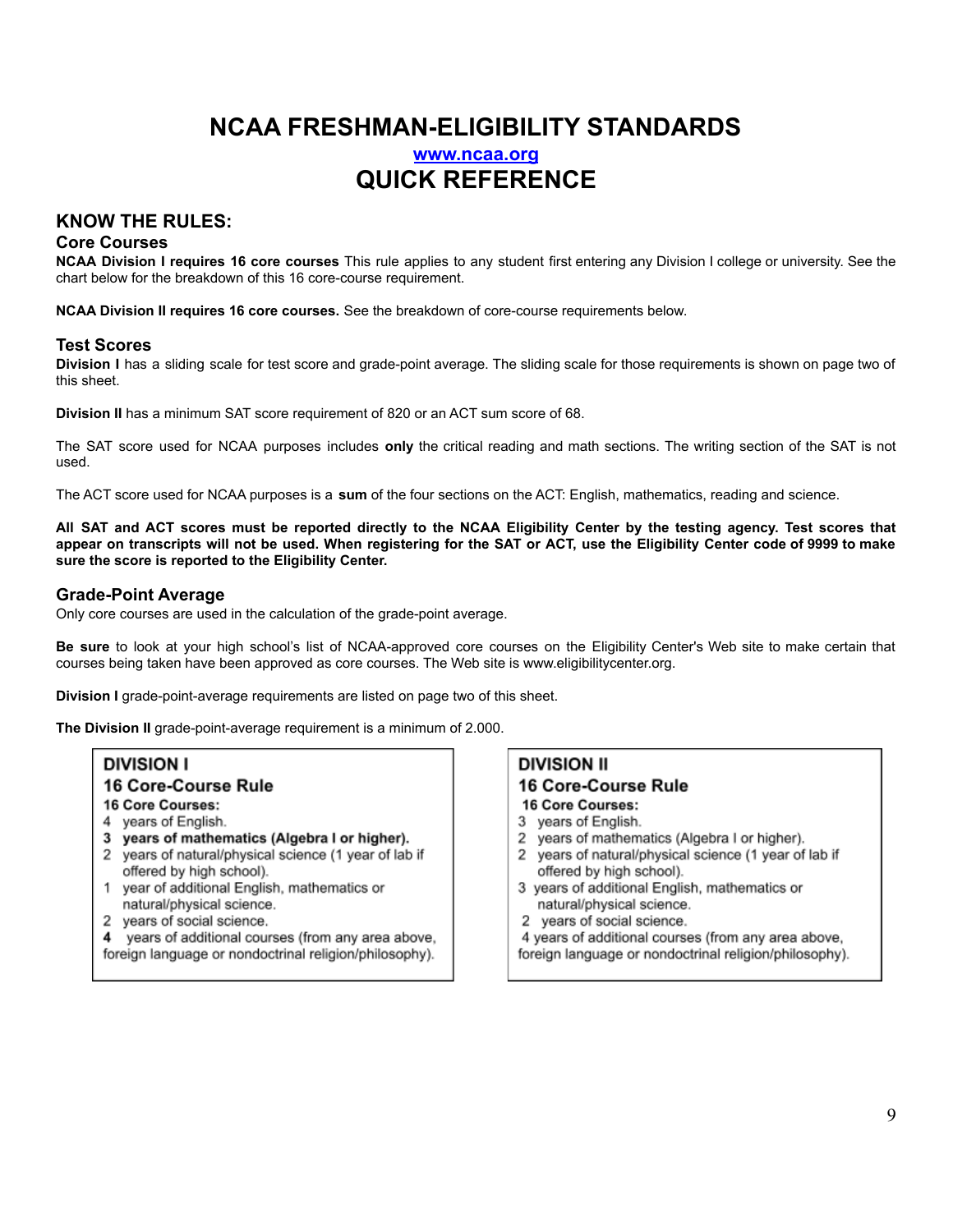# **NCAA FRESHMAN-ELIGIBILITY STANDARDS**

#### **OTHER IMPORTANT INFORMATION**

- Division II has no sliding scale. The minimum core grade-point average is 2.000. The minimum SAT score is 820 (verbal and math sections only) and the minimum ACT sum score is 68.
- 16 core courses are currently required for Division II.
- 16 core courses are required for Division I.
- The SAT combined score is based on the verbal and math sections only. The writing section will not be used.
- SAT and ACT scores must be reported directly to the Eligibility Center from the testing agency. Scores on transcripts will not be used.
- Students enrolling at an NCAA Division I or II institution for the first time need to also complete the amateurism questionnaire through the Eligibility Center Web site. Students need to request final amateurism certification prior to enrollment.

**For more information regarding the rules, please go to www.NCAA.org. Click on "Academics and Athletes" then "Eligibility and Recruiting." Or visit the Eligibility Center Web site at www.eligibilitycenter.org. Please call the NCAA Eligibility Center if you have questions:**

**Toll-free number: 877/262-1492.**

NCAA Eligibility Center

#### **Division I Core GPA and Test Score Sliding Scale**

| 3.550 & above 400 37<br>3.525 410 38<br>3.500 420 39<br>3.475 430 40<br>3.450 440 41<br>3.425 450 41<br>3.400 460 42<br>3.375 470 42<br>3.350 480 43<br>3.325 490 44<br>3.300 500 44<br>3.275 510 45<br>3.250 520 46<br>3.225 530 46<br>3.200 540 47<br>3.175 550 47<br>3.150 560 48<br>3.125 570 49<br>3.100 580 49<br>3.075 590 50<br>3.050 600 50<br>3.025 610 51<br>3.000 620 52<br>2.975 630 52<br>2.950 640 53<br>2.925 650 53 | 2.775 710 58<br>2.750 720 59<br>2.725 730 59<br>2.700 730 60<br>2.675 740-750 61<br>2.650 760 62<br>2.625 770 63<br>2.600 780 64<br>2.575 790 65<br>2.550 800 66<br>2.525 810 67<br>2.500 820 68<br>2.475 830 69<br>2.450 840-850 70<br>2.425 860 70<br>2.400 860 71<br>2.375 870 72<br>2.350 880 73<br>2.325 890 74<br>2.300 900 75<br>2.275 910 76<br>2.250 920 77<br>2.225 930 78<br>2.200 940 79<br>2.175 950 80<br>2.150 960 80 |
|--------------------------------------------------------------------------------------------------------------------------------------------------------------------------------------------------------------------------------------------------------------------------------------------------------------------------------------------------------------------------------------------------------------------------------------|--------------------------------------------------------------------------------------------------------------------------------------------------------------------------------------------------------------------------------------------------------------------------------------------------------------------------------------------------------------------------------------------------------------------------------------|
| 2.900 660 54<br>2.875 670 55<br>2.850 680 56<br>2.825 690 56                                                                                                                                                                                                                                                                                                                                                                         | 2.125 960 81<br>2.100 970 82<br>2.075 980 83<br>2.050 990 84                                                                                                                                                                                                                                                                                                                                                                         |
| 2.800 700 57                                                                                                                                                                                                                                                                                                                                                                                                                         | 2.025 1000 85<br>2.000 1010 86                                                                                                                                                                                                                                                                                                                                                                                                       |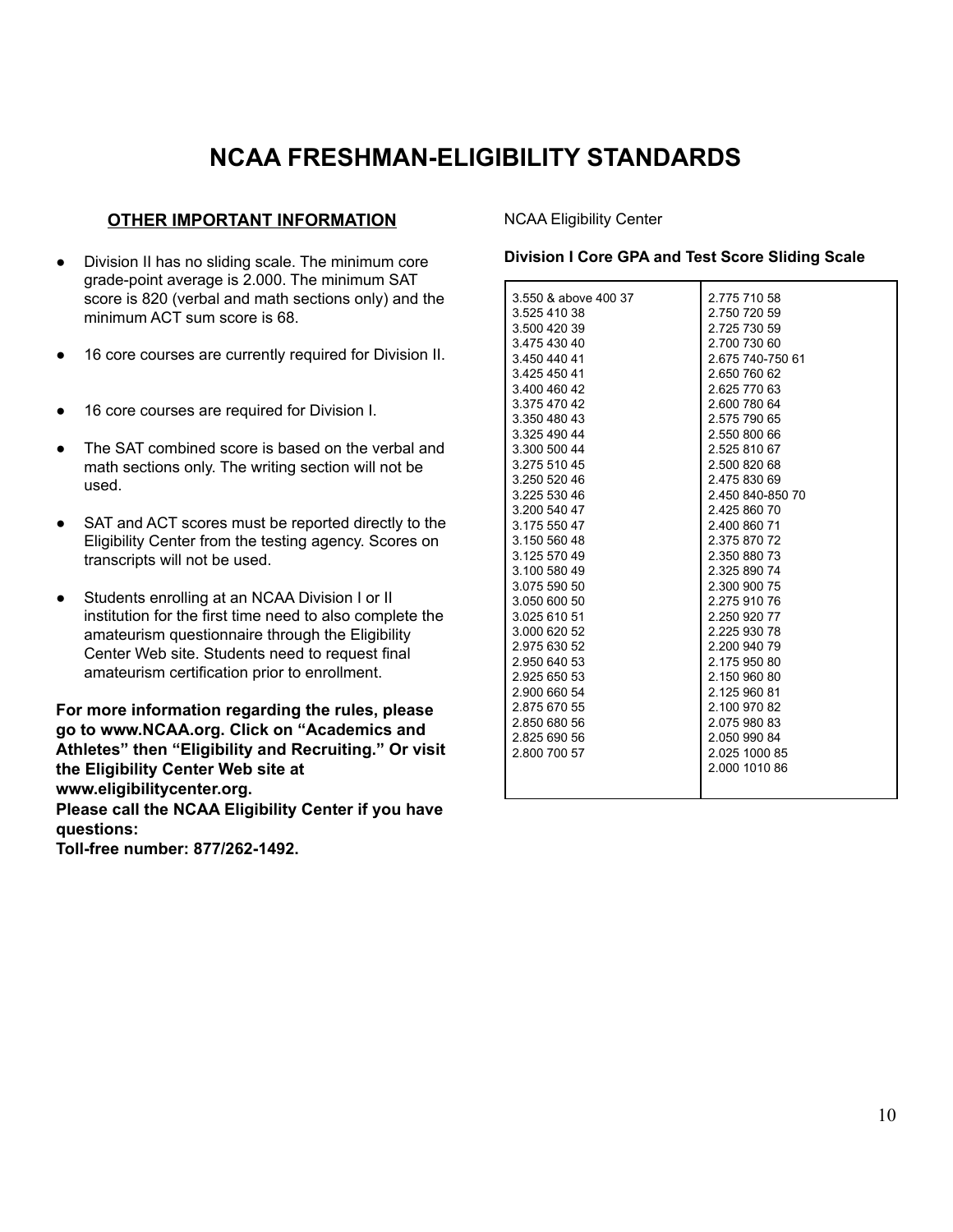# **Dual Credit/Distant Learning at Mercer County High School**

Black Hawk College English Composition I and II, DC US History 105 & 106, Greenhouse Production Hort. Dual Credit I & II, Agricultural Metal Fabrication Dual Credit Welding I & II, Animal Nutrition Dual Credit, Intro to *Veterinary Technology Dual Credit, Psychology 101, and Sociology 101 are dual credit classes offered at Mercer County High School. Please check with the school counselor for additional information on these and other course offerings.*

Dual Credit/Distant learning is popular in most states throughout the United States. Distant learning allows upperclassmen to enroll in a concurrent education program while attending high school. During the 2022-2023 school year Mercer County High School students meeting the Accuplacer test requirements will have two ways to participate in distant learning.

- 1. Seniors may commute to the BHC/WIU-QC campus for classes. This will allow students to participate in classes not offered at MCHS. (Students must register for at least 4 classes per semester at Mercer County High School (Study Hall not included) and be on target for graduation, plus 5-6 additional credits at Black Hawk College)
- **2.** Juniors and Seniors may register for dual-enrollment courses. Students may receive high school and college credit simultaneously if they meet qualifying Accuplacer scores and the class is taught at Mercer County High School. **Students are always responsible for college tuition and book fees.**

### **Students wanting to participate in Dual Credit/Distant Learning:**

- 1. Must complete a Black Hawk College Application. (Available at www.bhc.edu)
- 2. Must take the Accuplacer Test at Black Hawk College or Mercer County High School (DC US Hist 105 & 106, Ag. Metal Fabrication Dual Credit Welding, Greenhouse Production Hort. Dual Credit, Animal Nutrition Dual Credit, and Veterinary Tech. & Small Animal Care Dual Credit are exempt from the Accuplacer Test unless you wish to earn an associate's degree) Must meet the Accuplacer score requirements before students are allowed to register for the course.
- 3. Must complete a permission slip "High School Student to Attend Black Hawk College Form". (Forms available in the MCHS counselor's office.) The following information must be included: course number, credit hours, time class is scheduled, parent's signature, & school official's signature (from high school and Black Hawk College).
- 4. Must contact the counselor's office to register for Dual Credit or BHC classes.
- 5. Need to register for at least 4 classes per semester at Mercer County High School (Study Hall not included) and be on target for graduation when taking college courses on a college campus. (Students must take at least 2 classes for a total of 5 to 6 credits at BHC in order to remain half-time status at Mercer County High School.)
- 6. It is the student's responsibility to pay for tuition, transportation expenses, and all related post-secondary school expenses by the deadlines set by Black Hawk College.
- 7. Students taking courses at BHC (other than dual credit courses) must visit the Black Hawk College bookstore prior to the first day of class each semester to purchase all necessary supplies. Students taking Dual Credit courses at MCHS will pay for Dual credit books (in addition to MCHS book rental fees) during registration at Mercer County High School in August.

### **Paying for Dual Credit and Other College Classes**

**The Mercer County Community Unit #404 School District is not responsible for expenses associated with any post-secondary expenses including dual credit classes. Students are entirely responsible for all college related expenses for each semester including tuition, books, supplies, fees, transportation and other incidental charges.** *All payments are made directly to Black Hawk College.*

\*\*\*Dual Credit classes are graded on a weighted scale.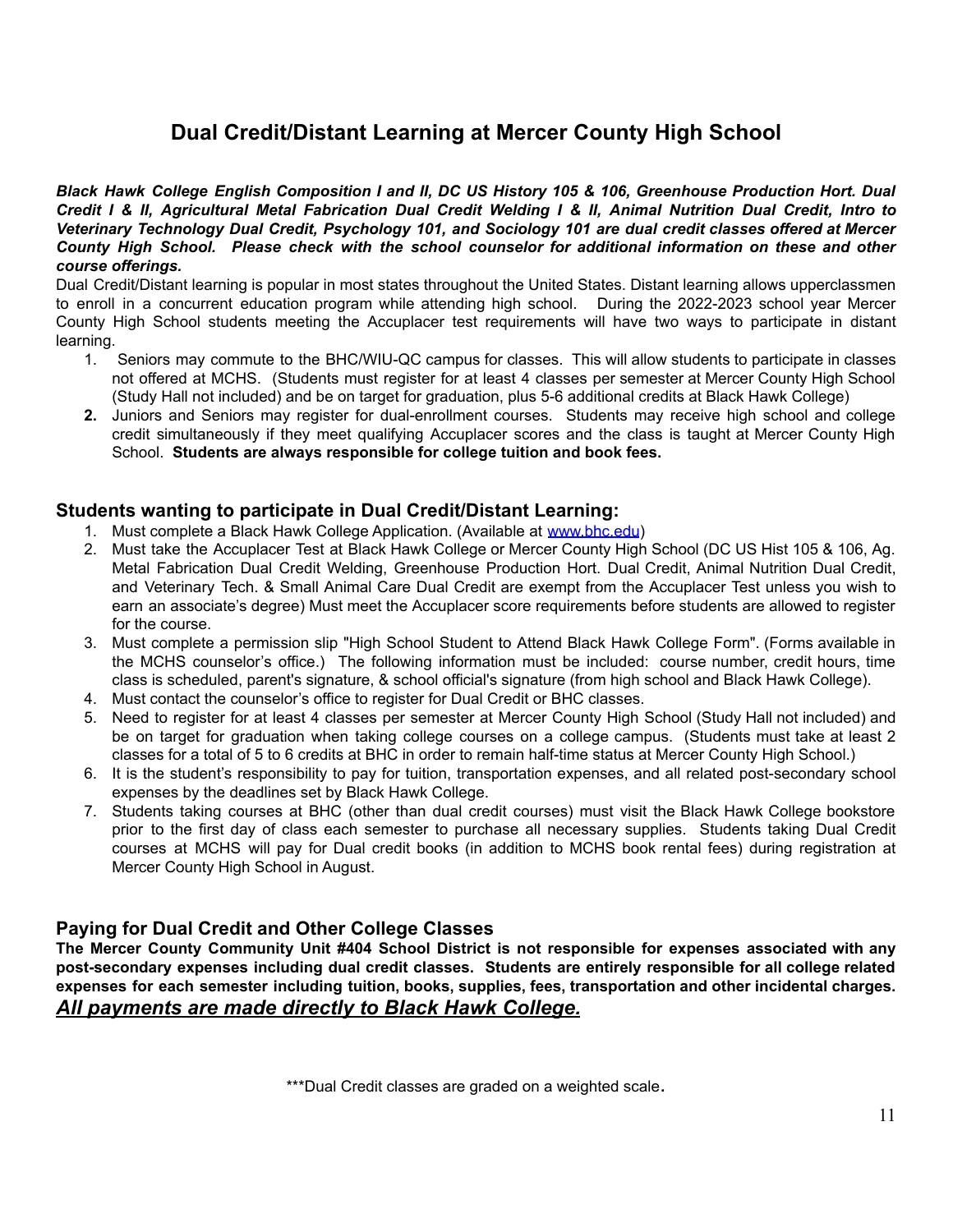# **Advanced Placement Courses At Mercer County High School**

Advanced Placement courses are designed to prepare students to take the appropriate AP exam in the spring, with the course outlines being based upon the published outlines provided by the Advanced Placement program. These courses are significantly more challenging than regular classes, in that they require a high degree of independent work, significant outside reading, and greater mastery of the material. AP courses are universally considered to be college-level work. Thus, much more is expected of students than in regular courses. For example, students are expected to have mastered all material covered in prerequisite courses. If such material needs review, it is the student's responsibility to seek out that review on his/her own. AP courses may be less teacher-directed and involve more supervised independent study, with the teacher serving as more of a coach than a dispenser of information.

Students requesting AP credit for college must earn specific scores on the AP exam. The scores on the AP exam may qualify students for advanced standing in college. Various colleges and universities have their own standards as to how credit is given for AP courses. The AP exam is graded on a scale of 1 to 5 (5 being the highest). Scores of 3 may earn college credit; a 4 score will earn credit from many colleges; and a score of 5 will earn credit from most colleges. Parents and students should check with individual colleges to determine their policy on granting credit for AP **course work.**

Please note: All students in AP classes will be required to take the first semester exam in that class, in order to give them necessary practice for the AP exam in the spring. Students in AP classes may be required to attend occasional after-school or Saturday labs. Students are responsible for all fees associated with AP testing. (Cost of the AP test is around \$100.)

Students who register for an AP credit class must take the AP exam. AP credit classes are graded on a weighted scale.

# **COURSE DESCRIPTION**

# **ENGLISH**

English is the study of literature, composition, grammar, and public speaking:

- \* Reading is basic to the English program, and each teacher seeks to improve the reading ability of students.
- \* Through frequent writing assignments, students learn to express ideas accurately and effectively.
- \* In the study of grammar, students learn correct conventions of style and usage.
- \* Speaking situations develop self-confidence and enhance effective group discussions.

# **1004 - A - First Semester**

### **1005 - B - Second Semester**

#### *Grade Level: 9 Credit: 1 (year-long course)*

English I is an introductory course which is focused on connecting the thoughts and ideas gained from junior high studies and enhancing them in preparation for high school studies. Literature for this course will focus on the coming of age. Through literary analysis students will learn to gather evidence from texts and incorporate it in written and oral responses. Students will write in argumentative, informational, narrative, and other modes. The Independent Reading Program, which requires students to select their own books for independent reading, is also part of English I. This course will utilize technology in daily activities as well as assessments.

*Unit of Study:*

- 1. **Unit 1:** Divided We Fall-Why do we feel the need to belong?
- 2. **Unit 2:** The Call to Adventure-What will you learn on your journey?

#### **ENGLISH I W (Writing Intensive) (State Course Code: 01001A000)**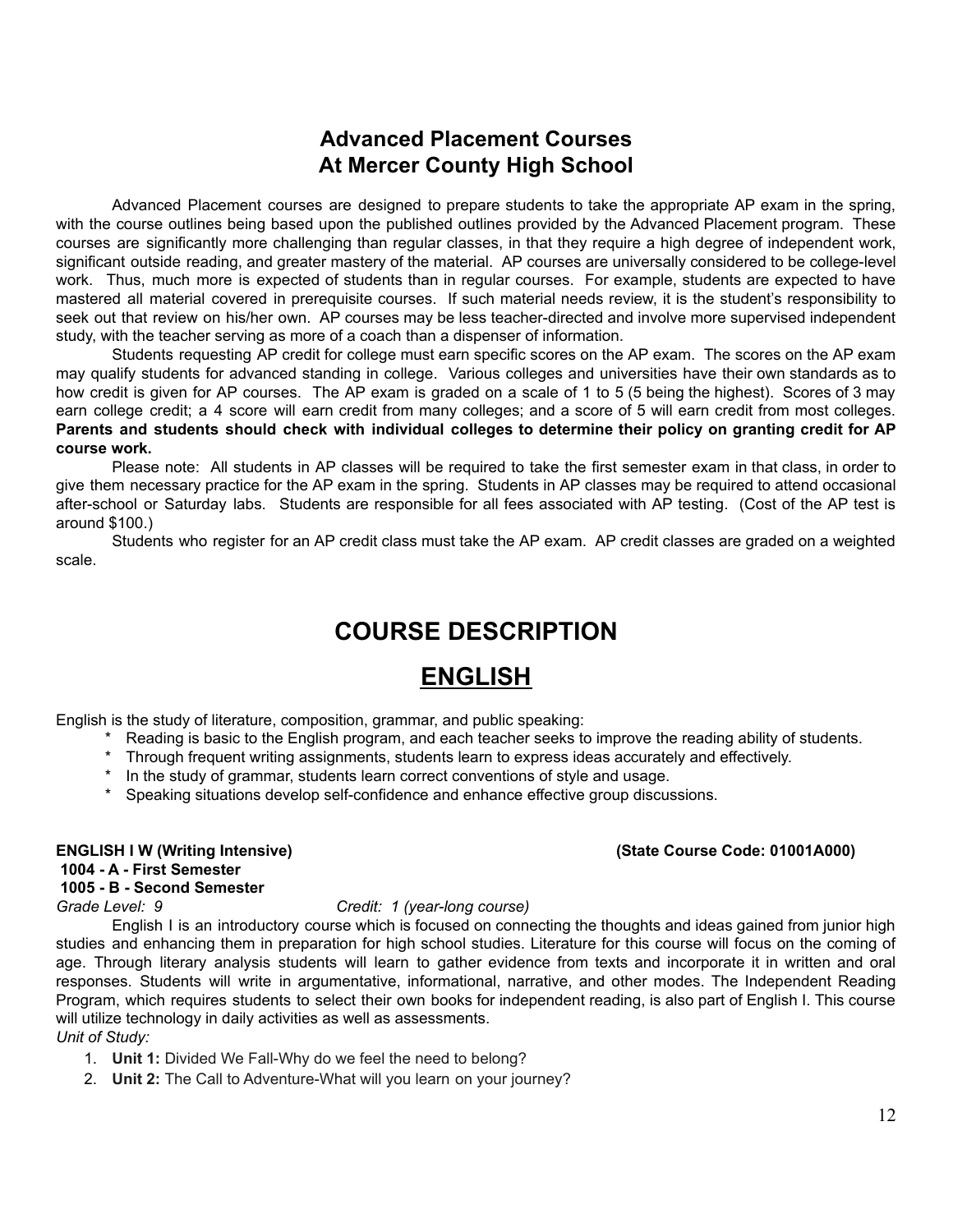- 3. **Unit 3:** Declaring Your Genius-How do you define intelligence?
- 4. **Unit 4:** The Art of Disguise-How do we perform for different audiences?
- 5. **Unit 5:** The Dance of Romance-When is love worth the fall?
- 6. **Unit 6:** Human Potential-How can you help others achieve their goals?

#### **1014 - A - First Semester**

#### **1015 - B - Second Semester**

*Grade Level: 10 Credit: 1 (year-long course)*

*Prerequisites: English I or administrative approval*

English II is a grammar, composition, and literature course. Composition will include sentence combining and revising, paragraph development, and write in argumentative, narrative, informational, and other modes. Literature for this course will include the study of short stories, plays, poetry, and novels. The Independent Reading Program, which requires students to select their own books for independent reading, is also part of English II. This course will utilize technology in daily activities as well as assessments.

*Unit of Study:*

- 1. The Power of Communication: Why do words matter?
- 2. Moving Forward: How does culture influence your goals?
- 3. The Persistence of Memories: How does the past affect the future?
- 4. The Ties That Bind: How does the past impact the future?
- 5. Chopped, Stirred, Blended: What are the ingredients of culture?
- 6. Origin Stories: How does who we were guide who we will become?

#### **ENGLISH III (Computer Literacy Based) (State Course Code: 01003A000)**

#### **1024 - A - First Semester**

#### **1025 - B - Second Semester**

*Grade Level: 11 Credit: 1 (year-long course)*

*Prerequisites: English II or administrative approval.*

English III will study various authors in American Literature. The course will further develop grammar usage and writing mechanics skills. Students will develop writing skills through various formal and informal assignments that further develop expository, descriptive, persuasive, argumentative and literary analysis skills. Students will evaluate their peers' writing as well as their own writing through peer discussions. Students will also write a formal research paper. In addition, the English III curriculum may include a unit on careers and post-secondary options. The Independent Reading Program, which requires students to select their own books for independent reading, is also part of English III. This course will utilize technology in daily activities as well as assessments.

*Unit of Study:*

- 1. **Unit 1: Breaking Away**-How does independence define the American spirit?
- 2. **Unit 2: The Highway**-How do journeys influence perspective?
- 3. **Unit 3: No Strangers Here**-How does place shape the individual?
- 4. **Unit 4: Living the Dream**-What does home mean to you?
- 5. **Unit 5: The Wars We Wage**-What does it mean to win?
- 6. **Unit 6: With Malice Toward None** How can we attain justice for all?

#### **ENGLISH AND COMMUNICATIONS I (State Course Code: 01156A000)**

**1030 - A - First Semester** *Grade Level: 11-12 Credit: ½ (semester course)*

*Prerequisite: English II*

Applied English and Communications courses teach students communication skills - reading, writing, listening, speaking - concentrating on real-world applications through project-based learning/community action. These courses

# **ENGLISH II (State Course Code: 01002A000)**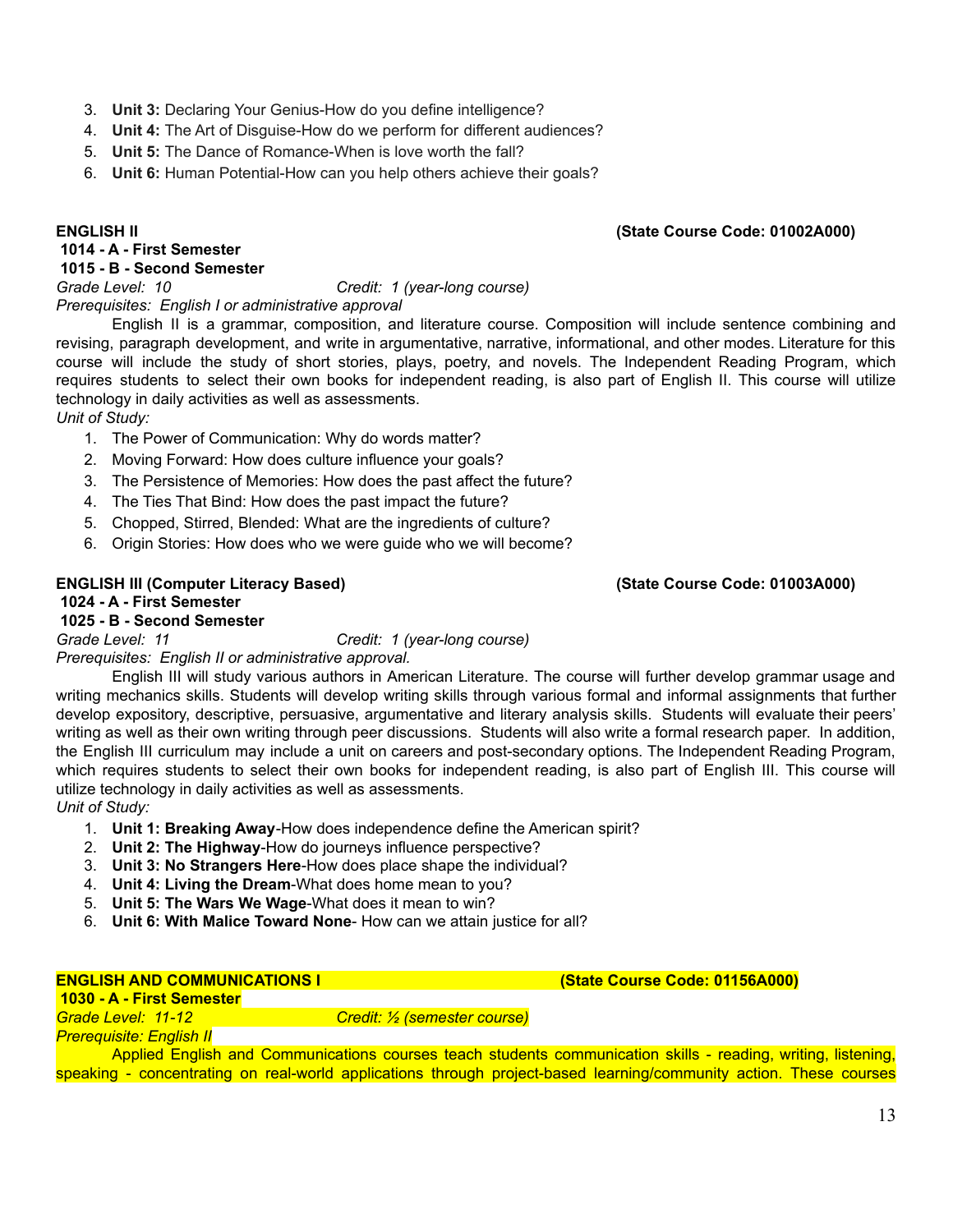usually emphasize the practical application of communication, rather than emphasizing language arts skills as applied to scholarly and literary materials.

*Focus of Study:*

- 1. develop and refine communication skills reading, writing, listening, speaking
- 2. concentrate on real-world applications
- 3. emphasize the practical application of communication

#### **ENGLISH AND COMMUNICATIONS II COMMUNICATIONS II COMELANDICATIONS II COMELANDICATIONS II COMELANDICATIONS II COMELANDICATIONS II COMELANDICATIONS III COMELANDICATIONS III COMELANDICATIONS II**

**1031 - B - Second Semester**

*Grade Level: 11-12 Credit: ½ (semester course)*

*Prerequisite: English II*

Applied English and Communications courses teach students communication skills - reading, writing, listening, speaking - concentrating on real-world applications through project-based learning/community action. These courses usually emphasize the practical application of communication, rather than emphasizing language arts skills as applied to scholarly and literary materials.

*Focus of Study:*

- 4. develop and refine communication skills reading, writing, listening, speaking
- 5. concentrate on real-world applications
- 6. emphasize the practical application of communication

#### **ENGLISH IV (State Course Code: 01004A000)**

# **1061 - A - First Semester**

**1062 - B - Second Semester**

*Grade Level: 12 Credit: 1 (year-long course)*

*Prerequisites: English III or administrative approval.*

English IV will provide students with skills necessary for academic reading and writing. The course will focus on academic writing and critical reading skills, grammar fundamentals, and MLA documentation. *Course of Length: Year-long*

*Unity of Study:*

- *1. Unit 1: What's Next? - How can we transform the future?*
- *2. Unit 2: Uncovering Truth - How do challenges cause us to reveal our true selves?*
- *3. Unit 3: Against the Wind - How do leaders fight for their ideas?*
- *4. Unit 4: Sculpting Reality - What is the power of story?*
- *5. Unit 5: Fractured Selves - What causes individuals to feel alienated?*
- *6. Unit 6: Times of Transition - How are we shaped by change?*

#### **ENGLISH IV –College Prep (State Course Code: 01103A000)**

**1066 - A - First Semester 1067 - B - Second Semester**

### **Black Hawk College English Composition 101 & 102 Dual Credit**

*Grade Level: 12 Credit: 1 (year-long course) MCHS (Weighted) - 6 credit hours for BHC*

*Fees: \$75 per semester plus books. Tuition is subject to change as assigned by Black Hawk College*

Prerequisites: Writing = appropriate placement score; or ENG 091 "C" or better or Eng 100 "C" or better or concurrent *enrollment in ENG 100 AND Reading = appropriate placement score or REA 103 "C" or better*

### **Students must agree to take English Composition 101 & 102.**

At the time of registration students may register for \*dual credit or college credit.

(\*High School English IV and College English credit may be earned at the same time by taking one class. Most colleges allow English Composition I & II to transfer in as college credit eliminating the need to take English I in college. It is the student's responsibility to check with the college(s) of his/her choice to insure the class will transfer.) **Students are**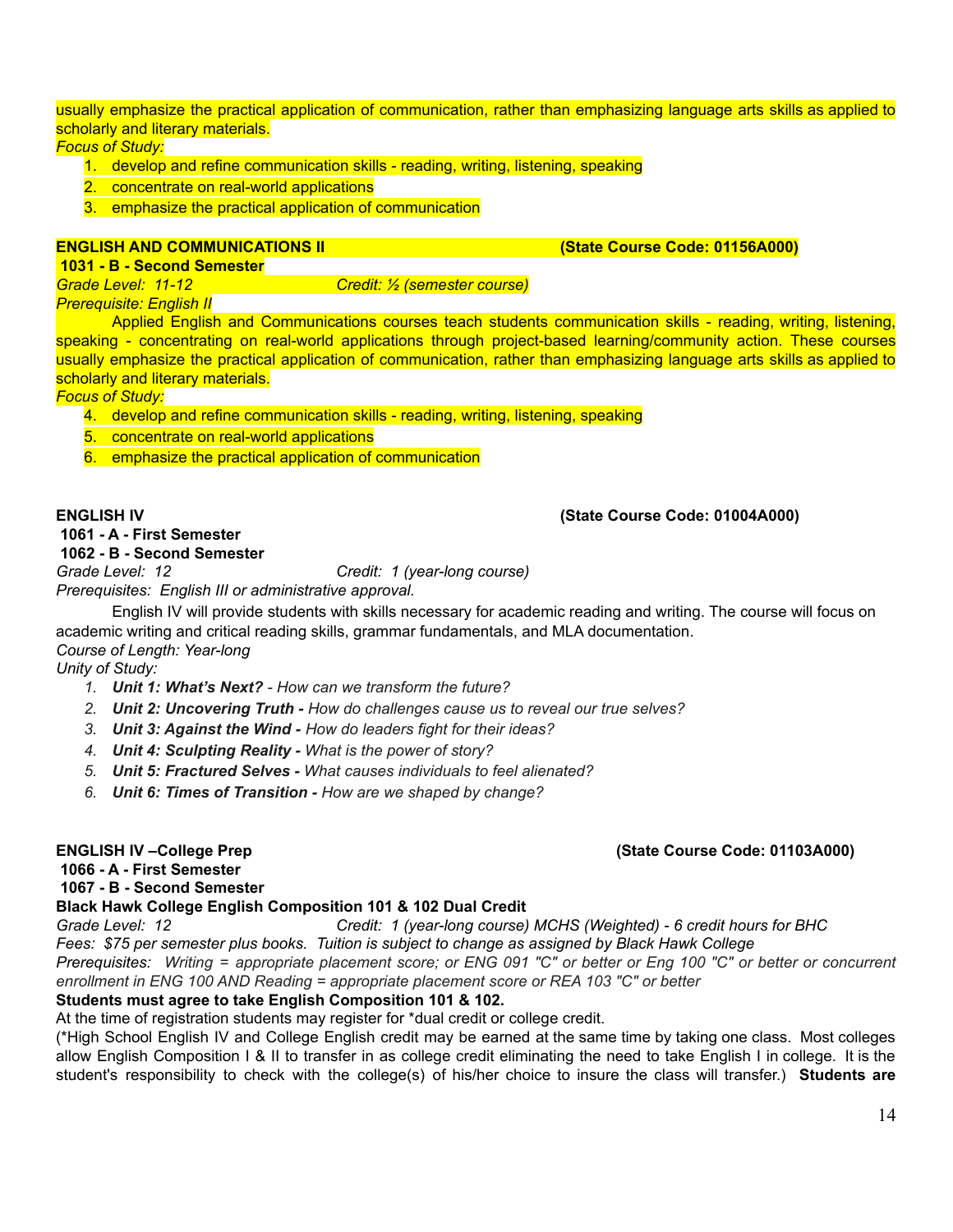#### **responsible for their own college fees, textbooks, and transcripts for first and second semester. Students will meet Monday –Friday at Mercer County High School.**

#### **English 101 Composition I**

# *Prerequisites: See above Credit ½ (semester) MCHS (Weighted) - 3 BHC credit hours*

*Fees: \$75 per semester plus books. Tuition is subject to change as assigned by Black Hawk College.*

The first of two courses in the one-year composition sequence, English 101 introduces students to college-level writing as a process of developing and supporting a thesis in an organized essay. English 101 requires students to read and think critically, and it emphasizes using appropriate style and voice as well as the conventions of standard English and citation.

*Unit of Study:*

- 1. Unit #1 Finding Your Identity and Your Voice in Writing
- 2. Unit #2 Narrative Description
- 3. Unit #3 Compare and Contrast
- 4. Unit #4 Research and Cause and Effect
- 5. Unit #5 Definition
- 6. Unit #6 Process Analysis

#### **English 102 Composition II**

Prerequisites: Grade of C or better in English 101 and pass Exit Exam Credit 1/2 (semester) MCHS (Weighted) - 3 BHC *credit hrs.*

*Fees: \$75 per semester plus books. Tuition is subject to change as assigned by Black Hawk College.*

English 102 is the second of two courses in the one-year composition sequence. English 102 continues exposing students to college-level writing by developing and supporting a thesis in persuasive papers. English 102 requires students to read and think critically and to apply documentation and research skills to a multi-sourced academic research assignment.

*Unit of Study:*

- 1. Unit 1: Active Reading and Responding to Sources
- 2. Unit 2: The Basics of the Argument and How to Effectively Write Arguments
- 3. Unit 3: Definition Arguments
- 4. Unit 4: Evaluation Arguments
- 5. Unit 5: Arguments About Cause
- 6. Unit 6: Problem/Solution Arguments
- 7. Unit 7: Value Argument

#### **1123 - A - First Semester**

### *Grade Level: 11, 12 Credit: ½ (semester course)*

Prerequisites: Students must have a grade of at least a C- in their previous English class or teacher approval.

This elective course will take writers through all the writing steps. Students will learn techniques for writing poetry, fiction, nonfiction. Activities will challenge students to analyze word choice, develop a style, build plot, and to illuminate character(s). In addition students will gain information about technical aspects of verse, dialogue, and nonfiction writing. *Unit of Study*: Course is student directed across the semester.

1. Writing

#### **MYTHS AND LEGENDS (Legends Focus) (elective)**

#### **1124 - B - Second Semester**

#### *Grade Level: 11, 12 Credit: ½ (semester course)*

Prerequisites: Students must have a grade of at least a C- in their previous English class or teacher approval.

This course traces specific monster case studies across a variety of genres, explores the larger-than-life leaders (on the side of good, and sometimes evil, too) who have become models for how we think of heroism, charisma, and what it means to seek and wield power over others. From the chivalric Knights of the Round Table to the feats of Maui, and

#### **CREATIVE WRITING (elective) (State Course Code: 01104A000)**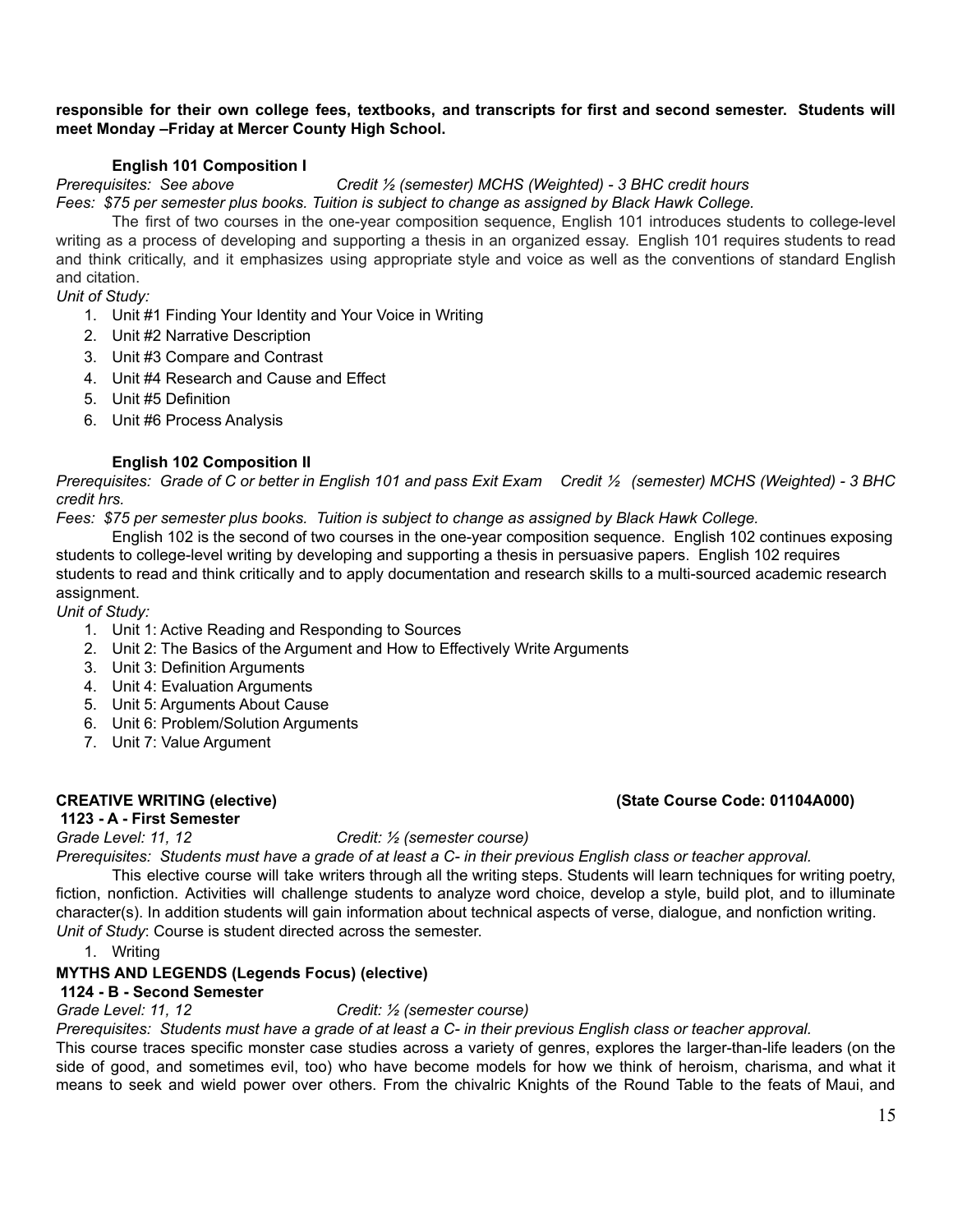surveys stories of wizards, witches, and more, exploring the allure of all things marvelous, strange, and magical. It considers how language itself constitutes a kind of magic; examines magic as technology, or vice versa, and delves into the foundation of myths and legends from around the world.

Unit of Study:

- 1. **Unit 1:** Monsters and Myth
- 2. **Unit 2:** Heroes and Villains
- 3. **Unit 3:** Magic, Science, and Modern Myths

#### **1126 - Novels I - B - Second Semester 1127 - Novels II - A - First semester**

*Grade Level: 11, 12 Credit: ½ (semester course)*

Prerequisites: Students must have a grade of at least a C- in their previous English class or teacher approval.

This elective course is designed to help students develop as a reader, listener, and viewer through independent and collaborative reading. Students will explore a variety of authors, genres, and topics that are popular in 21<sup>st</sup> century Young Adult literature. Students will connect with and respond to texts through critical reading and analysis of plot, character, theme, and style.

*Unit of Study*: Course is student directed across the semester.

1. Novel study

**1130 - B - Second Semester**

*Grade Level: 10-12 Credit: ½ (semester course)*

Prerequisites: Students must have a grade of at least a C- in their previous English class or teacher approval.

This elective course will focus on the theoretical, historical and critical approaches to cinema as an art form and a medium. A variety of genres and time periods will be studied and viewed in the auditorium. Students will discuss, evaluate and analyze the nuances of what makes films good, bad or memorable.

# **SCIENCE**

Knowledge of science should be a top priority in the preparation of every student. In addition to being essential for anyone desirous of a place in the highly technological world of the present and future, science also has its practical side in preparing citizens for the everyday experiences they will encounter. High school science courses are designed to provide training and intellectual background for students in all such areas. Courses are available for: (1) students planning to go to college but not yet sure what their areas of concentration will be; (2) students whose formal education will end upon graduation from high school; and (3) students planning to major in the sciences or a related field.

#### **1496 - A - First Semester**

### **1497 - B - Second Semester**

#### *Grade Level: 9 Credit: 1 (year-long course)*

This course is designed to give the students a general view of physics. This freshman level course will review, enhance, and add to physics principles that students have encountered prior to entering high school. Students will have information presented to them in a variety of ways including lectures, demonstrations, and laboratory experiences. Students will continue to develop and sharpen their problem-solving skills through data collection, analyzing data through graphs, and critical thinking.

This course will cover major topics such as Nature of Science, Uniform Motion, Uniform Acceleration, Introduction to Forces, and Energy.

#### **NOVELS (elective) (State Course Code: 01061A000)**

#### **FRESHMAN PHYSICS (State Course Code: 03159A000)**

**FILM STUDIES (elective) (State Course Code:05203A000)**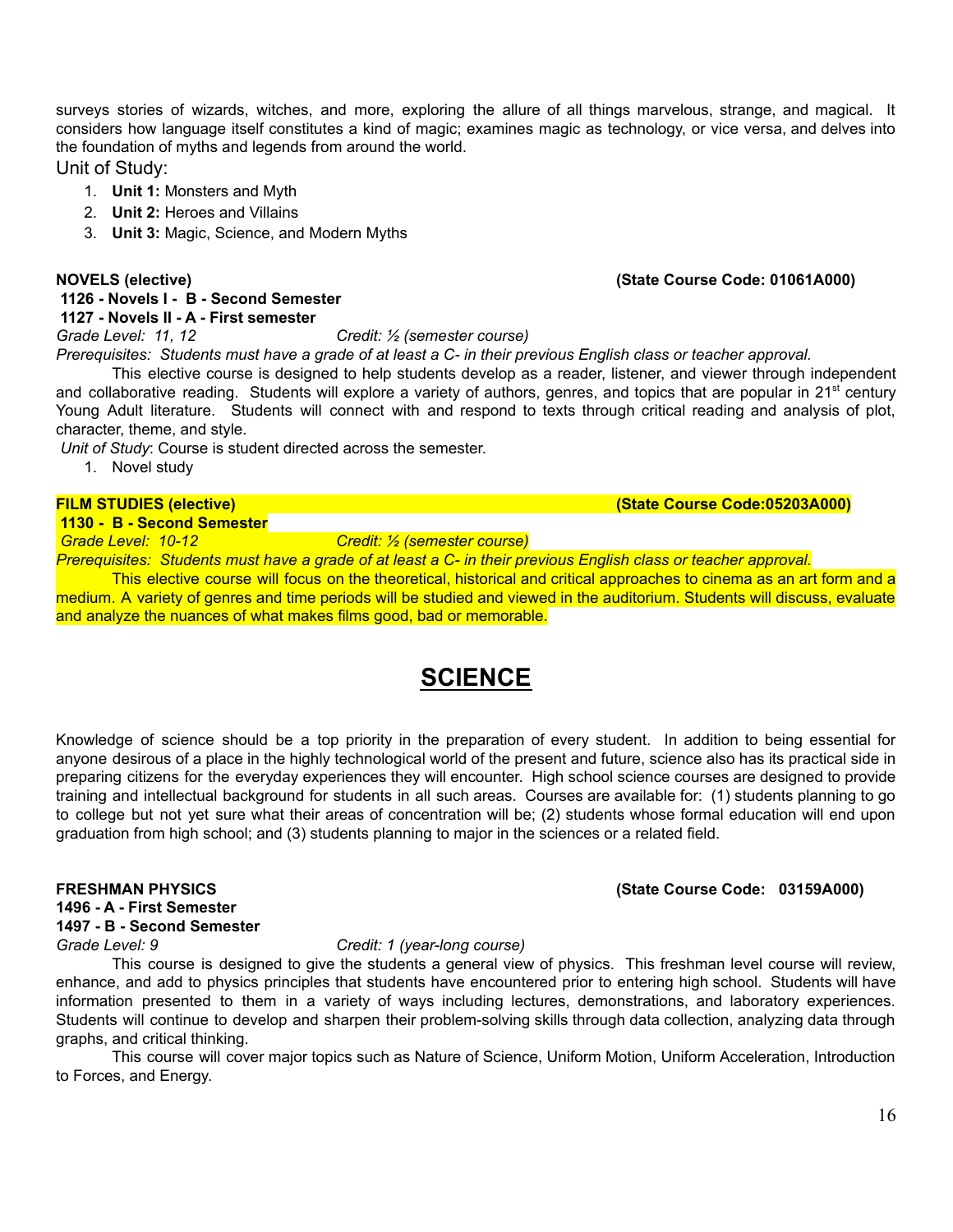#### *Unit of Study:*

- 1. Introduction to Science
- 2. Momentum
- 3. Forces
- 4. Gravity
- 5. Electricity and Magnetism
- 6. Work, Power and Energy
- 7. Acceleration and Speed
- 8. Waves and Sound

#### **1504 - A - First Semester**

#### **1505 - B - Second Semester**

### **APPLIED SCIENCE (State Course Code: 03203A000)**

*Grade level: 10, 11, 12 Credit: 1 (year-long course)*

*Prerequisites: Freshman Physics and Administrative Approval*

This course is designed for students taking three years of science to satisfy the school's graduation requirements. Topics covered include problem solving and data collection, matter and its interactions and basic biology.

The traditional lecture-demonstration is interspersed with hands-on laboratory activities.

*Unit of Study:*

- 1. Measurement
- 2. Data Collection and Graphing
- 3. Solids, Liquids and Gases
- 4. Matter and it's properties
- 5. Periodic Table
- 6. Chemical Compounds
- 7. Chemical Reactions
- 8. Cells
- 9. Classification
- 10. Bacteria and Viruses

#### **BIOLOGY (State Course Code: 03051A000)**

### **1524 - A - First Semester**

#### **1525 - B - Second Semester**

*Grade Level: 10 - 12 Credit: 1 (year-long course)*

*Prerequisites: Freshman Physics*

Biology is a second year science course which covers the general themes of biology. These include biochemistry, cell biology, genetics, development and evolution, biodiversity and ecology, as well as the discussion of the bioethical issues that arise within these themes. The material is presented using various techniques including lecture, cooperative learning and hands-on techniques, and the use of audiovisual materials. Labs are used to reinforce concepts, as well as acquaint the students with the techniques of experimentation, data collection, and interpretation. Writing, research and critical thinking skills will be integrated into the course to better prepare the student for college level assignments in the sciences.

*Unit of Study:*

- 1. The Nature of Life (Chapters 1-2)
- 2. Ecology (Chapters 3-7)
- 3. Cells (Chapters 8-11)
- 4. Genetics (Chapters 12-16)
- 5. Evolution (Chapters 17-20)
- 6. Diversity of Life (Chapters 21-27)

**1605 - A - First Semester 1606 - B - Second Semester** *Grade Level: 11, 12 Credit: 1 (year-long course)*

**AP BIOLOGY (State Course Code: 03056A000)**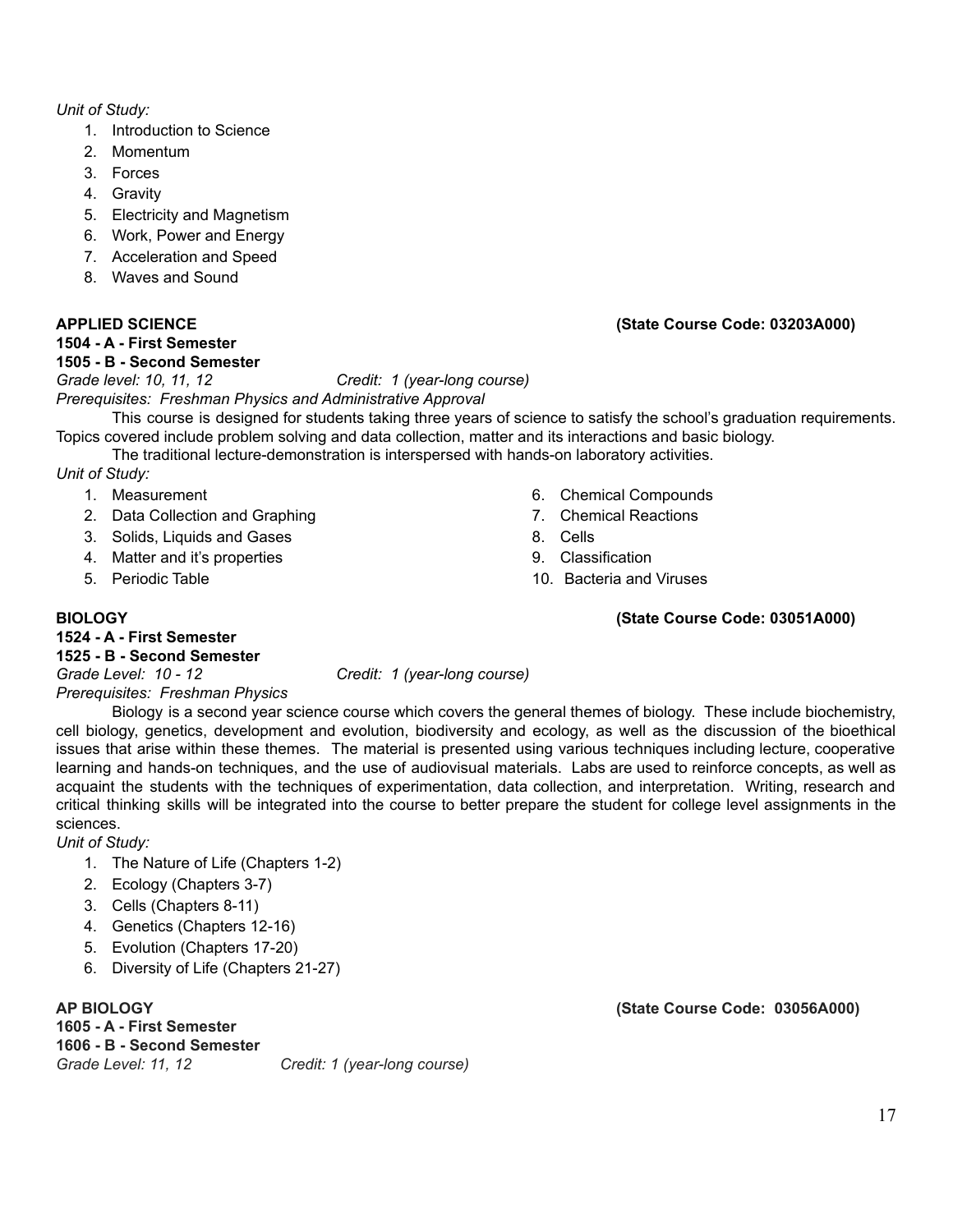#### Prerequisites: Must have completed a minimum of Algebra 2 (Math III), successful completion, with a C or better average, *of Biology, Chemistry, meet AP selection criteria, and mandatory summer assignment*

This course is a college level course that follows closely the syllabus recommended by the College Board and prepares students for the Advanced Placement examination in Biology. This course is designed to provide a more in-depth study of the biological sciences for students who have a special interest in Biology or its related fields. It will emphasize comparative Anatomy and Physiology, Ecology, Microbiology, Genetics, Cytology, and Biochemistry. Individual research work and laboratory work will be expected of all students. Students enrolled in

Advanced Placement are required to take the College Board Advanced Placement test in May. *Unit of Study:*

- 1. Chemistry of Life
- 2. Cell Structure and Function
- 3. Cellular Energetics
- 4. Cell Communication and cell Cycle
- 5. Heredity
- 6. Gene Expression and Regulation
- 7. Natural Selection
- 8. Ecology

#### **ANATOMY-PHYSIOLOGY (State Course Code: 03053A000)**

# **1544 - A - First Semester**

### **1545 - B - Second Semester**

(Taught alternate years with Zoology, offered in 2022-2023)

*Grade Level: 11, 12 Credit: 1 (year-long course)*

*Prerequisites: Biology and Chemistry I/Pre AP Chem or taking Chemistry I/Pre AP Chem concurrently*

This course will include a yearlong program of intense human anatomy and physiology studies. The areas covered will include medical terminology, basic chemistry, cell and tissue structure, and the 11 systems of the human body (integumentary, skeletal, muscular, nervous, endocrine, circulatory, lymphatic, digestive, respiratory, urinary and reproductive). This course is designed for college preparation, especially for biology and health career majors. Laboratory work will be required, including comparative anatomy dissection lab using the cat. (Offered alternate years with 1564/1565 Zoology)

#### *Unit of Study:*

- 1. Introduction to Anatomy & Physiology Review of Biology
- 2. Muscular system
- 3. Skeletal System
- 4. Endocrine System
- 5. Respiratory System
- 6. Digestive System
- 

### **1564 - A - First Semester**

#### **1565 - B - Second Semester**

(Taught alternate years with Anatomy-Physiology, offered in (2023-2024)

*Grade Level: 11, 12 Credit: 1 (year-long course)*

*Prerequisites: Biology and Chemistry I/Pre AP Chem or taking Chemistry I/Pre AP Chem concurrently*

This course is a general survey course starting with unicellular organisms and going up through man. In addition to general observations, similarities between phyla will be stressed. The inter-relationships of all life will be studied and identified in a field study. One hour in lab for every four lecture hours. (Offered in alternate years with 1544/1545 Anatomy / Physiology)

*Unit of Study:*

- 7. Nervous System
- 8. Circulatory System
- 9. Integumentary System
- 10. Excretory System
- 11. Lymphatic System
- 12. Reproductive System
- 13. Development

#### **ZOOLOGY (State Course Code: 03061A000)**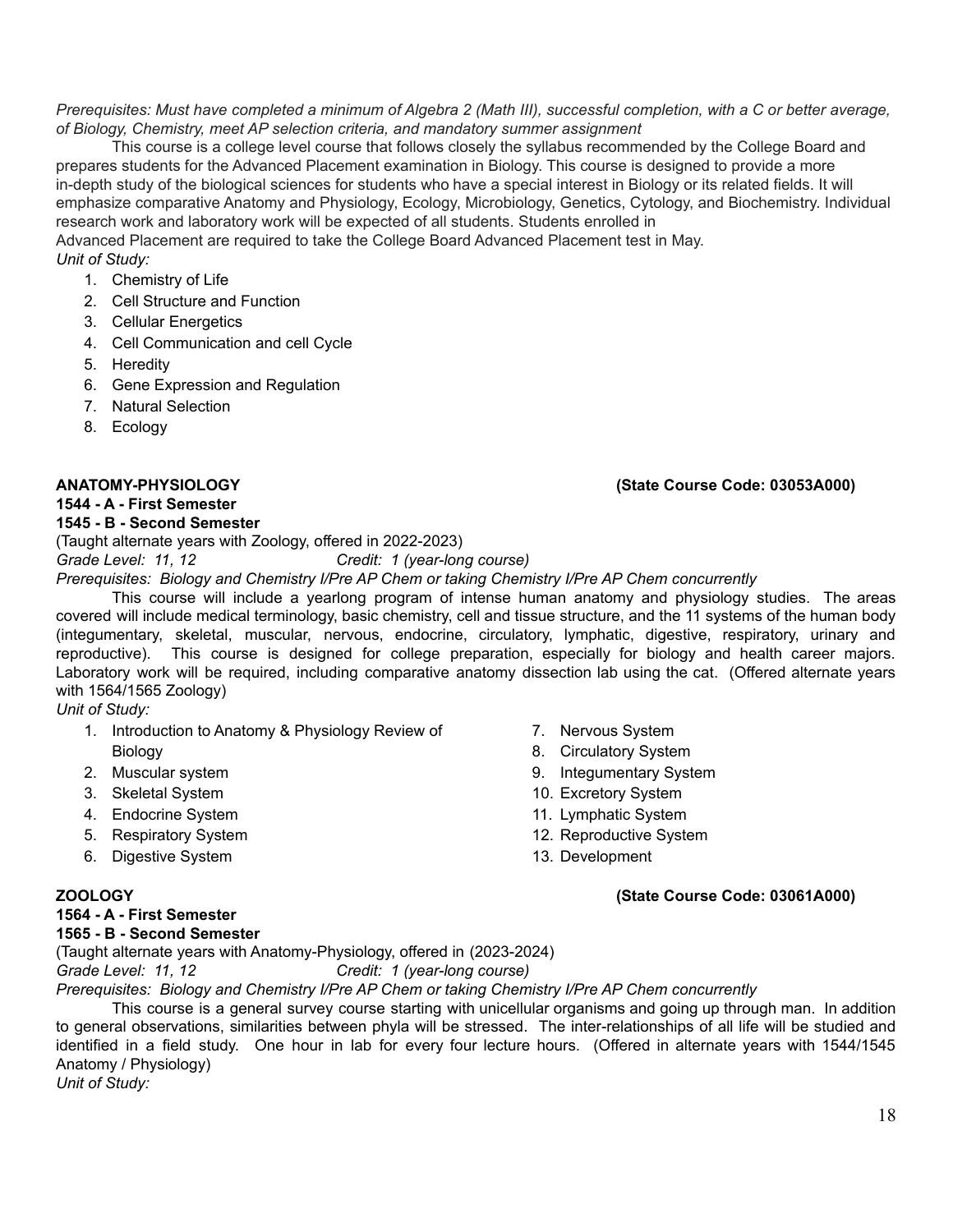- 1. Introduction to Animals and Biology Review
- 2. Protozoa
- 3. Phylum Poriferea: Sponges
- 4. Phylum Cnidaria & Phylum Ctenophora
- 5. Phylum Platyhelmintes: Flatworms
- 6. Phylum Nematoda: Roundworms
- 7. Phylum Mollusca
- 8. Phylum Annelida

#### **1584 - A - First Semester**

#### **1585 - B - Second Semester**

### *Grade Level: 10 - 12 Credit: 1 (year-long course)*

#### *Prerequisites: Biology (or taking Biology concurrently) and Algebra I (Math I) or administrative approval*

Chemistry I is a science course that deals with measurements, matter and its changes. Topics include atomic and electronic structure, the periodic table, the nuclear atom, formula writing and nomenclature, equations, chemical bonding, quantitative analysis, stoichiometry and gas laws. This course utilizes both lecture and laboratory sessions. The laboratory sessions involve investigations that will allow students the opportunity to "discover" important chemical concepts or reinforce concepts learned in lecture. *Unit of Study:*

- 1. Measurement
- 2. Matter and Energy
- 3. Atomic Structure
- 4. Nucleus and Radioactivity
- 5. Nomenclature and Formula Writing
- 6. Bonding
- 7. Equations
- 8. Chemical Quantities
- 9. Stoichiometry

#### **1600 - A - First Semester 1601 - B - Second Semester**

### *Grade Level: 10 & 11 Credit: 1 (year-long course)*

Prerequisites: Biology (or taking Biology concurrently), Algebra I (Math I) and Geometry(Math 2) (or taking Geometry *concurrently) or administrative approval*

Pre-AP Chemistry is a challenging course that covers a greater depth and breadth of content than Chemistry and successfully serves the purpose to prepare students for AP Chemistry. The course relies heavily on ones ability to solve and manipulate variables, and therefore, it is imperative that students enter this course confident in their algebra skills and mathematical abilities

*Unit of Study:*

- 1. Chemistry Preamble
- 2. Matter and Energy
- 3. Atomic Structure
- 4. Bonding and Nomenclature
- 5. Equations
- 6. Reactions in Solutions
- 7. Chemical Quantities
- 8. Stoichiometry
- 9. Phylum Arthropoda
- 10. Phylum Echinodermata
- 11. Phylum Chordata
- 12. Fishes: Bony and Cartilage
- 13. Amphibians
- 14. Reptiles
- 15. Birds
- 16. Mammals

#### **CHEMISTRY I (State Course Code: 03101A000)**

19

### **PRE AP CHEMISTRY I (State Course Code: 03149A000)**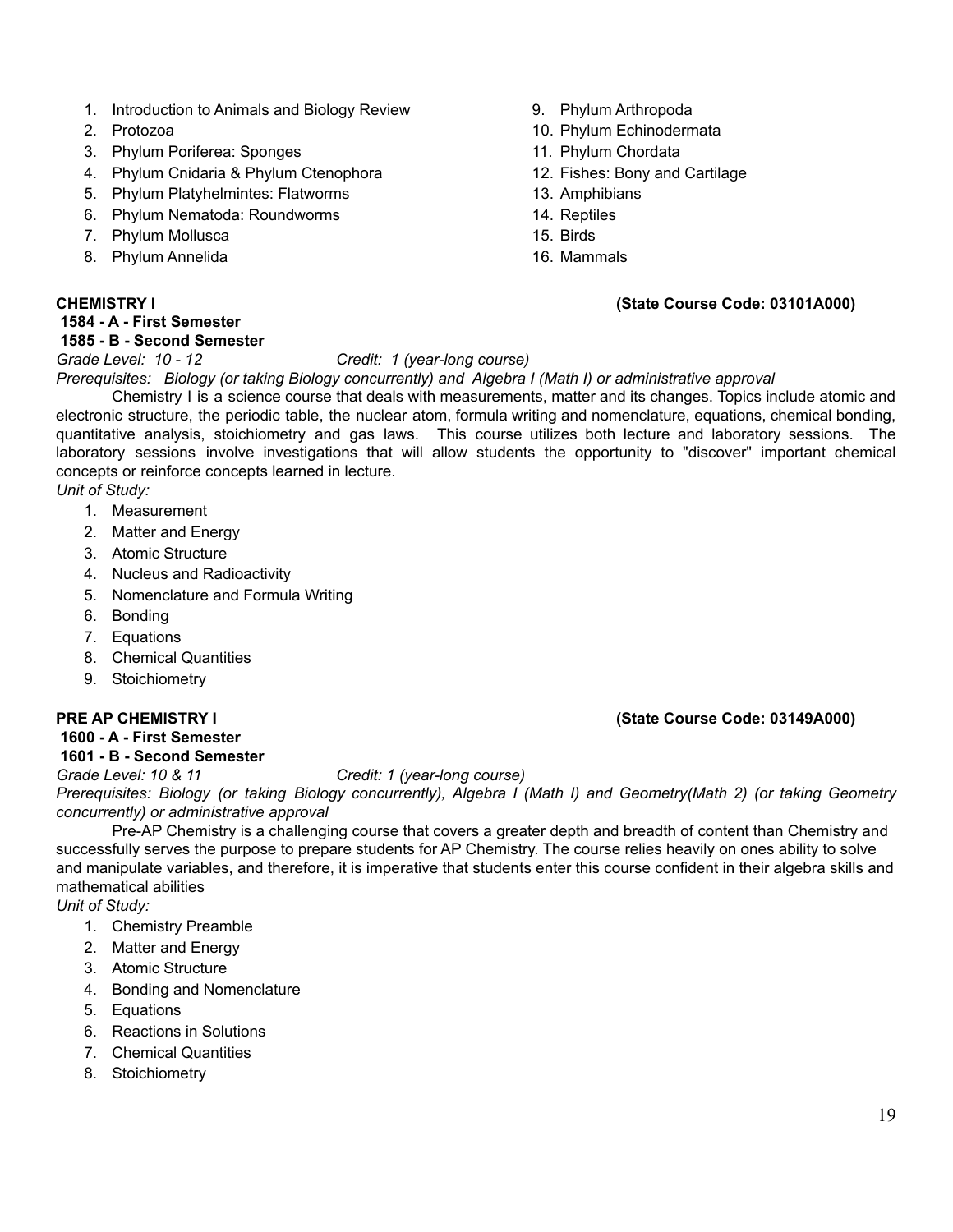9. Gases

#### **1607 - A - First Semester 1608 - B - Second Semester**

*Grade Level: 11, 12 Credit: 1 (year-long course) Prerequisites: Biology, Chemistry I/Pre AP Chem, and Algebra 2 (Math III) (may be concurrently enrolled), or administrative approval.*

Chemistry II AP is a continuation of Chemistry I. Topics covered include quantitative aspects of electrons and light energy, periodic trends, intermolecular forces, bonding, organic chemistry, gas laws, thermo chemistry, solution stoichiometry, kinetics, equilibrium and oxidation reduction reactions. Laboratory and lecture sessions work together to develop in students an understanding of the concepts of chemistry and how they relate to the world in which we live.

This class may be taken to meet a high school graduation credit and for Advanced Placement credit in college. The Advanced Placement Test will be given at Mercer County High School in May. Check with specific colleges for required AP test score. Students are responsible for all fees associated with AP testing. (Cost of AP test is approximately \$100.) Students who don't meet the minimum AP score will still receive graduation credit as long as the grade in class is a D or better. This class will require summer course work before class begins. Unit of Study:

- 1. Atomic Structure and Properties
- 2. Molecular and Ionic compounds and properties
- 3. Intermolecular Forces
- 4. Chemical Reactions
- 5. Kinetics
- 6. Thermodynamics
- 7. Equilibrium
- 8. Acids and Bases
- 9. Electrochemistry

#### **1624 - A - First Semester**

### **1625 - B - Second Semester**

*Grade Level: 11, 12 Credit: 1 (year-long course) (Taught alternate years with Earth Science, offered in 2023-2024)*

Prerequisites: Biology, Chemistry I/Pre AP Chem, Algebra I (Math I), Geometry (Math 2), Algebra 2 (Math 3) (prior to or *concurrently), or administrative approval. Scientific calculator (required)*

Whether the student plans on going into business, teaching, medicine, agriculture, engineering, or virtually any other field, he or she will find knowledge of physics very useful. Students become familiar with such fascinating topics as motion, forces, structural design, energy interactions, and more. Real-life applications are constantly stressed, and concepts are developed through lecture-demonstrations, computer-assisted activities, a variety of audio-visual aids, and extensive computer interfaced laboratory experiences. A strong emphasis is placed on problem solving. One of the highlights is the annual "Rube Goldberg Competition". Students completing this course will have a good foundation for further study of physics at the college level.

*Unit of Study:*

- 1. Introduction to Science
- 2. Constant Velocity
- 3. Uniform Acceleration
- 4. Circular Motion
- 5. Projectile Motion
- 6. Impulse
- 7. Constant Momentum

### **PHYSICS I** (**State Course Code: 0315A000)**

#### **CHEMISTRY II AP (State Course Code: 03106A000)**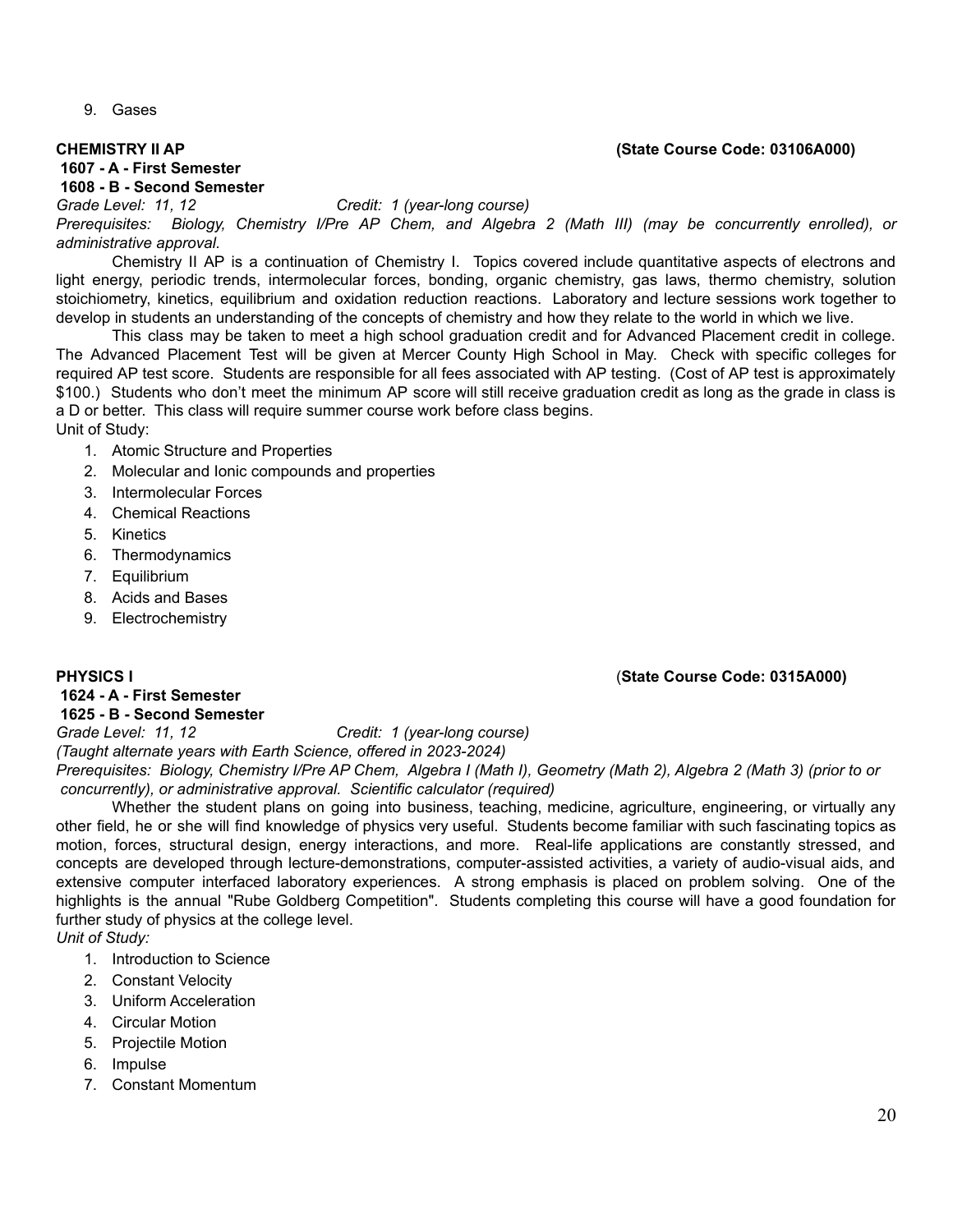8. Energy

### **EARTH SCIENCE (State Course Code: 03001A000)**

**1501 - A - First Semester**

**1502 - B - Second Semester** *Grade Level: 11, 12 Credit: 1 (year-long course) (Taught alternate years with Physics, offered in 2022-2023) Prerequisites: Freshman Physics and Biology*

This course is designed to give the students a better understanding of the Earth and Universe. Students will dive into topics such as Earth's place in the Universe and Earth's systems. Students will have information presented to them in a variety of ways including lectures, demonstrations, and laboratory experiences. Students will continue to develop and sharpen their problem-solving skills through data collection, analyzing data through graphs, and critical thinking. *Unit of Study:*

- 1. Introduction to Science
- 2. Rocks and Minerals
- 3. Plate Tectonics
- 4. Atmosphere/Weather
- 5. Astronomy
- 6. Human Implications

# **MATHEMATICS**

The State of Illinois requires all graduating students to have a minimum of 3 math credits. All students will need one credit of geometry content plus two additional math credits.

The Mathematics Staff has worked together to form a curriculum that will prepare students from the district for life after high school. The National Council of Teachers of Mathematics suggests that all students graduate from high school proficient in Algebra. The authors of ACT/SAT suggest that to be successful on the test, students should be exposed to Algebra II material. We want our students prepared beyond Algebra II. **Students taking more than one math class per year must have instructor & administrative approval.**

#### **PRE-ALGEBRA (State Course Code: 02051A000) 2006 - A - First Semester 2009 - B - Second Semester**

*Grade Level: 9-12 Credit: 1 (year-long course)*

*Prerequisites: Placement by math department, Instructor & Administrative Approval*

Pre-Algebra courses increase students' foundational mathematics skills and prepare them for Algebra I by covering a variety of topics, such as properties of rational numbers (i.e., number theory), ratio, proportion, estimation, exponents and radicals, the rectangular coordinate system, sets and logic, formulas, and solving first-degree equations and inequalities.

*Unit of Study:*

- 1. Proportional Relationships
- 2. Solve Percent Problems
- 3. Operations with Integers Rational Numbers
- 4. Exponents & Scientific Notation
- 5. Real Numbers
- 6. Algebraic Expressions
- 7. Equations & Inequalities
- 8. Linear Relationships & Slope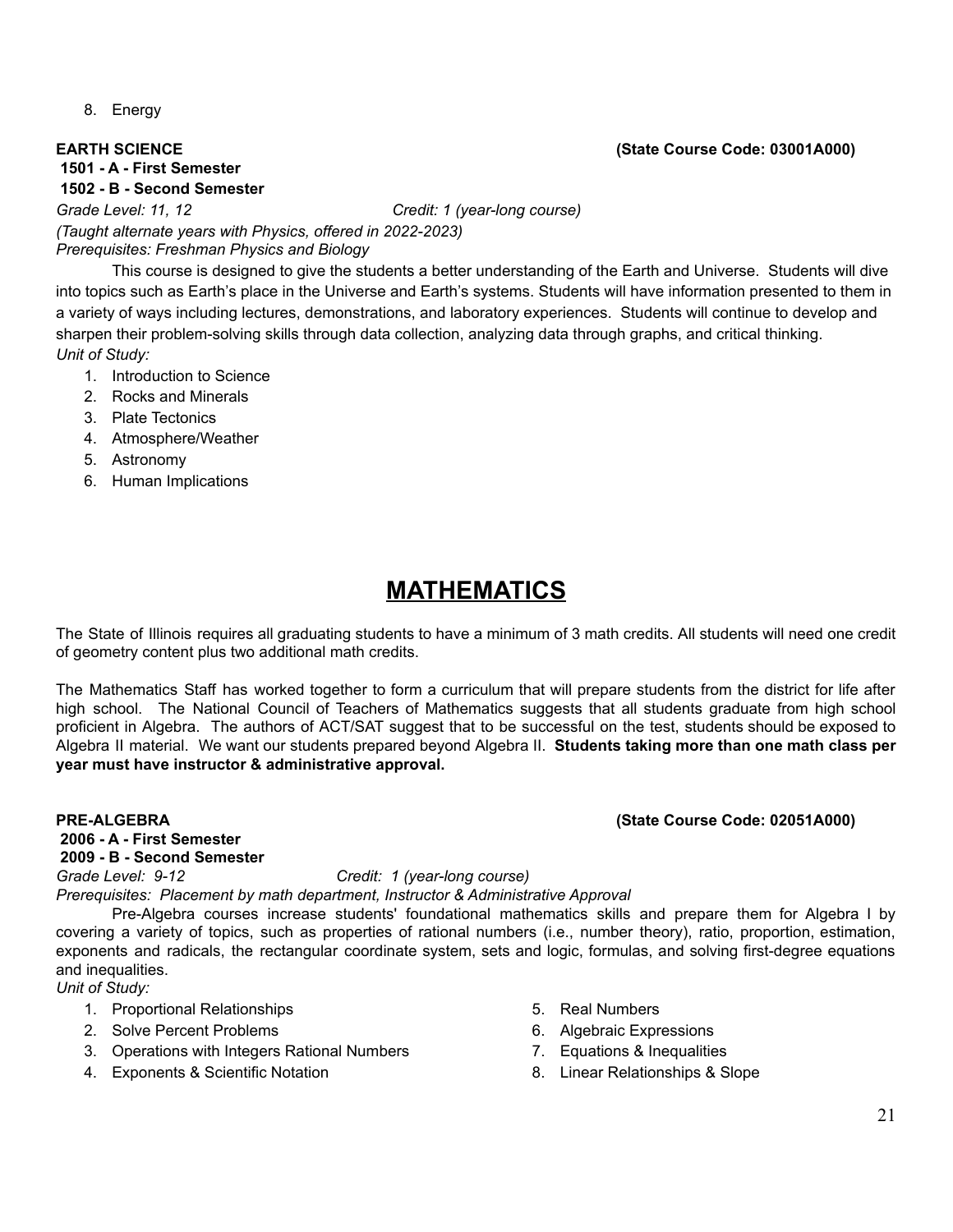- 9. Probability
- 10. Sampling & Statistics
- 11. Geometric Figures

**2027 - A - First Semester**

#### **2029 - B - Second Semester**

*Grade Level: 9 - 12 Credit: 1 (year-long course)*

Algebra I courses include the study of properties and operations of the real number system; evaluating rational algebraic expressions; solving and graphing first degree equations and inequalities; translating word problems into equations; operations with and factoring of polynomials; and solving simple quadratic equations. *Unit of Study:*

- 1. Expressions
- 2. Equations in One Variable
- 3. Relations & Functions
- 4. Linear & Nonlinear Functions
- 5. Creating Linear Equations
- 6. Linear Inequalities

#### **2014 - A - First Semester**

### **2015 - B - Second Semester**

*Grade Level: 10-12 Credits: 1 (year-long course)*

*Prerequisites: Algebra I (Math I), Instructor and administrative approval*

Informal Geometry courses emphasize a practical approach to the study of geometry and deemphasize an abstract, formal approach. Topics typically include properties of and work with plane and solid figures; inductive methods of reasoning and use of logic; concepts of congruence, similarity, parallelism, perpendicularity, and proportion; and rules of angle measurement in triangles.

*Unit of Study:*

- 1. Algebra Basics
- 2. Basics of Geometry
- 3. Segments and Angles
- 4. Parallel and Perpendicular Lines
- 5. Triangle Relationships
- 6. Congruent Triangles
- 7. Quadrilaterals
- 8. Similarity
- 9. Polygons and Area
- 10. Surface Area and Volume
- 11. Right Triangles And Trigonometry
- 12. Circles

#### **GEOMETRY (State Course Code: 02072A000)**

### **2067 - A - First Semester 2068 - B - Second Semester**

*Grade Level: 9 - 12 Credit: 1 (year-long course)*

*Prerequisites: Algebra I (Math I), Instructor and administrative approval*

Geometry courses, emphasizing an abstract, formal approach to the study of geometry, typically include topics such as properties of plane and solid figures; deductive methods of reasoning and use of logic; geometry as an axiomatic system including the study of postulates, theorems, and formal proofs; concepts of congruence, similarity, parallelism, perpendicularity, and proportion; and rules of angle measurement in triangles. *Unit of Study:*

- 1. Tools of Geometry
- 2. Angles and Geometric Figures
- 3. Logical Arguments and Line Relationships
- 4. Transformations and Symmetry
- 5. Triangles and Congruence
- 6. Relationships in Triangles
- 12. Area, Surface Area, and Volume
- 13. Transformations, Congruence, and Similarity

#### **ALGEBRA I (State Course Code: 02052A000)**

- 7. Systems of Linear & Nonlinear Inequalities 8. Exponents & Roots
- 9. Exponential Functions
- 10. Polynomials
- 11. Quadratic Functions
- 12. Statistics

### **INFORMAL GEOMETRY (State Course Code: 02071A000)**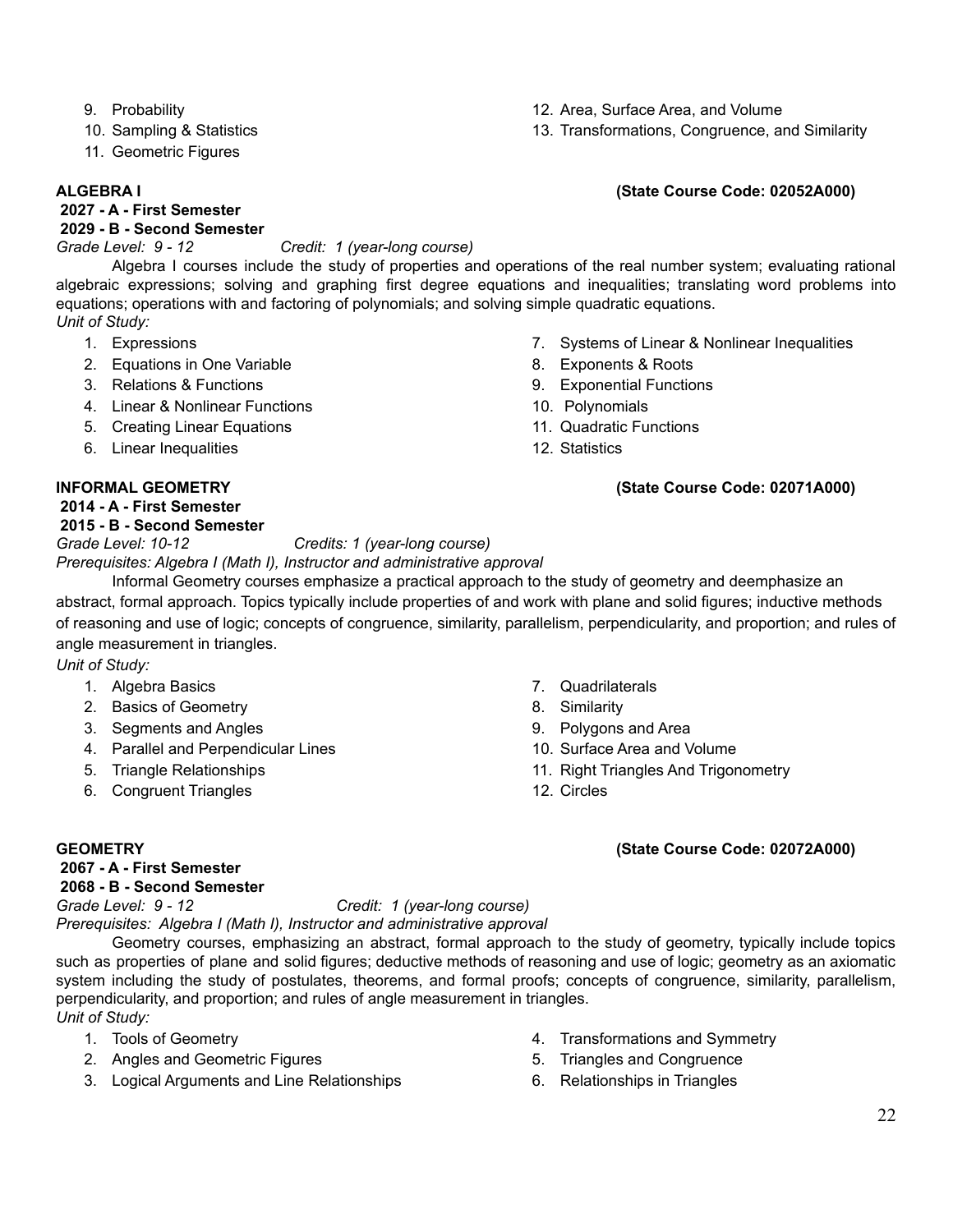- 7. Quadrilaterals
- 8. Similarity
- 9. Right Triangles and Trigonometry

#### **ALGEBRA II (State Course Code: 02056A000)**

### **2080 - A - First Semester**

### **2081 - B - Second Semester**

*Grade Level: 10, 11, 12 Credit: 1 (year-long course)*

Prerequisites: Algebra I (Math I) and Geometry (Math 2) or taking Geometry concurrently, appropriate math benchmark, & *administrative approval.*

10. Circles

11. Measurement 12. Probability

Algebra II will guide you through, among other things, linear equations, inequalities, graphs, polynomials and radical expressions, quadratic equations, functions, sequences and series, intermediate trigonometry concepts as well as other topics as time allows.

*Unit of Study:*

- 1. Functions
- 2. Quadratics
- 3. Systems of equations and inequalities
- 4. Intermediate trigonometry concepts
- 5. Rationals
- 6. Other topics as time permits

#### **2087 - A - First Semester**

### **2088 - B - Second Semester**

*Grade Level: 12 Credit: 1 (year-long course)*

*Prerequisites: Algebra II (previously Math 3)*

Course will be designed to fit Seniors' needs. Content will prepare students for college placement exam. The student who should take this course is a senior who after graduating is entering the work field, military, Junior College or a four year college as a non-math/science major. The curriculum of the course will review algebra and geometry topics, loan calculations, fractions.

*Unit of Study:*

- 1. Linear Equations & Inequalities
- 2. Systems of Equations- All 3 Methods & 3-Variable Systems
- 3. Polynomials
- 4. Quadratic Equations & Functions (Including Graphing)
- 5. Exponents-Functions
- 6. Matrices
- 7. Surface Area & Volume
- 8. Trigonometry
- 9. Linear Algebra (College-Introduction)

#### **MATH LITERACY 092/094 (State Course Code: 02994A000)**

### **2112 - A - First Semester**

**2113 - B - Second Semester**

*Grade Level: 12 Credit:1 (year-long course) (semester of 092 & semester of 094) Prerequisites: Successful completion of 3 years of math*

Developmental mathematics path for students who plan to take general education mathematics and/or general education statistics. This course focuses on developing mathematical maturity through problem solving, critical thinking, data analysis, and the writing and communication of mathematics. This course is taught in conjunction with Black Hawk College as a non-credit course for the College. Successful students will have the opportunity to enroll in a credit bearing

### **SENIOR MATH (State Course Code: 02999A000)**

23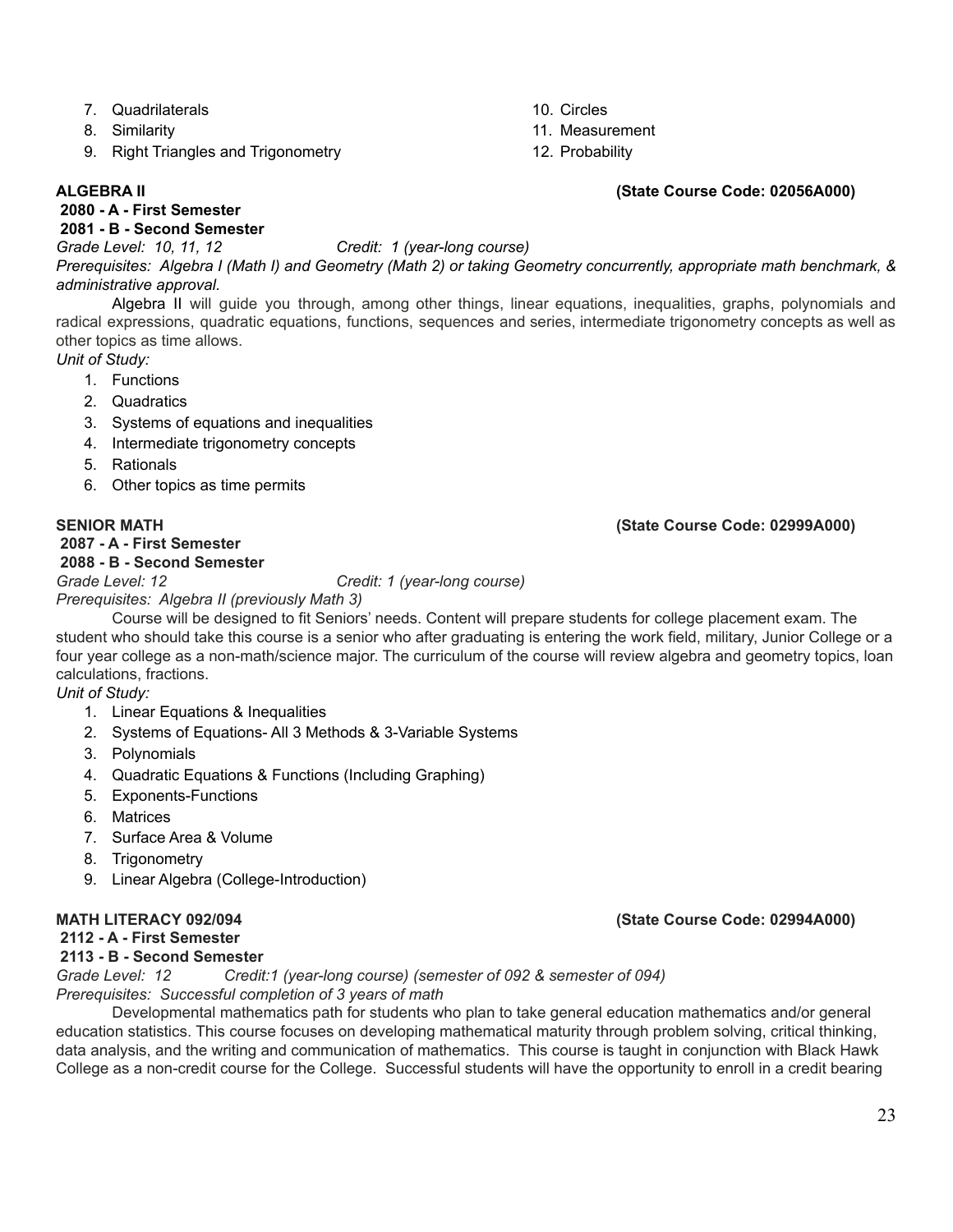math course at Black Hawk College after completion of this course (See the Math Department or Black Hawk College for more information). This course is recommended for students interested in a Non-STEM program of study in the future. *Unit of Study: Expected Learning Objectives (determined by the college)*

- 1. Demonstrate understanding of the characteristics of functions and apply this knowledge in modeling and problem solving.
- 2. Perform operations on expression and functions and make use of those operations in modeling and problem solving.
- 3. Solve equations in the context of meddling and problem solving.
- 4. Represent mathematical information symbolically, visually, numerically, and verbally.
- 5. Estimate and check answers to mathematical problems in order to determine reasonableness, identify alternatives, and select optimal results
- 6. Use mathematically correct vocabulary and symbolism to communicate problem statements, problem-solving methods, and interpretations of the solutions to problems

### **2124 - A - First Semester**

### **2125 - B - Second Semester**

*Grade Level: 11, 12 Credit: 1 (year-long course)* Prerequisites (not concurrently): Algebra I (Math I), Geometry (Math 2), Algebra II (Math 3), appropriate math benchmark, *& administrative approval.*

Pre-Calculus is a one year course offered to students to give them a background for calculus. Pre-Calculus will enable students to study in depth the topics of advanced algebraic expressions, properties of functions, conic sections, polar coordinates, and complex numbers, sequences, series extensive graphing, trigonometric functions, trigonometric identities, plus probability and statistics. There is in depth use of graphing calculators. It would be best if students purchase his/her own graphing calculator.

*Unit of Study:*

- 1. PreRequisite Review
- 2. Common Functions
- 3. Quadratic Functions
- 4. Higher Degree Polynomials
- 5. Rational Functions
- 6. Exponential Functions
- 7. Logarithmic Functions
- 8. Trigonometry
- -
- **2140 - A - First Semester**
- 9. Intro To Vectors
- 10. Partial Fraction Decomposition
- 11. Counting and Probability
- 12. Intro to Limits
- 13. Slope of Secant (Average Rate of Change)
- 14. Difference Quotient
- 15. Derivative

### **CALCULUS (State Course Code: 02121A000)**

## **2141 - B - Second Semester**

*Grade Level: 12 Credit: 1 (year-long course)* Prerequisites: Algebra I (Math I), Geometry (Math 2), Algebra II (Math 3) and Pre Calculus (B or better recommended in *Pre-Calculus), appropriate math benchmark, instructor & administrative approval.*

This course makes extensive use of plane Geometry and Algebra. Added to these are the notion of limit and limiting processes. This course is for students that want to take calculus but are not ready for the time demands of the AP course. Topics include: functions, limits, derivatives, integrals, transcendental functions, techniques of integration, volume of revolutions/area and concepts related to physics. Students who take this course are preparing for college study in Business, Economics, Physics, engineering, and Mathematics. Students should have his/her own graphing calculator. *Unit of Study:*

- 1. Algebra Preliminaries
- 2. Solving equations
- 3. Polynomials

### **PRE-CALCULUS (State Course Code: 02110A000)**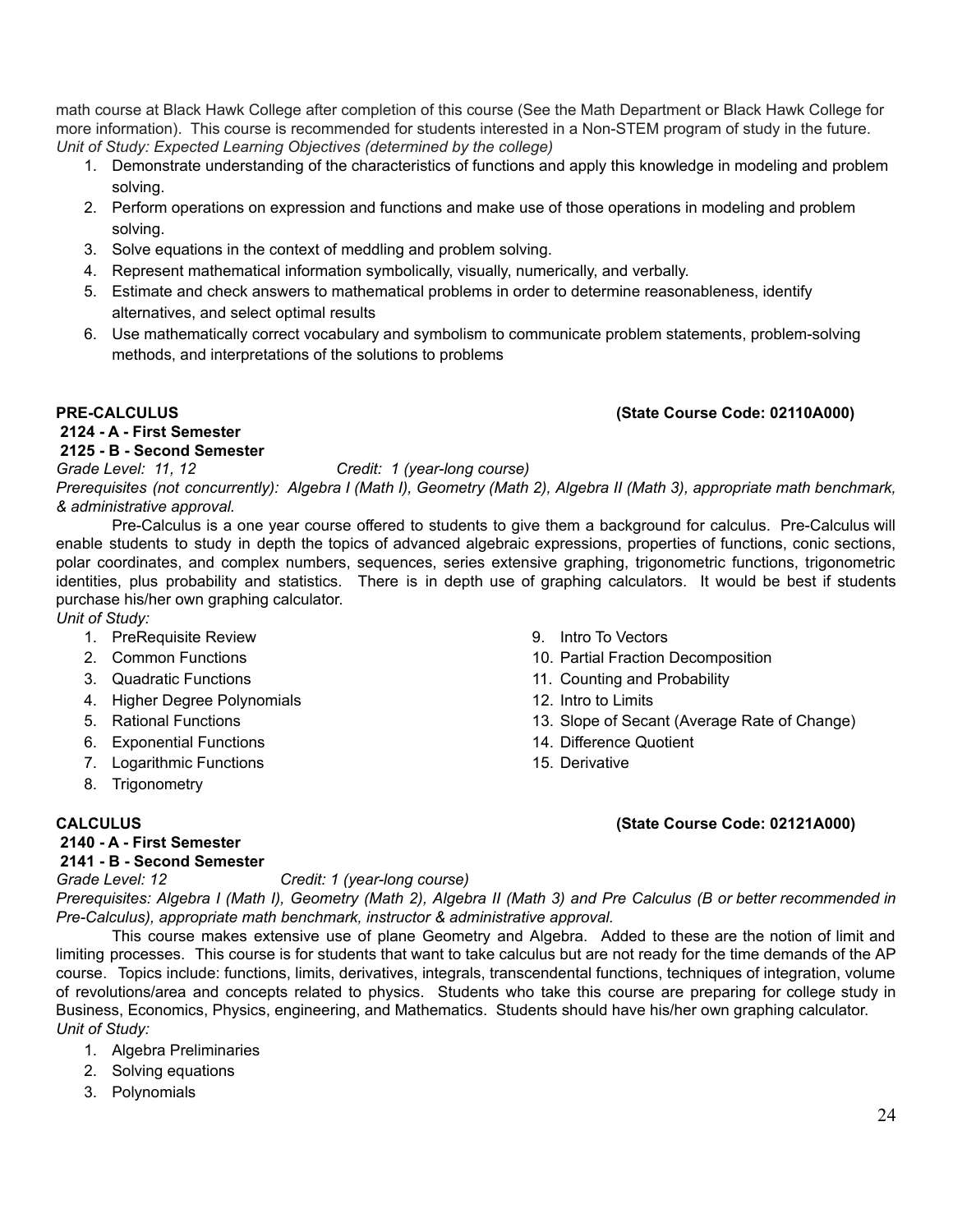- 4. Exponentials and Logs
- 5. Limits
- 6. Derivatives
- 7. Applications of Derivatives
- 8. Integrals
- 9. Application of Integrals

#### **CALCULUS AP (State Course Code: 02111A000)**

#### **2144 - A - First Semester**

#### **2145 - B - Second Semester**

#### *Grade Level: 12 Credit: 1 (year-long course)*

Prerequisites: Algebra I (Math I), Geometry (Math 2), Algebra II (Math 3) and Pre Calculus (B or better recommended in *Pre-Calculus), appropriate math benchmark, instructor & administrative approval.*

This course makes extensive use of plane Geometry and Algebra. Added to these are the notion of limit and limiting processes. Topics include: functions, limits, derivatives, integrals, transcendental functions, techniques of integration, volume of revolutions/area and concepts related to physics. Students who take this course are preparing for college study in Business, Economics, Physics, Engineering, and Mathematics. This class may be taken to meet a high school graduation credit and for Advanced Placement credit in college. The Advanced Placement Test will be given at Mercer County High School in May. Check with specific colleges for required AP test score. Students are responsible for all fees associated with AP testing. (Cost of AP test is approximately \$100.) Students will receive graduation credit as long as the grade in class is a D or better. This class will require summer course work before class begins. (See additional AP information on page 7.) To receive AP credit for the class a student must take the AP Exam. *Unit of Study:*

#### Unit 1

**Unit** 

**Unit** 

**Unit** 

| 1 |                                        |        | Acceleration                   |
|---|----------------------------------------|--------|--------------------------------|
|   | Limits                                 |        | <b>Related Rates</b>           |
|   | Continuity                             |        | L'Hopitals Rule                |
|   | Intermediate Value Theorem             | Unit 5 |                                |
| 2 |                                        |        | Mean Value Theorem             |
|   | Average Rate of Change                 |        | <b>First Derivative Test</b>   |
|   | Instantaneous Rate of Change           |        | Second Derivative Test         |
|   | Differentiability                      |        | Increasing/Decreasing          |
|   | Derivative                             |        | Concavity                      |
|   | <b>Rules for Differentiation</b>       |        | Optimization                   |
|   | Sum, Product, Quotient                 | Unit 6 |                                |
|   | <b>Trig Derivatives</b>                |        | Accumulation                   |
|   | Exponential and Logarithmic derivative |        | <b>Riemann Sums</b>            |
| 3 |                                        |        | Antiderivative                 |
|   | <b>Chain Rule</b>                      |        | <b>Integrations Techniques</b> |
|   | Implicit Differentiation               | Unit 7 |                                |
|   | Inverse Trigonometry                   |        | Slope fields                   |
|   | <b>Higher Order Derivatives</b>        |        | <b>Differential Equations</b>  |
| 4 |                                        | Unit 8 |                                |
|   | <b>Straight line Motion</b>            |        | Average Value                  |
|   | Velocity                               |        |                                |

#### **STATISTICS (elective) (State Course Code: 02201A000)**

**2154 - A - First Semester**

#### **2155 - B - Second Semester**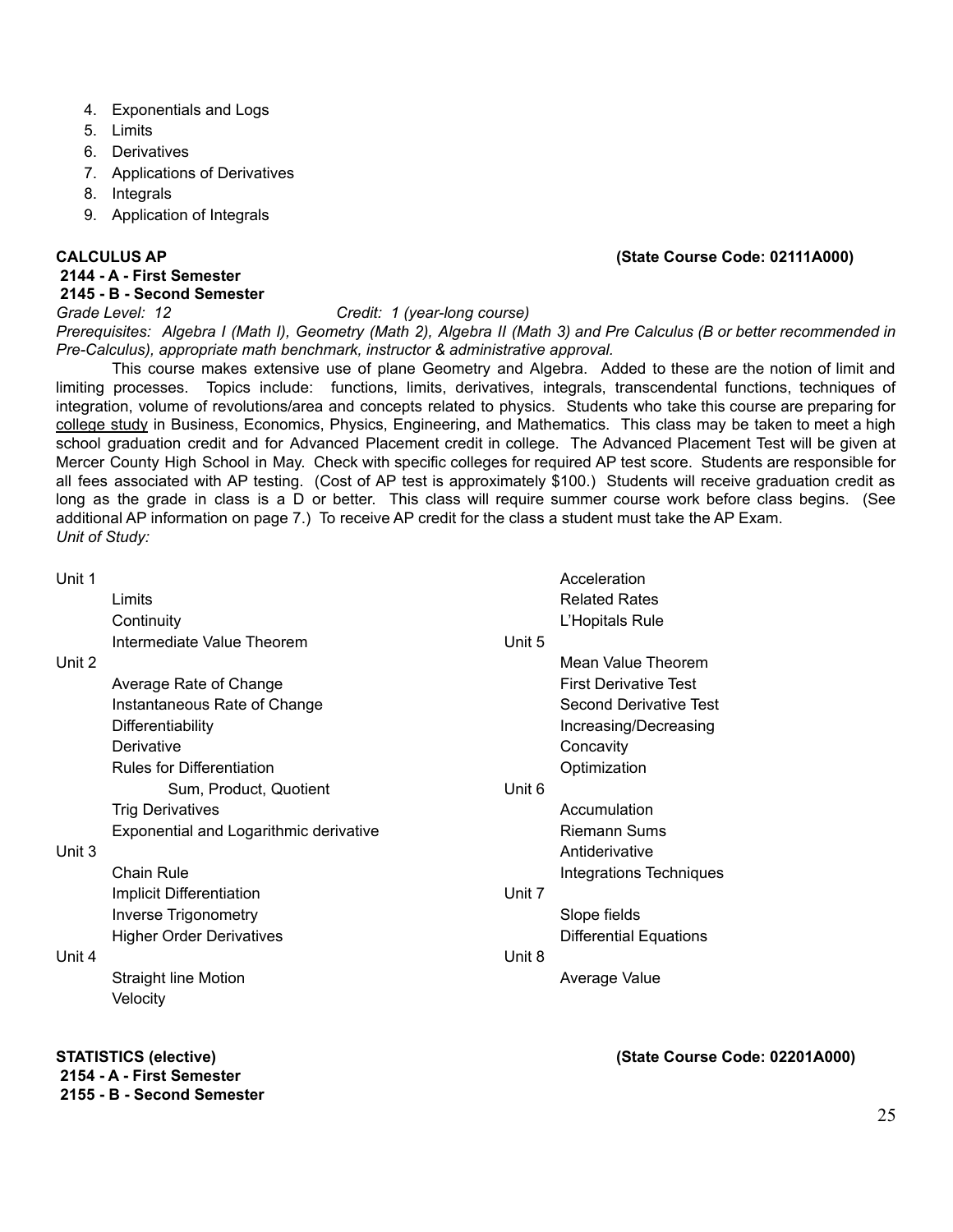#### *Grade Level: 11-12 Credit: 1 (year-long course)*

Prerequisites (not concurrently): Algebra I (Math I), Geometry (Math 2), Algebra II (Math 3) and administrative approval

Students who take this course are preparing for study in business, nursing, social sciences, science, math and engineering. Topics covered: sampling, data collection, averages, expected value, measures of dispersion, and statistical distributions such as normal, t and Chi Squared, and probability of discrete and continuous variables, counting using combinations and permutations.

*Unit of Study:*

- 1. Introduction:: Basic Vocabulary
- 2. Descriptive Statistics:
- 3. Probability
- 4. Discrete Probability Distributions
- 5. Normal Probability Distribution
- 6. Confidence Intervals
- 7. Hypothesis Testing with One Sample
- 8. Hypothesis Testing with Two Samples
- 9. Correlation and Regression

#### **2182 - First or Second Semester**

#### **ROBOTICS (elective) (State Course Code: 21009A000)**

*Grade Level: 10, 11, 12 Credit: ½ (semester course)* Prerequisites: Geometry (Math 2) and one of the following: Pass the Computer proficiency test. (See the counselor for *details.)*

Robotics is a multi-faceted class that incorporates technology. Students will learn how to use the digital camera, video/digital camera, RCX programming languages and RobotC language. Students will use these skills learned in Lego® Mindstorms robotic unit. Students will program, build and record the progress of robotics to solve a particular situation under given constraint. Students will gain the ability to work in teams. This class works towards applying math, physics and engineering. *Unit of Study:*

| Introduction to Solar Cars      | <b>Stair Climber</b>   |
|---------------------------------|------------------------|
| Introduction to Lego Mindstorms | <b>Battlebot</b>       |
| Programming                     | Introduction to Tetrix |
| Projects:                       | Can Crusher            |
| Driving Forward                 | Shirt folder           |
| Shooting a Basket               | <b>Color Sorter</b>    |
| <b>TP Dispenser</b>             | Syrup Pour             |
| Loading Dock                    | <b>Remote Control</b>  |
|                                 |                        |

# **SOCIAL SCIENCE**

The primary purpose of the Social Science curriculum is to assist each student in the development of intelligent and responsible citizenship and to provide classroom experiences which will help in gaining a knowledge of and allegiance to democratic ideas and values. The faculty members believe that a knowledge of our heritage is necessary for the intelligent, educated person, but also that this knowledge must be matched to the problems of today to be truly worthwhile.

**2502 - First or Second Semester** *Grade Level: 9-12 Credit: ½ (semester course)*

**GEOGRAPHY (State Course Code: 04001A000)**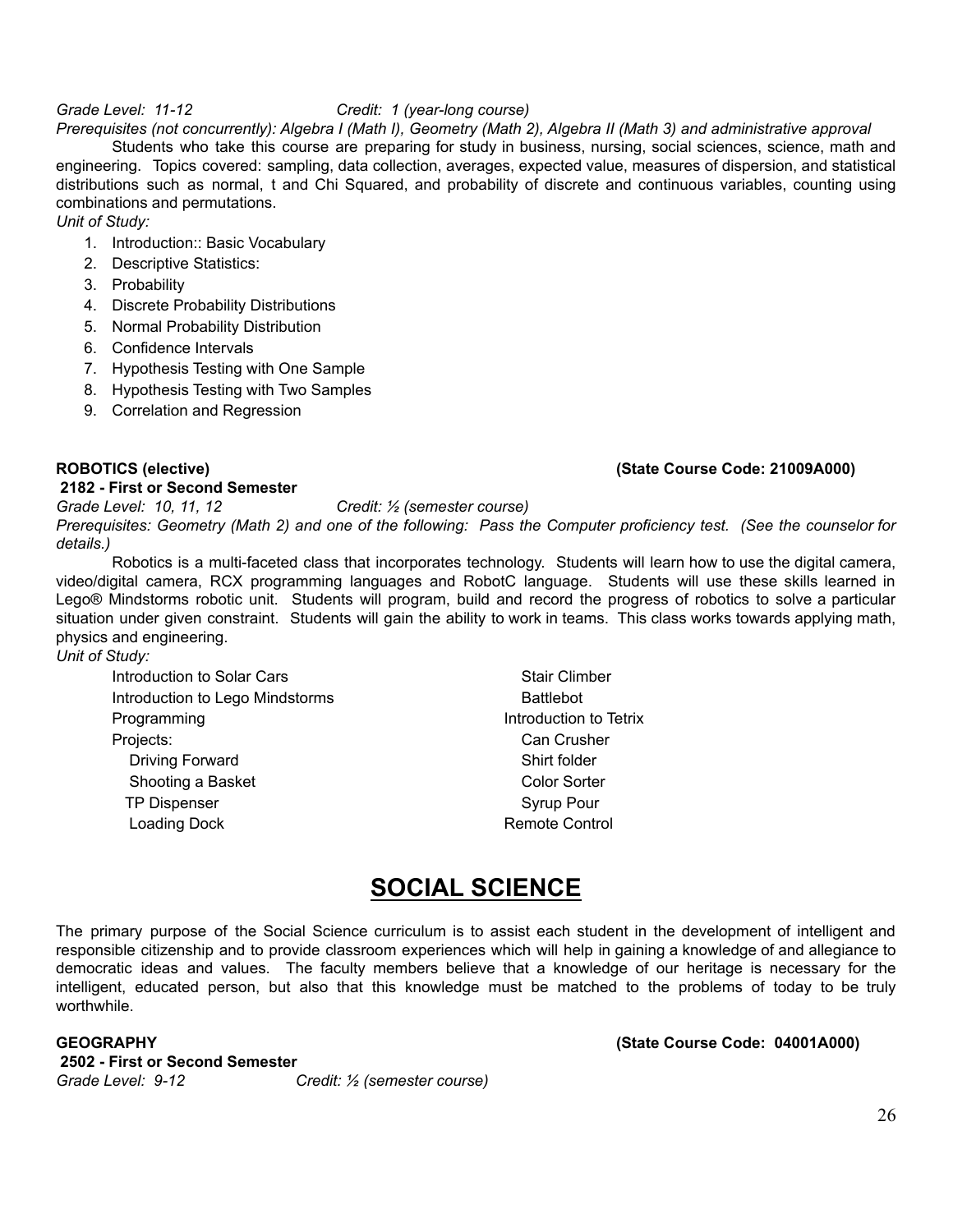A comparative study of the Geography and cultures of the nations and peoples of the Western & Eastern Hemisphere that focuses on the similarities and differences between the U.S. Culture and those of other regional nations. *Unit of Study:*

- 1. Intro to Geography
- 2. Europe
- 3. Africa
- 4. Asia
- 5. South America
- 6. Australia
- 7. North America

#### **POLITICAL SCIENCE (State Course Code: 04153A000)**

#### **2544 - First or Second Semester**

#### *Grade Level 10, 11, 12 Credit 1/2 (semester course)*

This course is designed for the independent, creative, and motivated student who wants a more clear understanding of policy-making bodies, their processes, and how to gain access to them. It will utilize a number of teaching and learning styles and will involve the use of the Internet on a constant basis. The primary goal in this is the encouragement of "out-of-the-box" thinking and communicating. Topics covered will include current social, legal, and political issues.

*Unit of Study:*

- 1. Political Theory
- 2. American Political Science
- 3. Comparative Politics
- 4. International Relations

#### **HOLOCAUST (State Course Code: 04065A000)**

#### **2545 - First or Second Semester**

*Grade Level: 11 -12 Credit: ½ (semester course)*

#### *Prerequisites: None*

Exploration of the Holocaust in historical perspective by examining European anti-Semitism, political developments in Germany, the rise to power of the Nazis, and the origins of the Holocaust with first-hand accounts, films, and historical texts, concluding with the legacy of the Holocaust in the modern world. *Unit of Study:*

- 1. Rise of the Nazi Party
- 2. Early Persecution and Formation of the Ghettos
- 3. Movement to the Camps
- 4. Resistance
- 5. Aftermath of the Holocaust

#### **2546 - First or Second Semester**

*Grade Level: 9 - 12 Credit: 1/2 (semester course)*

*Prerequisites: None*

This history elective will examine the development of sports in America. Our historical study will focus on helping students gain a better understanding of the relationship that sports has with social, economic, cultural, and political forces that are at work in the United States as well as the world. We will examine the historical context as well as the significance of race, gender, ethnicity, and social class. We will do our historical investigation through readings, primary sources, audio, and visual materials as well as class discussions. *Unit of Study:*

### **HISTORY AND SPORTS (State Course Code: 04109A000)**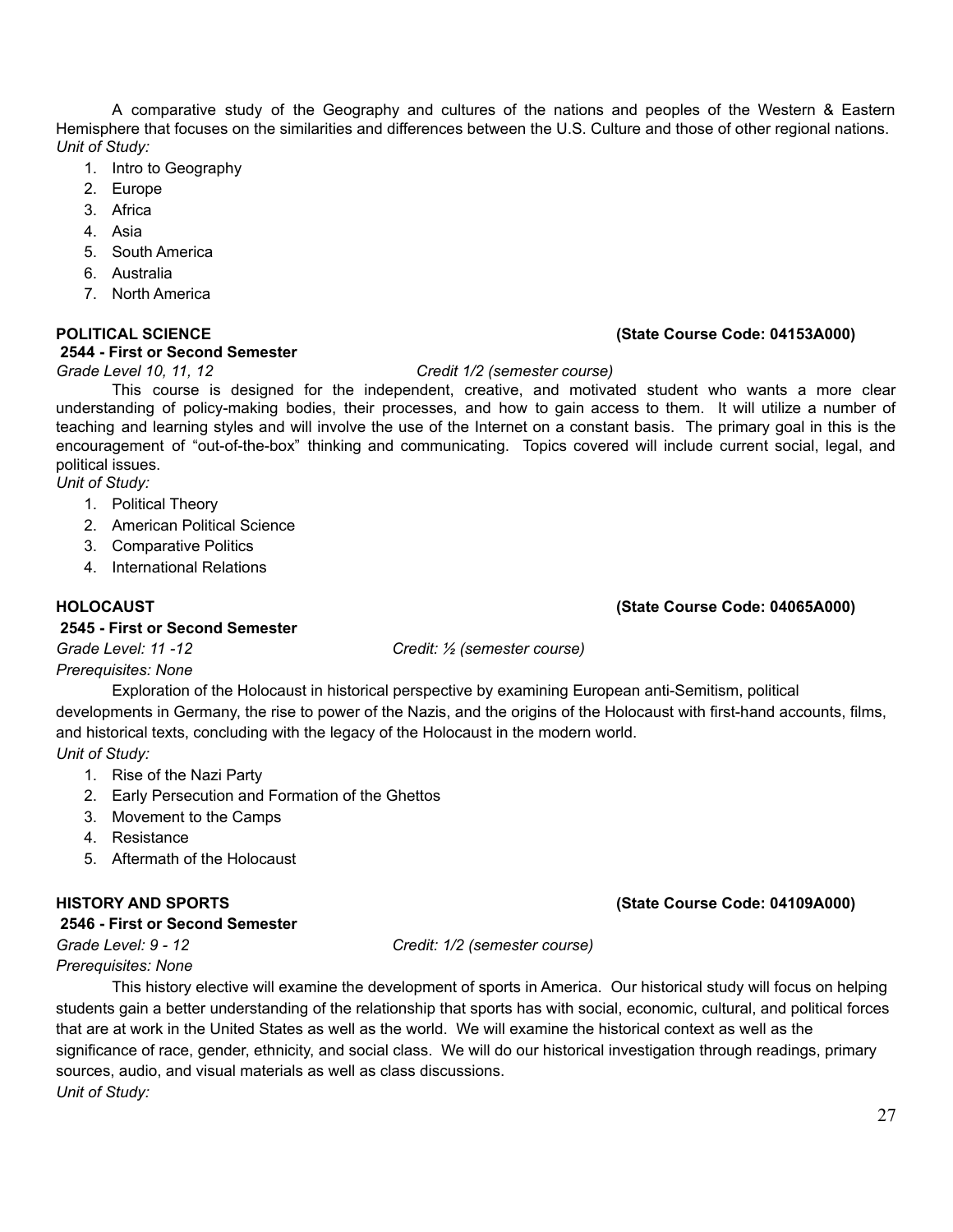- 1. Ancient Sports
- 2. Race and Sports
- 3. Gender and Sports
- 4. History of Sports 1800-1900s
- 5. Modern Issues in Sports

### **2547 - First or Second Semester**

*Grade Level: 9- 12 Credit: ½ (semester course)*

### *Prerequisites: None*

This class will provide students with the opportunity to discuss, understand, and explore local, national, international, political, economic and social issues in a respectful, meaningful, and active way. Throughout the term, students will stay up to date on current issues and trends. Because the subject of this class is "contemporary," topics will vary considerably depending on the current news cycle. Students will be challenged to defend their opinions on many different issues. This course may be taken more than once but only one time per school year.

*Unit of Study: (Changes by Semester)*

- 1. Afghanistan
- 2. COVID
- 3. Illinois News
- 4. International Events
- 5. Current Political Issues

### **GLOBAL CONFLICT (WAR) (State Course Code: 04065A000**)

#### **2548 - First or Second Semester**

*Grade Level: 10 - 12 Credit: ½ (semester course)*

### *Prerequisites: None*

This course will aim at promoting the understanding of the major characteristics of wars and global conflicts against the changing political, socio- economic, and technological conditions in which they have taken place throughout history. It will deal with the history of international conflicts and wars, and will investigate the key ideas and issues that have influenced them in the context of numerous case studies.

### *Unit of Study:*

- 1. Overview of Types of Conflict (War, Genocide, Terrorism, etc.)
- 2. Ancient Wars (Greece and Rome)
- 3. Wars in the Middle Ages (Crusades, 100 Years War, etc.)
- 4. "Modern" Wars (WWI, WII, Korea, Vietnam, etc.)

### *WORLD HISTORY I & II* **(State Course Code: 04051A000)**

#### *Grade Level: 10, 11, 12 Credit: ½ per semester (can take up to 2 semester)*

A survey of World History from ancient cultures into the 20th Century. Emphasis will be placed on the central historical themes such as Imperialism, Nationalism and racial-religious conflicts, i.e. the Holocaust, European dominance of the Third World and the democratic movements that have shaped the modern world. Students may take the class 1<sup>st</sup> or 2<sup>nd</sup> semester or all year.

### **WORLD HISTORY I**

### **2564 - First Semester**

*Unit of Study:*

- 1. Students will analyze important events in World History, starting with the Ancient Civilizations and ending with the Renaissance and Reformation.
- 2. Students will learn the difference between primary and secondary sources. They will learn appropriate ways to

### **CURRENT EVENTS (State Course Code: 04106A000)**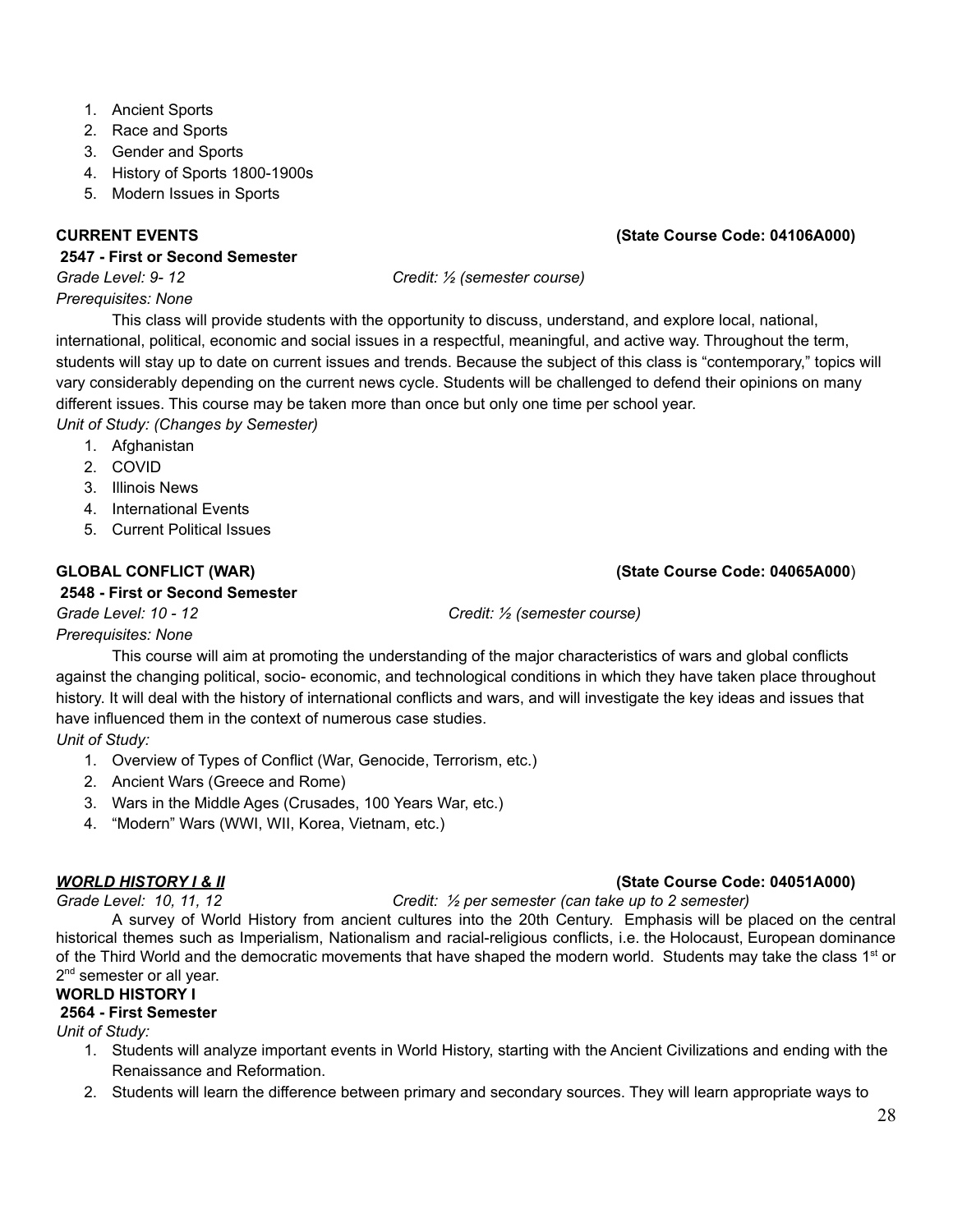analyze these sources and how they add to the understanding of the past.

- 3. Students will learn different strategies to write using historical content and supporting their claims with evidence.
- 4. Students will be introduced to basic historical thinking skills like cause/effect and comparisons.

#### **WORLD HISTORY II**

#### **2565 - Second Semester**

*Unit of Study:*

- 1. Students will analyze important events in World History, starting with the Age of Absolutism and concluding with modern times.
- 2. Students will learn the difference between primary and secondary sources. They will learn appropriate ways to analyze these sources and how they add to the understanding of the past.
- 3. Students will learn different strategies to write using historical content and supporting their claims with evidence.
- 4. Students will be introduced to basic historical thinking skills like cause/effect and comparisons.

#### **2542 - First or Second Semester**

#### *Grade Level: 12 (required for all graduates) Credit: ½ (semester course)* This course is designed to provide an in depth instruction of the elements of productive citizenship and includes state-mandated coverage of the U.S. and Illinois Constitutions. Students will also be introduced to the structure of the American form of government, election laws and procedures, and the dynamics of our two-party dominated political system. In addition, course content would include analysis of social issues and events and their presentation by different media forms, critical-thinking projects, and required documented community service activities in cooperation with local social service and government agencies and institutions.

*Unit of Study:*

- 1. History of US Government
- 2. US Government Breakdown (Legislative, Executive, Judicial, Amendments, etc.)
- 3. Illinois Government Breakdown
- 4. Constitution Test
- 5. Modern Political Issues

#### **2584 - A - First Semester**

**2585 - B - Second Semester**

*Grade Level: 11(required for all graduates) Credit: 1 (year-long course)*

# **CIVICS (State Course Code: 04161A000)**

A survey of American History focusing on the events, movements, and ideas that have shaped the 19<sup>th</sup>, 20<sup>th</sup> centuries and prepare us for the remainder of the 21st.

*Unit of Study:*

- 1. Students will analyze important events in American History, beginning with the American Revolution and concluding with modern times.
- 2. Students will learn the difference between primary and secondary sources. They will learn appropriate ways to analyze these sources and how they add to the understanding of the past.
- 3. Students will learn different strategies to write using historical content and supporting their claims with evidence.
- 4. Students will learn about the country's founding documents and how they have changed as our country progressed. This notably includes the US Constitution and the addition of amendments.

**AP EUROPEAN HISTORY (State Course Code: 04056A000) 2591 - A - First Semester 2592 - B - Second Semester**

*Grade Level: 11-12 Credit: 1 (year-long course) (instructor & administrative approval required)*

**AMERICAN HISTORY (State Course Code: 04101A000)**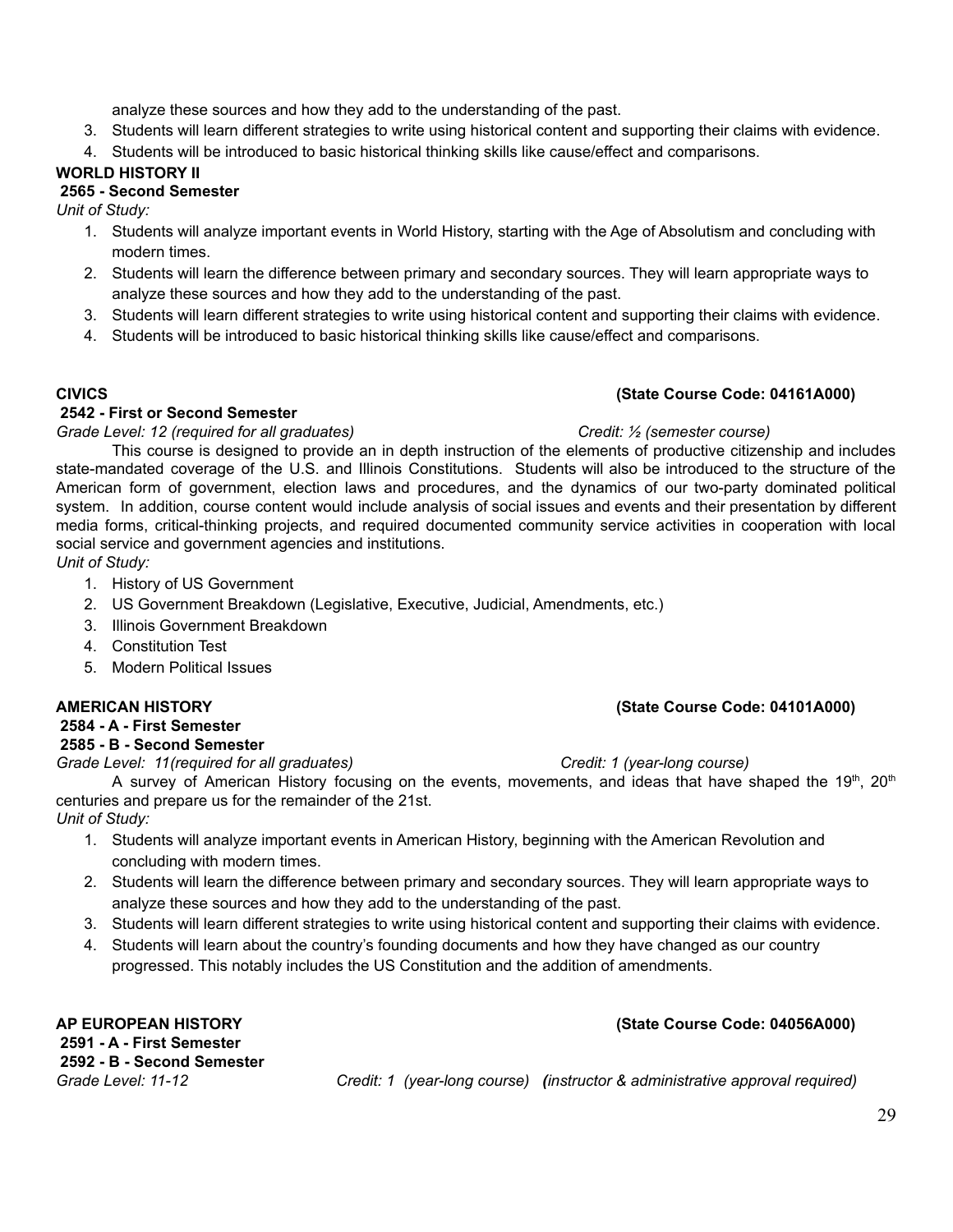The AP European History course focuses on developing students' understanding of European history from approximately 1450 to the present. The course has students investigate the content of European history for significant events, individuals, developments, and processes in four historical periods, and develop and use the same thinking skills and methods (analyzing primary and secondary sources, making historical comparisons, chronological reason, and argumentation) employed by historians when they study the past. The course also provides five themes (interaction of Europe and the world; poverty and prosperity; objective knowledge and subjective visions; states and other institutions of power; and individual and society) that students explore throughout the course in order to make connections among historical developments in different times and place.

This class may be taken to meet a high school graduation credit and for Advanced Placement credit in college. The Advanced Placement Test will be given at Mercer County High School in May. Check with specific colleges for the required AP test score. Students are responsible for all fees associated with AP testing. (Cost of the AP test is approximately \$100.) Students who do not meet the minimum AP score will still receive graduation credit as long as the grade in class is a D or better. This class may require summer course work before class begins. *Unit of Study:*

- 1. Students will learn about the major events and movements in Europe from approximately 1450 to modern times.
- 2. Students will learn how to appropriately use primary and secondary sources to support historical claims.
- 3. Students will learn various historical thinking skills as determined by College Board, including making comparisons, cause/effect, and chronological reasoning
- 4. Students will learn how to write historical essays that incorporate historical thinking skills and analysis of sources.

### **D.C. US HISTORY (State Course Code: 04104A000)**

# **2550 - A - First Semester (HIST 105)**

### **2551 - B - Second Semester (HIST 106)**

*Grade Level: 11 - 12 Credit: 1 (year-long course) MCHS (Weighted)- 6 BHC credit hours Prerequisites: Teacher approval (Can count as American History requirement.)*

Dual Credit U.S. History is an introductory college-level U.S. history course. Students cultivate their understanding of U.S. history from c. 1491 CE to the present through analyzing historical sources and learning to make connections and craft historical arguments as they explore concepts like American and national identity; work, exchange, and technology; geography and the environment; migration and settlement; politics and power; America in the world; American and regional culture; and social structures.

### **HIST 105: US History to 1877**

*Unit of Study:*

*Prerequisite: Teacher Approval Credit: ½ MCHS (Weighted) - 3 BHC credit hours*

- 1. Students will demonstrate knowledge of the basic principles and limitations of the discipline of History
- 2. Students will appraise the cultural contributions of Europeans, Africans, and Native Americans to contemporary American society.
- 3. Students will Critically assess the development and expansion of the early United States, especially with regard to: racism, gender issues, social control, social violence, class struggles, evolution of a federal form of government, and regional conflicts which culminated in the American Civil War.
- 4. Students will differentiate primary and secondary source materials and the application of each within the discipline.
- 5. Students will demonstrate historical analysis through written work which includes utilization of primary source materials.
- 6. Students will assess the enormous changes wrought by the American Civil War, upon military, political, and social thought and demonstrate an understanding of the goals, outcomes, and failures of Reconstruction.

\*All learning outcomes determined by history department of BlackHawk College

### **HIST 106: US History since 1877**

*Prerequisite: Teacher Approval Credit: ½ MCHS (Weighted) - 3 BHC credit hours*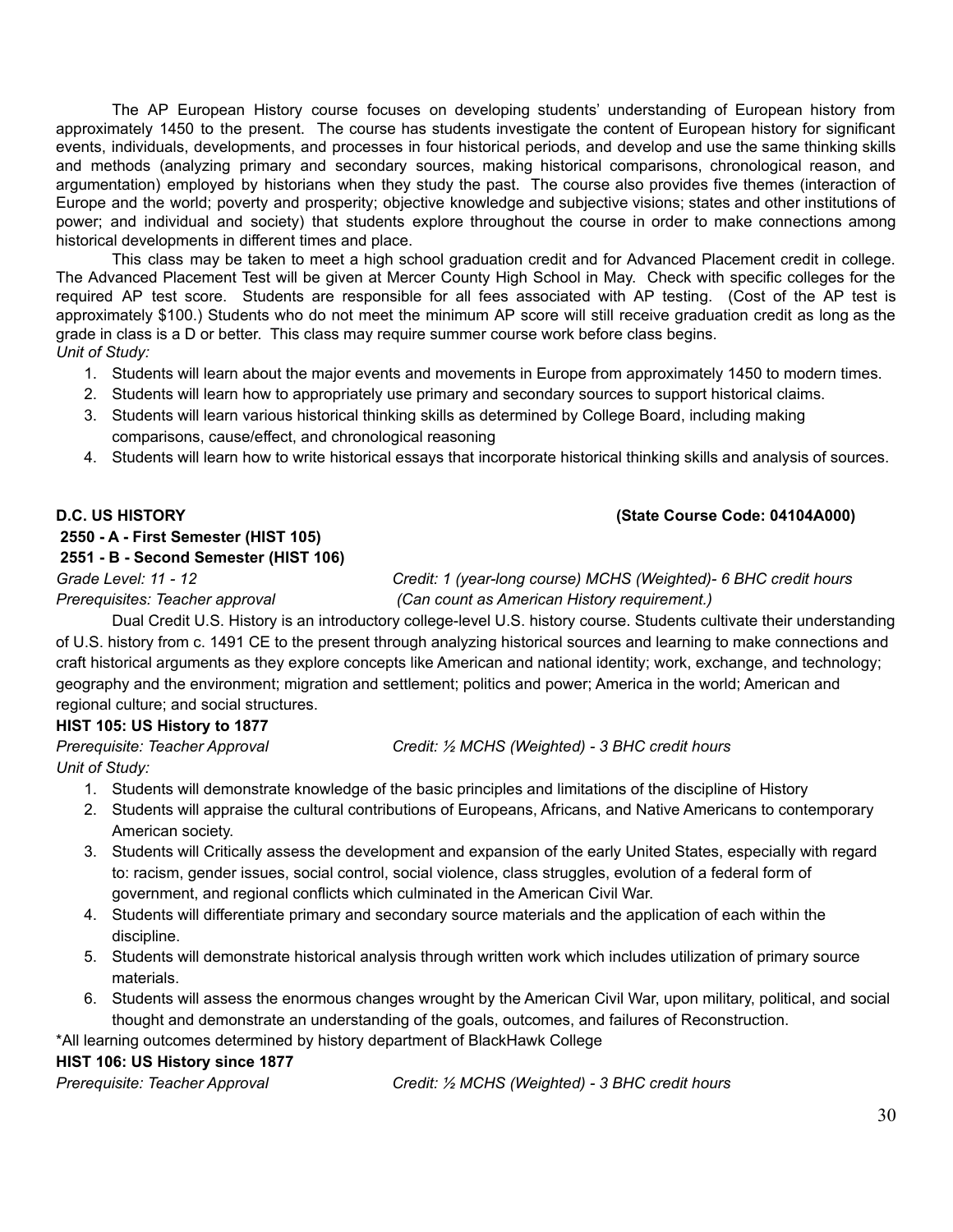*Unit of Study:*

- 1. Students will differentiate primary and secondary sources, use both in analyzing modern U.S. history, and compare and contrast the variety of historical perspectives
- 2. Students will appraise the social, political, economic and cultural contributions of Americans of different classes, genders, and ethnicities
- 3. Students will identify and demonstrate an understanding of the characteristics of the "New" South and analyze the emergence of the Jim Crow South
- 4. Students will analyze the origins, development, and consequences of the United States as a global political and economic superpower
- 5. Students will critically analyze the ideas, issues, effectiveness, and limitations of the major reform movements of the late 19th and 20th century
- 6. Students will critically analyze how industrial changes affected the American economy, society, politics, and foreign policy

\*All learning outcomes determined by history department of BlackHawk College

### **PSYC 101 - INTRODUCTION TO PSYCHOLOGY Dual Credit**

#### **1111 - Only First Semester**

*Grade Level: 11-12 Credit: ½ (semester course) MCHS (Weighted) -3 BHC credit hrs. 3 lecture hours per week- Black Hawk instructor will be on MCHS campus to teach class.*

Fees: Full cost at Black Hawk. (around \$450 plus book) for the class – Tuition is subject to change per Black Hawk. Prerequisites: Appropriate reading placement score or REA 098, and SBS 100 with a "C" or better.

A survey of the field of general psychology without specific emphasis on any particular theory or model of human or animal behavior. Fundamental principles, methods, theories and issues in the field are discussed. Content areas may include learning, thinking, neuroscience, methodology, memory, perception, personality, intelligence, emotion, adjustment, and abnormality among others.

#### *Unit of Study: Learning Objectives*

Upon completion of this course, the student shall be able to:

- 1. Describe some of the major concepts, theories, and findings from the field of psychology;
- 2. Demonstrate critical thinking skills to consider and evaluate current research and issues in psychology;
- 3. Recognize how psychological principles apply to personal and/or social issues;
- 4. Discuss the APA Code of Ethics
- 5. Apply psychological concepts and appropriate research to written and/or oral assignments.

### **SOC 101 - PRINCIPLES OF SOCIOLOGY Dual Credit**

#### **2222 - Only Second Semester**

*Grade Level: 11-12 Credit:½ (semester course) MCHS (Weighted) - 3 BHC credit hrs.*

*3 lecture hours per week - Black Hawk instructor will be on MCHS campus to teach class.*

Fees: Full cost at Black Hawk. (around \$450 plus book) for the class – Tuition is subject to change per Black Hawk Prerequisites: Appropriate placement score or REA 098, and SBS 100 "C" or better.

Scientific examination of human society and social behavior. Concentrates on human behavior and assumes that it is largely shaped by the groups to which people belong and by the social interaction taking place in these groups. Acquire a basic sociological understanding and sensitivity to the issues of race, class, gender, and ethnicity. *Unit of Study: Course Objectives*

- 1. Identify key aspects of major current social problems globally, culturally, and cross culturally
- 2. Apply theoretical constructs including critical sociology, to analyze the causes, effects, and proposed solutions to current social problems.
- 3. Analyze the interconnectedness of various social problems.
- 4. Contrast sociological perspectives, common sense, and media views of social problems.
- 5. Demonstrate how social problems are relevant to his/her own experience.
- 6. Demonstrate a sociological understanding of social inequality.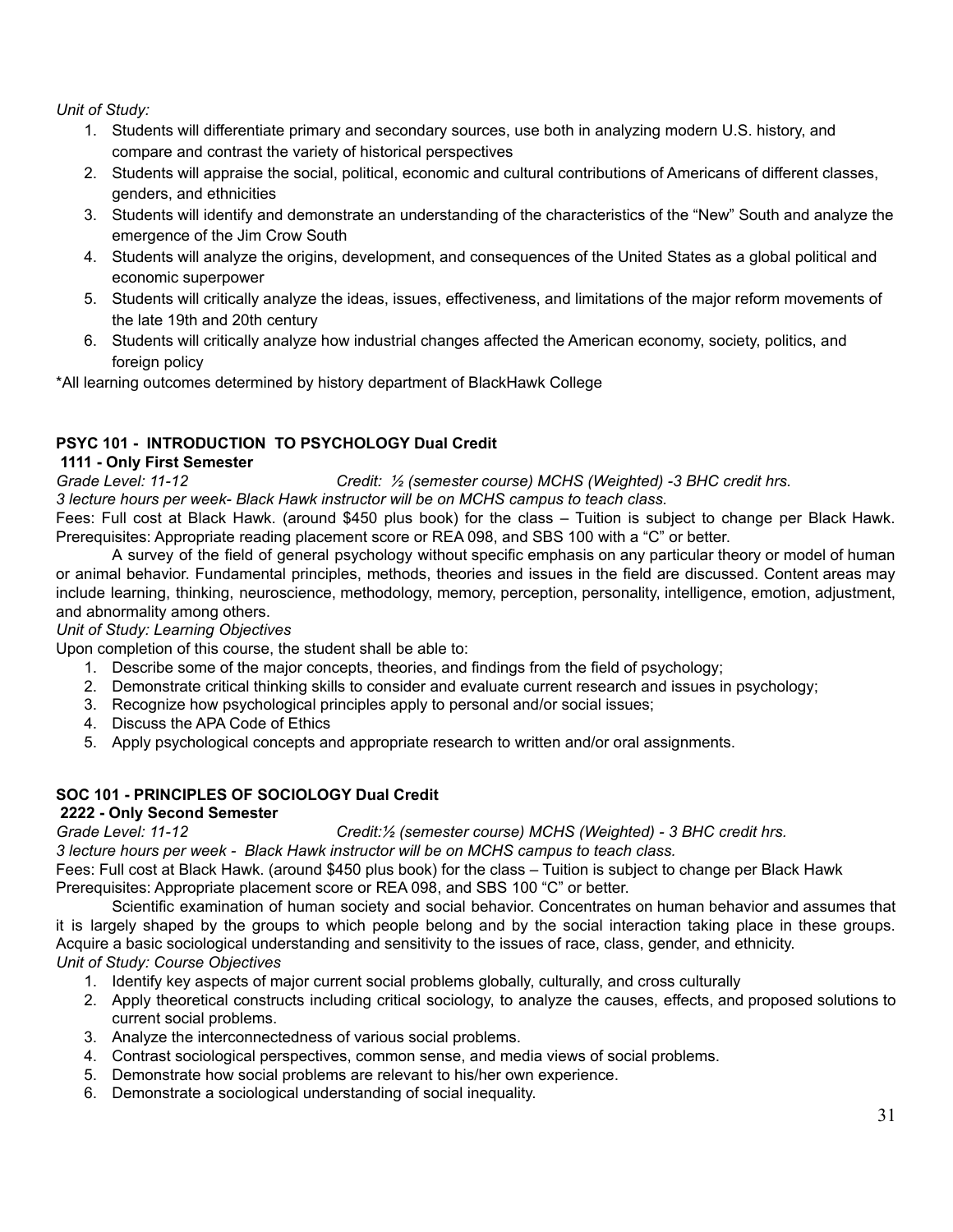- 7. Develop analytical, critical thinking, and communication skills necessary to understand social problems.
- 8. Demonstrate an understanding of the methods of inquiry employed by social and behavioral scientists.

# **PHYSICAL EDUCATION**

All students must be registered for physical education each semester except during the semester when taking health. Students who have medical excuses so stated by a licensed medical doctor are also exempt.

#### **P.E. (State Course Code: 08001A000)**

**3102 - A - First Semester 3122 - B - Second Semester**

*Grade Level: 9-12 Credit: ½ per semester (can be a year-long course)*

*Prerequisites: None Fees: Lock \$5 (if lost) Gym shirt \$6 shorts \$10*

This course will introduce each student to a wide variety of team, individual, and life time sport activities that can be carried over in the future. Some possible activities include flag football, volleyball, softball, badminton, Lacrosse, basketball, pickleball, speedball, archery, bowling, bags, nitroball and physical conditioning. Individual skills will be stressed at this level.

*Unit of Study:*

- 1. Archery
- 2. Softball
- 3. Flag football
- 4. Volleyball
- 5. Speedball
- 6. Bags
- 7. Badminton

**3130 - A - First Semester 3132 - B - Second Semester**

- 8. Pickleball
- 9. Basketball
- 10. Lacrosse
- 11. Nitroball
- 12. Bowling
- 13. Physical fitness

## **BODY CONDITIONING (State Course Code: 08005A000)**

*Grade Level: 9-12 Credit: ½ per semester (can be a year-long course) Fees: Lock \$5 (If lost) Gym shirt \$6 shorts \$10*

*Prerequisites: Students must pass previous semester of PE, Lifetime Fitness or Body Conditioning*

This class will involve the development of muscular strength, endurance, in conjunction with speed, agility and balance. Cardiovascular fitness is included. Safety and modern techniques of strength training as well as skill related fitness drills will be emphasized. Class size is limited for student's safety. Journals will be required for students to keep track of his/her progress.

*Unit of Study:*

- 1. Weight lifting (Squats, Cleans, Jerk, Bench)
- 2. Speed work
- 3. Agility
- 4. Plyometrics

**LIFETIME FITNESS (State Course Code: 08016A000)**

### **3123 - A - First Semester**

**3124 - B - Second Semester**

*Grade Level: 9-12 Credit: ½ per semester (can be a year-long course)*

*Prerequisites: None Fees: Lock \$5 (if lost) Gym shirt \$6 shorts \$10* This course is designed to improve a student's basic health and fitness foundation. Students will set achievable goals and improve healthy behaviors. This course will provide students with the basic understanding of nutrition, life skills, goal setting, motivation, reducing stress, and improving self-esteem. Students will be required to do low cardio fitness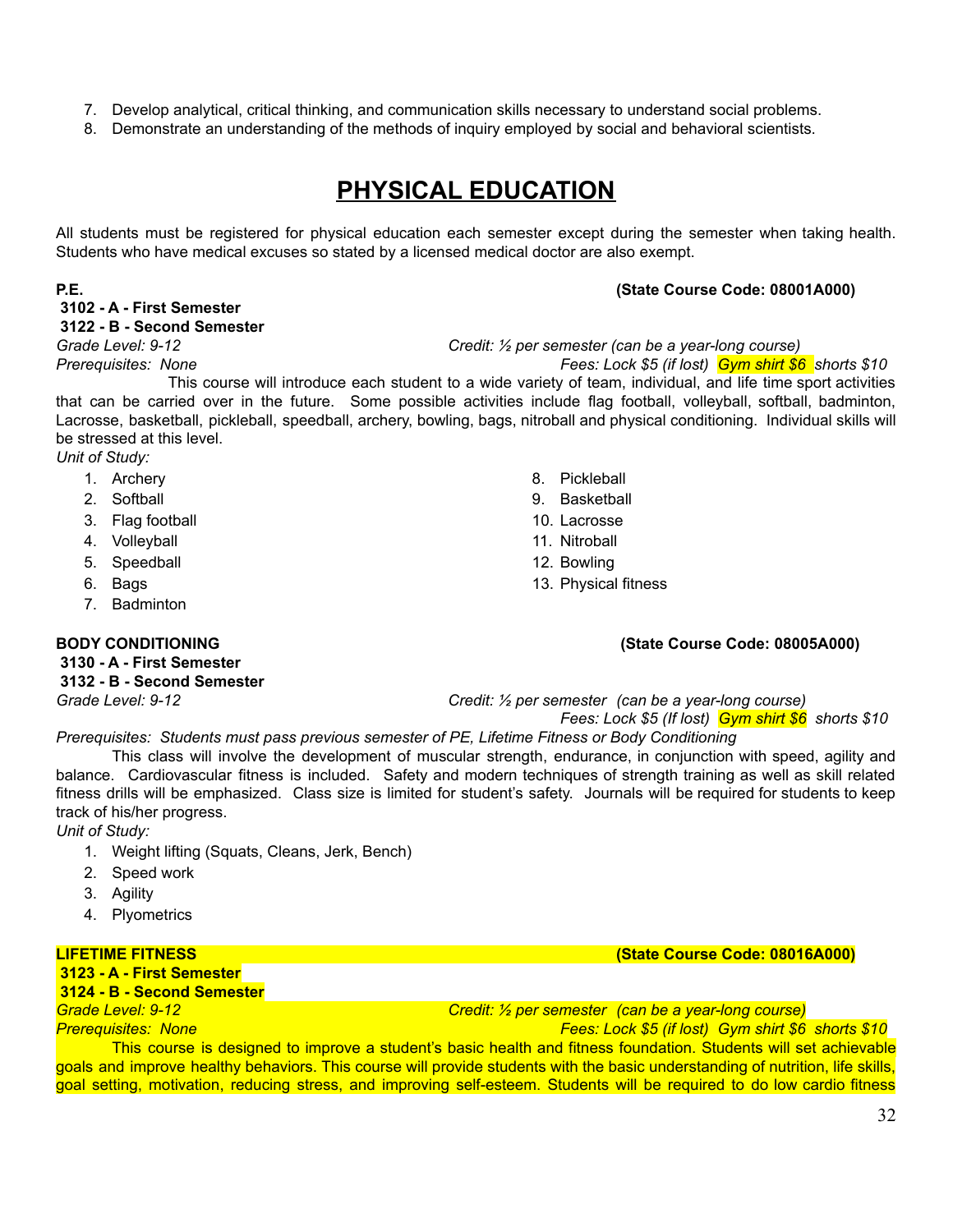(walking) and Yoga style stretches. One day a week will be in the classroom learning about Nutrition and four days a week walking and/or doing Yoga style stretches. Grades will be determined by a daily participation grade and a final exam. (No other exams)

#### **P.E. Waiver (State Course Code: 08048A000) 3222 - A - First Semester 3242 - B - Second Semester** *Grade Level: 9 - 12 Credit: Zero*

Students with written orders from a licensed physician may obtain a P. E. waiver. With a P. E. waiver students do not participate in P.E. or earn credit but still meet Mercer County High Schools and the state's P.E. requirement for graduation. It is the student's responsibility to file in the main office a written note from a licensed physician stating the time period they are not allowed to participate in Physical Education. A note is required for each semester.

#### **P.E. Course Load Waiver (State Course Code: 08049A000) 3333 - A - First Semester 3334 - B - Second Semester** *Grade Level: 11 - 12 Credit: Zero* Administrative approval required

The goal of Athletic P.E. is to give junior and senior athletes an opportunity to earn a 1/2 credit of P.E. while participating in sports each semester. Students who actively complete a full season in one or more of the following sports will earn a 1/2 credit of P.E. Students who drop out of a sport for any reason must-complete and submit a drop form to the main **office and register for another P.E. class so a 1/2 credit may be earned for that semester**.

**ATHLETIC P.E.**

### **ATHLETIC P.E. WAIVER EXEMPTION (State Course Code: 08002A000)**

**3182 - A - First Semester** *(Pass/Fail credit, Counts towards graduation but does not count toward GPA) Grade level: 11, 12 Credit: ½ (Pass/Fail credit) Fees: None*

Must participate in one or more of the following: football, golf, and volleyball, cross country. (Grading will be pass/fail.) It is the student's responsibility to immediately register for a P.E. class if they do not complete an athletic season. The only exception is when a student has a medical excuse from a doctor.

### **ATHLETIC P.E. WAIVER EXEMPTION (State Course Code: 08002A000)**

**3202 - B - Second Semester**

*(Pass/Fail credit, Counts towards graduation but does not count toward GPA)*

*Grade level: 11, 12 Credit: ½ (Pass/Fail credit) Fees: None* Must participate in one or more of the following: baseball, basketball, softball, track, and wrestling. (Grading will be pass/fail.) It is the student's responsibility to immediately register for a P.E. class if they do not complete an athletic season. The only exception is when a student has a medical excuse from a doctor.

# **HEALTH**

**HEALTH (State Course Code: 08051A000) 3262 - A - First Semester 3282 - B - Second Semester** *Grade Level: 9 & 10 (required for all graduates) Credit: ½ (semester course)*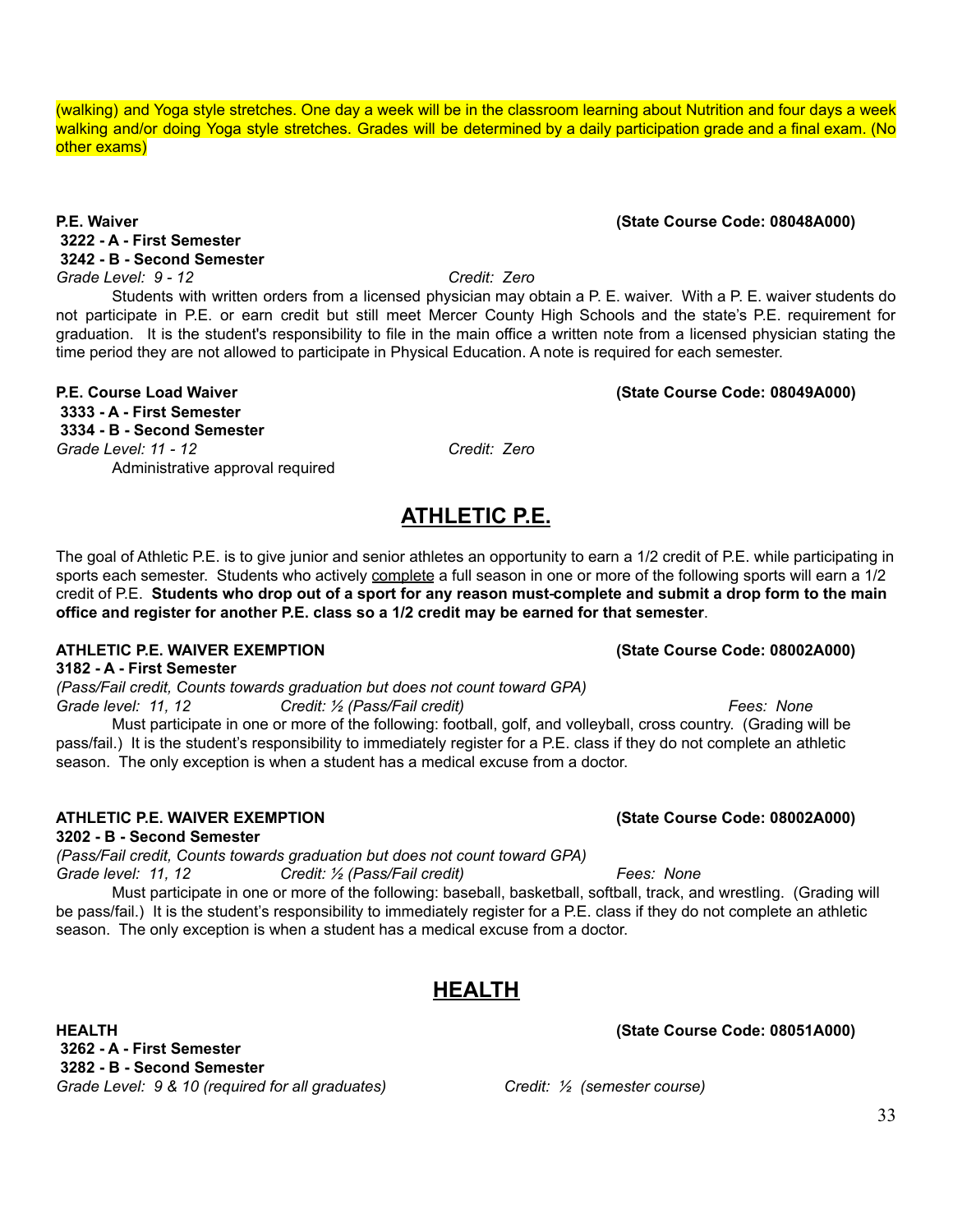This required health education course provides students with accurate information which they can utilize to develop healthy attitudes and behavior patterns. Critical thinking and decision making skills are taught and practiced throughout the course as students are encouraged to identify that they have the control to choose healthy behaviors in order to reduce risks. There will be guest speakers throughout the semester, including the Mercer County Health Department, who will present an Abstinence Program. Topics covered in class include: mental health (personality, self-esteem, stress management, mental disorders, and suicide); family and social health (healthy relationships, violence prevention, sexuality, and diversity); human growth and development (reproduction, pregnancy and birth); substance abuse (alcohol, drugs, tobacco, steroids); disease and disorders (infectious disease, AIDS, sexually transmitted diseases, noninfectious diseases and disabilities); personal safety; and First Aid & CPR. *Unit of Study:*

- 1. Intro to health skills
- 2. CPR/First Aid
- 3. Managing Stress/Mental and Emotional problems
- 4. Nutrition/Managing weight
- 5. Healthy/Unhealthy relationships/conflict resolutions
- 6. Tobacco
- 7. Alcohol
- 8. Drugs
- 9. Sexual Abstinence

### **MUSIC**

**JR CHOIR (State Course Code: 05110A000)**

**4002 - A - First Semester 4003 - B - Second Semester** *Grade level: 9 Credit: 1 (year-long course) Prerequisites: None*

Jr Mixed Choir meets five days a week and welcomes all 9th grade Treble and Bass voices at MCHS. Jr MIxed choir performs at a number of functions throughout the year including LTC Festival, MCHS concerts, and IHSA Organizational Contest. Optional participation is offered in the IMEA District Junior, Senior, and Vocal Jazz Choirs, ILMEA All State Concert and Vocal Jazz Choirs, IHSA Solo and Ensemble Contest. Students also have the opportunity to audition to be members of various performing groups, including the MCHS Show Choir and Madrigal Ensemble. Music from various historical periods is covered - Middle Ages, Renaissance, Baroque, Classical, Romantic, Twentieth Century, and Pop. Students learn about proper vocal technique, breathing, sight singing, music reading, and music appreciation.Jr Mixed choir is a prerequisite for our 9th grade singers to be apart of mixed choir in 11th and 12th grade. Only on a case by case basis will an individual be considered to be a part of Sr. Mixed choir not as an 10th-12th grader

#### **SR MIXED CHOIR (State Course Code: 05110A000)**

**4004 - A - First Semester**

**4005 - B - Second Semester**

*Grade level: 10-12 Credit: 1 (year-long course)*

*Prerequisites: Jr Mixed Choir(Stipulations include scheduling issues, transfers and other case by case situations)*

Concert Choir meets five days a week and is for beginning to advanced singers. Concert Choir performs at a number of functions throughout the year including LTC Festival, MCHS concerts, and IHSA Organizational Contest. Optional participation is offered in the IMEA District Junior, Senior, and Vocal Jazz Choirs, ILMEA All State Concert and Vocal Jazz Choirs, IHSA Solo and Ensemble Contest. Students also have the opportunity to audition to be members of various performing groups, including the MCHS Show Choir and Madrigal Ensemble. Music from various historical periods is covered - Middle Ages, Renaissance, Baroque, Classical, Romantic, Twentieth Century, and Pop. Students learn about proper vocal technique, breathing, sight singing, music reading, and music appreciation.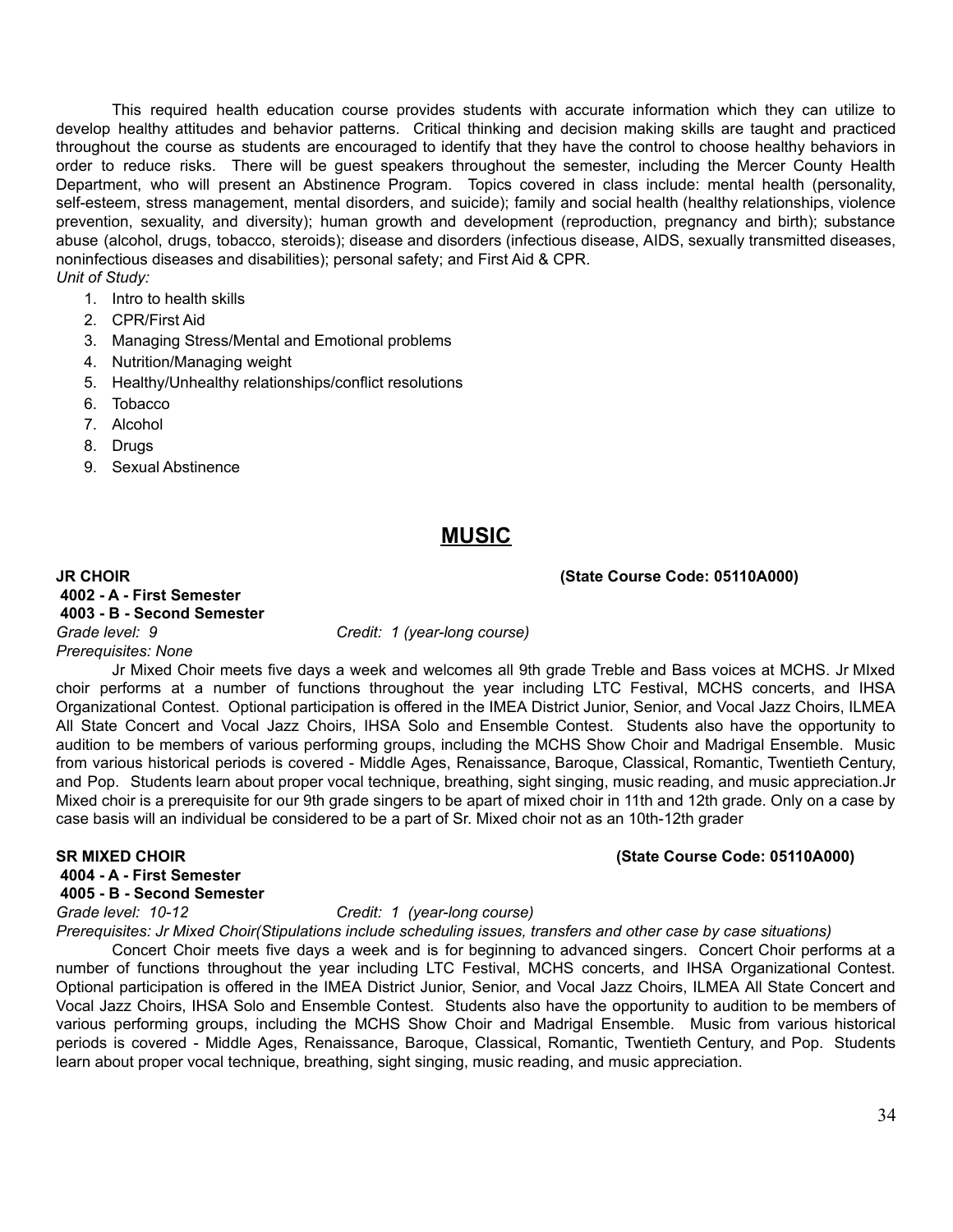#### *BAND* **(State Course Code: 05101A000)**

*Grade Level: 9 - 12 Credit: 1 (year-long course) Fees: \$20 Uniform Cleaning Fee To be paid at registration*

*Prerequisites: Junior High experience, Instructor Approval or Administrative approval*

The Mercer County High School band offers a great variety of musical training to help the student appreciate and understand music. The band meets five days per week. Performances include marching at football games and parades, pep-band at basketball games, concerts, IHSA contest, and the Olympic Conference Festival. There are many other performance opportunities including IMEA district/all state, IHSA solo/ensemble and chamber ensembles such as brass quintet, flute choir, clarinet choir, saxophone quartet. The Mercer County High School band gives students the opportunity to excel on their instruments and learn about all aspects of music.

Jazz Band is an extracurricular activity for band students which offer the student an opportunity to play and perform jazz and popular music. The Jazz Band has community performances and participates in college and high school festivals. Membership is chosen through competitive audition and the consent of the instructor.

#### **FRESH/SOPH BAND**

### **4025 - A - First Semester**

### **4026 - B - Second Semester**

*Unit of Study:*

- 1. Marching Band (5-6 Performances)
- 2. Concert Band (3-4 Performances)
- 3. Pep Band (10-12 Performances)
- 4. Reading Rhythms in multiple time signatures

#### **Jr./Sr. BAND**

#### **4021 - A - First Semester**

#### **4022 - B - Second Semester**

*Unit of Study:*

- 1. Marching Band (5-6 Performances)
- 2. Concert Band (3-4 Performances)
- 3. Pep Band (10-12 Performances)
- 4. Reading Rhythms in multiple time signatures

### **MUSIC THEORY/PERFORMANCE (State Course Code: 05113A000)**

#### **4034 - A - First Semester**

#### **4035 - B - Second Semester**

*Prerequisites: Must be in Band or Chorus or administrative approval*

Music Theory is an in-depth study of the structure of music as it relates to musical notation, melody, harmony, rhythm, meter, and texture. Students must be prepared to study all major/minor scales and modes including all key signatures. In addition, students will apply themselves to analysis of musical scores identifying harmonic intervals, chord structure, chord inversions and chord progressions. Basic chord progressions and voice leading will be played by students on the piano and students will learn sight-singing, dictation and other ear training skills. There will also be opportunities for small performance groups and secondary instrument/vocal groups. *Unit of Study*:

- 1. Key Signatures
- 2. Major/Minor Scales
- 3. Intervals
- 4. Rhythmic Notation
- 5. Sight Singing
- 6. Concert Performances and study (2)
- 7. Triads and Inversions
- 5. Major Scales (6)
- 6. Band will perform music from differing styles
- 7. Band will perform music at the Medium Easy level
- 5. Major Scales (8)
- 6. Band will perform music from differing styles
- 7. Will perform music at the Medium difficulty level

### *Grade Level: 10-12 Credit: 1 (year-long course)*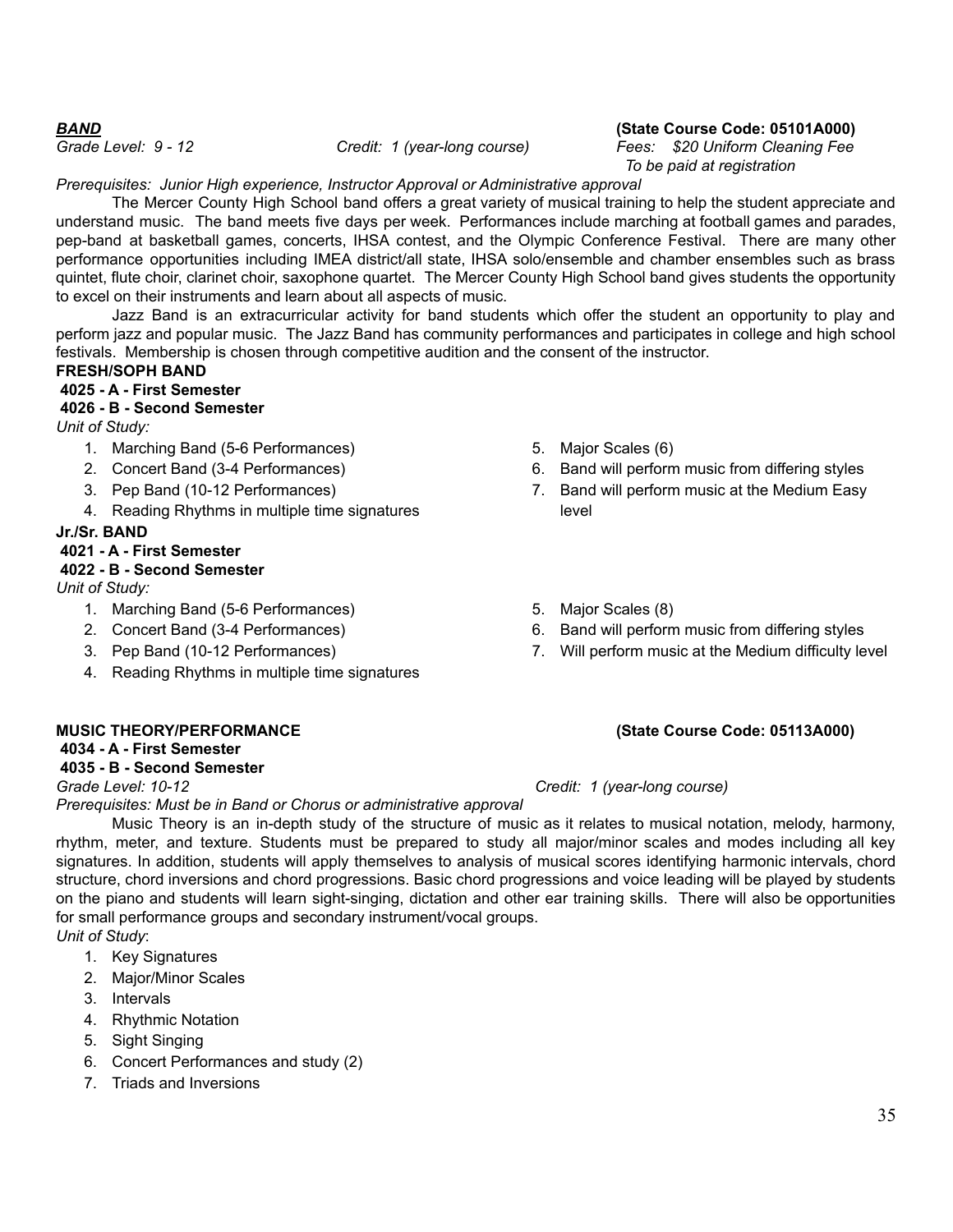- 8. 7th Chords
- 9. Scale degrees

#### **8298 - First or Second Semester**

#### *Grade Level: 9 –12 Credit: ½ (semester course)*

The purpose of this course is to provide students a basic introduction and background in music listening and history. The focus will be on Western music covering all periods from medieval to modern. The student will develop an understanding of the elements that create music, an ability to identify music by historical periods, and an acquaintance with a wide variety of music styles and forms. This will be accomplished through a variety of listening experiences, including listening and discussion sessions in class and reviewing a concert on video. Topics covered will include: Intro, Medieval Period, Renaissance Period, Baroque Period, Classical Period, Romantic Period, 20<sup>th</sup> Century, Blues, Jazz, Rock n' Roll, and Music/Society.

*Unit of Study:*

- 1. Music in Our Culture
- 2. Music in Other Cultures
- 3. Interpreting Rhythm Through Movement
- 4. Rhythms That Dance
- 5. From the Performers Perspective
- 6. From the Audience's Perspective
- 7. Virtuoso Performers
- 8. Alone and Together
- 9. The Power of Emotion
- 10. The Beauty of Order
- 11. Music of Our Generation
- 12. Music of our Previous Generations
- 13. Jazz

# **AGRICULTURE**

With Agriculture being more than farming, the course offering can be designed to meet the needs and wants of a variety of individuals. A sequence of study can be designed to fit needs in any of the three following areas: (1) Production, Agriculture, (2) Agri Business, (3) Advanced Education in Agriculture beyond the secondary level.

Study is increased in vegetable propagation, horticulture, and conservation. The Supervised Agricultural Experience Program offers opportunity for individual study while the F.F.A. provides for the development of effective leadership. **Students taking any Dual Credit courses will be charged through Black Hawk** (Greenhouse Production I & II Dual Credit, Animal Nutrition Dual Credit, Intro to Veterinary Technology Dual Credit and Agricultural Metal Fabrication (Welding) I & II Dual Credit)

#### *INTRODUCTION TO THE AGRICULTURAL INDUSTRY I & II* **(State Course Code: 18001A001)**

*Grade Level: 9-12 Credit: 1 (year-long course)*

### **INTRODUCTION TO THE AGRICULTURAL INDUSTRY I**

#### **4502 - A - First Semester** *Credit: ½ per semester*

This orientation course provides an opportunity for students to learn how the agriculture industry is organized; its major components; and the scope and types of agriculture at the local, state, national and international levels; and the scope and types of job opportunities in the agricultural field. Basic concepts in plant science, soil science, horticulture, natural resources, agriculture biotechnology, and environmental science will be presented. The development of leadership, employability and computer skills will be taught. Because the FFA and Supervised Agricultural Experience Programs are integral components of this course, students are encouraged to maintain an SAEPs and to participate in activities of the organization.

#### **INTRODUCTION TO THE AGRICULTURAL INDUSTRY II**

#### **4522 - B - Second Semester** *Credit: ½ per semester*

This orientation course provides an opportunity for students to learn how the agriculture industry is organized; its major components; and the scope and types of agriculture at the local, state, national and international levels; and the

#### **MUSIC APPRECIATION (State Course Code: 05118A000)**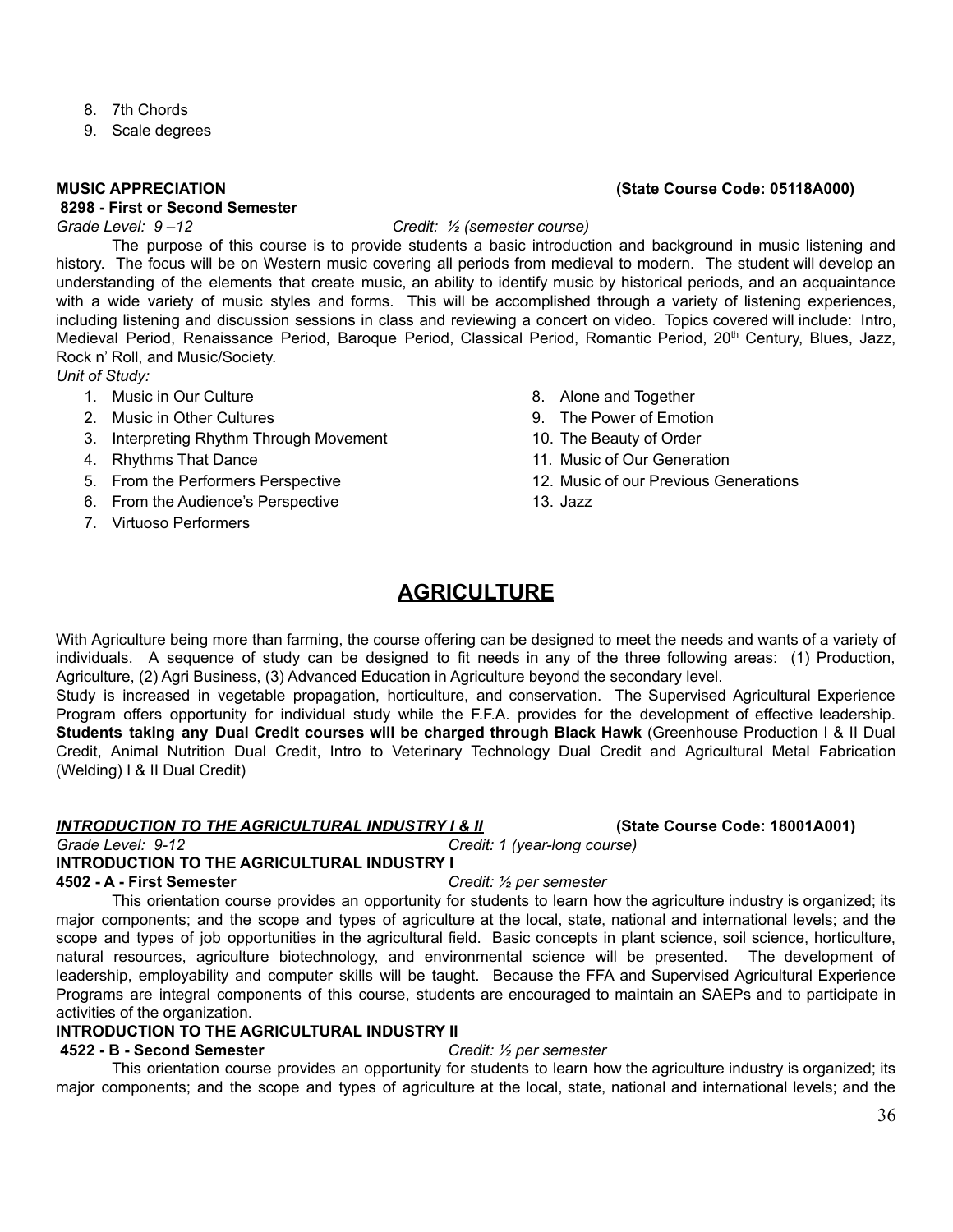scope and types of job opportunities in the agricultural field. Basic concepts in animal science, agribusiness, agriculture mechanics, and agriculture biotechnology will be presented. The development of leadership, employability and computer skills will be taught. Because the FFA and Supervised Agricultural Experience Programs are integral components of this course, students are encouraged to maintain an SAEPs and to participate in activities of the organization. *Unit of Study*:

- 1. FFA Unit
- 2. Parli Pro
- 3. Plant Science
- 4. Animal Science
- 5. Shop Skills

# **BASIC AGRICULTURAL SCIENCE I**

**4542 - A - First Semester** *Credit: ½ per semester \*\*Counted as a Science Credit* This orientation course builds on the basic skills and knowledge gained in the Introduction to the Agricultural Industry course**.** Major units of instruction include: soil science and classification, crop seed identification, weed identification, and judging of grain, soybeans and forages. Applied science and math skills and concepts will be stressed throughout the course as they relate to each area. The development of leadership, employability and computer skills will also be taught. Because the FFA and Supervised Agricultural Experience Programs are integral components of this course, students are encouraged to maintain an SAEPs and to participate in activities of the organization. **BASIC AGRICULTURAL SCIENCE II**

**4562 - B - Second Semester** *Credit: ½ per semester \*\*Counted as a Science Credit* This orientation course builds on the basic skills and knowledge gained in the Introduction to the Agricultural Industry course**.** Major units of instruction include advanced plant science, erosion, crop production, animal science and agricultural mechanics. Applied Science and math skills and concepts will be stressed throughout the course as they relate to each area. The development of leadership, employability and computer skills will also be taught. Because the FFA and Supervised Agricultural Experience Programs are integral components of this course, students are encouraged to maintain SAEPs and to participate in activities of the organization. *Unit of Study:*

- 1) Soil Science
- 2) Integrated Pest Management
- 3) Plant Morphology
- 4) Plant ID
- 5) Weed ID

**ENVIRONMENTAL SCIENCE I**

- 6) FFA
- 7) Communication
- 8) Career Readiness Skills Prep
- 9) SAEs

#### *ENVIRONMENTAL SCIENCE I & II* **(State Course Code: 18504A001)**

*Grade Level: 10-12 or instructor approval Credit: 1 (year-long course) \*\*Counted as a Science Credit*

**4724 - A - First Semester** *Credit: ½ per semester \*\*Counted as a Science Credit*

This course examines the relationship of agriculture and the environment. The impact of plant and animal production practices on the environment and the adoption of practices leading to improved air, land, and water quality are investigated. Areas of emphasis include: types of ecosystems, management of waste, chemical use, soil conservation, land uses and regulations, and water and air quality. Encouraging students to be conscious and concerned about the environment and recognizing the need to conserve the environment and its resources will be a theme throughout. Careers of environmental technicians, soil and water conservationists, monitoring field technicians, land surveyor, and related occupations will be examined. Improving computer and workplace skills will be a focus. Participation in FFA student organization activities and Supervised Agricultural Experience (SAE) projects is an integral course component for leadership development, career exploration and reinforcement of academic concepts. *Unit of Study:*

*1) Forestry*

*2) Hunter Safety*

#### *BASIC AGRICULTURAL SCIENCE I & II* **(State Course Code: 18003A001)** *Grade Level: 9-12 Credit: 1 (year-long course) \*\*Counted as a Science Credit*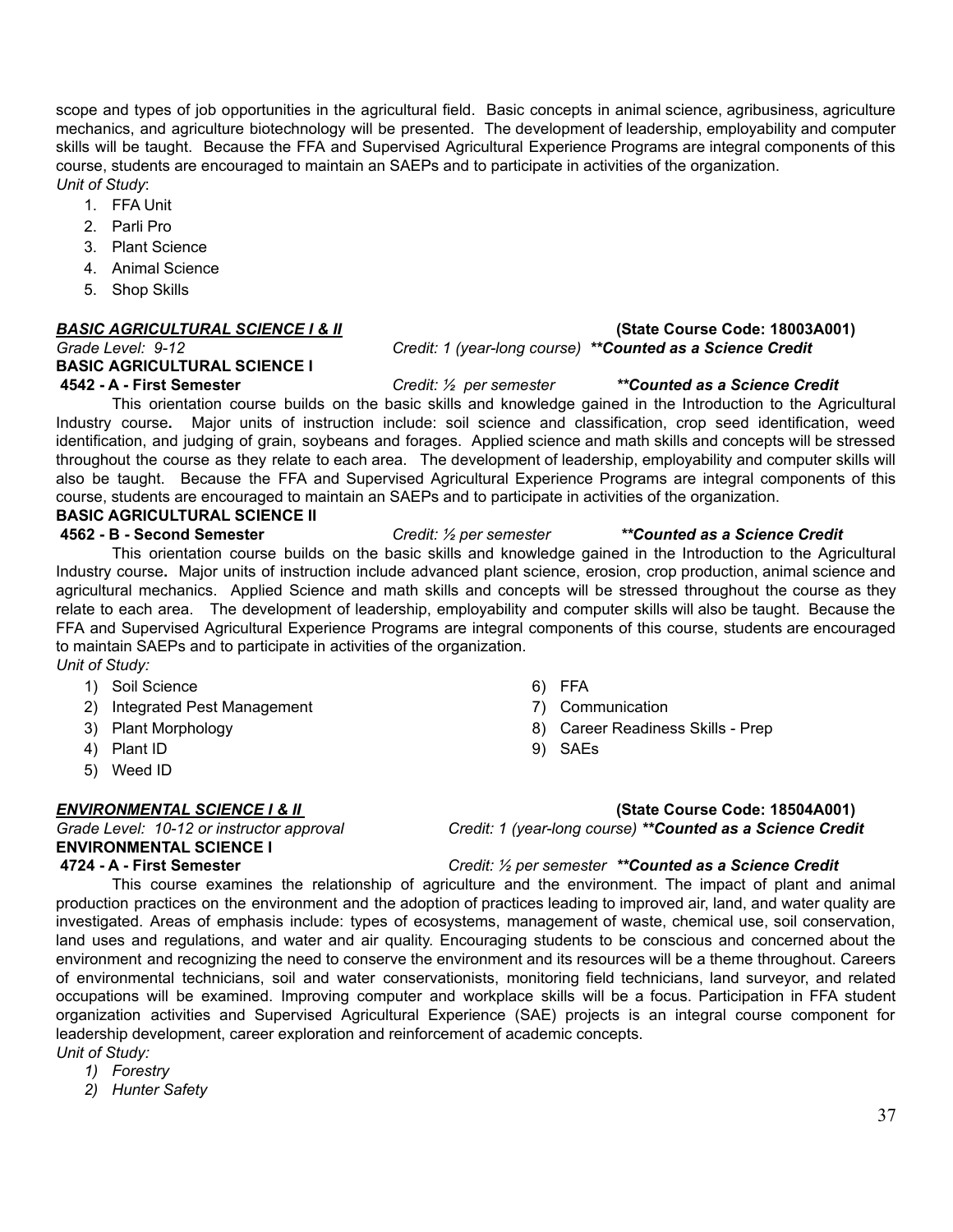#### *3) Ecology*

# **ENVIRONMENTAL SCIENCE II**

#### **4725 - B - Second Semester** *Credit: ½ per semester \*\*Counted as a Science Credit*

This course focuses on the use and the conservation of agricultural resources. Areas of concentration include protecting the urban and rural environments; identifying tree species and understanding forest ecology; managing the forest and marketing forest products; identifying important wildlife species and their environmental preferences; fish pond ecology and management; wildlife ecology and management; planning and operating a hunting and fishing preserve; and developing a soil and water conservation program. Because FFA and SAEPs are integral components of this course, students are encouraged to maintain SAEPs and to participate in the activities of the FFA organization. *Unit of Study:*

- 1) Wildlife
- 2) Water Conservation
- 3) Air Conservation
- 4) Soil Conservation

**ANIMAL SCIENCE I ANIMAL SCIENCE II**

*ANIMAL SCIENCE I & II* **(State Course Code: 18101A002)** *Grade Level: 10-12 Credit: 1 (year-long course) \*\*Counted as a Science Credit*

**4563 - A - First Semester** *Credit: ½ per semester \*\*Counted as a Science Credit*

#### **4564 - B - Second Semester** *Credit: ½ per semester \*\*Counted as a Science Credit*

This course will develop students' understanding of the livestock (beef, dairy, sheep, goats, and swine), poultry, and large (equine) animal industry. Topics of instruction include scientific investigations, genetics, animal anatomy and physiology, animal nutrition, animal reproduction, animal health, and meat science. Improving computer and workplace skills will be a focus. Participation in FFA student organization activities and Supervised Agricultural Experience (SAE) projects is an integral course component for leadership development, career exploration and reinforcement of academic *concepts.*

#### *Unit of Study:*

- 1. Animal Species/ Breeds
- 2. Nutrition
- 3. Animal Handling
- 4. Breeding
- 5. Vet Science

*AGRONOMY I & II* **(State Course Code: 18051A003)** *Grade Level: 11-12 Credit: 1 (year-long course) \*\*Counted as a Science Credit* **AGRONOMY I 4565 - A - First Semester** *Credit: ½ per semester (year-long course) \*\*Counted as a Science Credit* **AGRONOMY II 4566 - B - Second Semester** *Credit: ½ per semester (year-long course) \*\*Counted as a Science Credit*

This course is designed to provide students with the knowledge and skills necessary for future employment in the agronomy or related industries. Major units of instruction include scientific method, cellular biology, genetics, biotechnology, soil classifications, soil erosion and management, soil fertility, plant classification, plant anatomy and physiology, plant propagation, plant growth, integrated pest management, grain, oil, forage, sugar, and fiber crop production methods, grain quality, grain storage, and grain transportation. Applied science and math skills and concepts will be stressed throughout the course as they relate to each area. Improving computer and workplace skills will be a focus. Participation in FFA student organization activities and Supervised Agricultural Experience (SAE) projects is an integral course component for leadership development, career exploration and reinforcement of academic concepts. *Unit of Study:* 2) Soybeans

1) Corn

- 
- 3) Wheat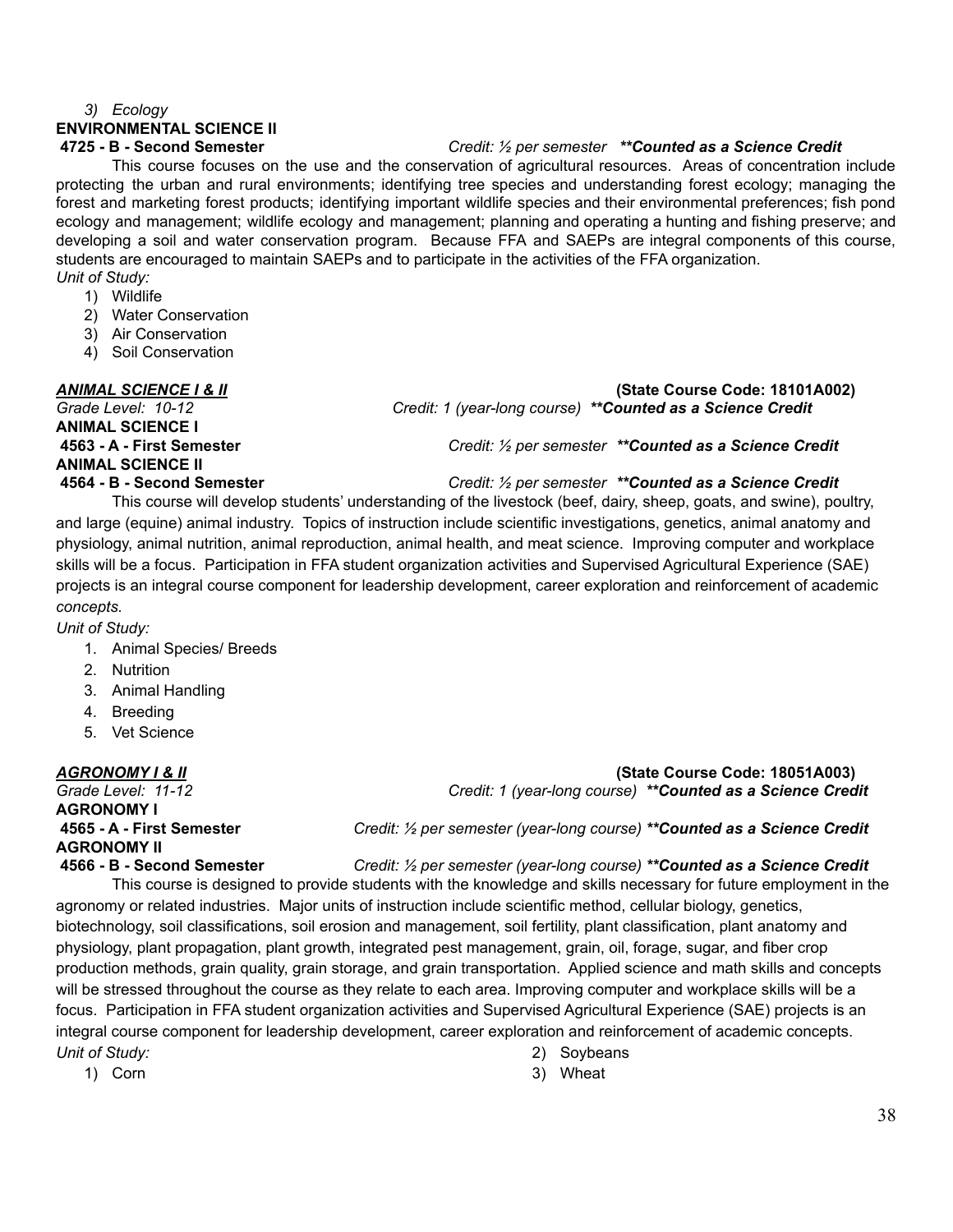- 4) Cover crops
- 5) Weather
- 6) Test Plots
- 7) Research

### *LANDSCAPING AND TURF MANAGEMENT I & II* **(State Course Code: 18054A001)**

**LANDSCAPING AND TURF MANAGEMENT I LANDSCAPING AND TURF MANAGEMENT II**

- 8) Integrated Pest Management
- 9) Communication
- 10) Career Readiness Skills Prep
- 11) SAEs

*Grade Level: 11-12 Credit: 1 (year-long course) \*\*Counted as a Science Credit*

#### **4567 - A - First Semester** *Credit: ½ per semester \*\*Counted as a Science Credit*

### **4568 - B - Second Semester** *Credit: ½ per semester \*\*Counted as a Science Credit*

This advanced course focuses on the landscape, nursery, and turf segments of the horticulture industry. Units of student instruction include: identifying landscape plants, designing landscape plans, hardscape construction techniques, and installing landscape plants. Also included are nursery production, turfgrass production, small engine repair, and maintenance of existing landscapes. Agribusiness units will cover calculating prices for work, managing a horticulture business, advertising, and sales. Improving computer and workplace skills will be a focus. Participation in FFA student organization activities and Supervised Agricultural Experience (SAE) projects is an integral course component for leadership development, career exploration and reinforcement of academic concepts. *Unit of Study:*

- 1) Turfgrass Types
- 2) Turfgrass Maintenance
- 3) Integrated Pest Management
- 4) Scientific Method
- 5) Landscape Design Paper & Digital
- 6) Plant ID Landscaping Plants
- 7) Landscape Plant Maintenance
- 8) Landscape Installation
- 9) Communication
- 10) Career Readiness Skills Prep
- 11) SAEs

### *GREENHOUSE PRODUCTION I & II HORTICULTURE* **(State Course Code: 18053A001)**

*Grade Level: 11-12 Credit: 1 (year-long course) Weighted (Dual Credit only) \*Counted as a Science Credit* **GREENHOUSE PRODUCTION I HORT**

### **4731 - Non-Dual Credit - A - First Semester**

### **4730 - DUAL CREDIT - A -First Semester**

### *Black Hawk College Course #294 Greenhouse Management 3 BHC Credit Hours*

*Credit: ½ per semester Weighted (Dual Credit only) \*Counted as a Science Credit*

Fees: Students are responsible for BHC fees if they wish to obtain dual credit (\$25 per credit hour) Tuition is subject to *change as assigned by BHC. Students may opt to take the course for high school credit only.*

This course focuses on greenhouse management**,** floral design, and related segments of the horticulture industry. Major units of study include floriculture plant identification, greenhouse structures, and culture of greenhouse crops Emphasis will be on greenhouse equipment, maintenance, installation and design. Special topics include: fertilizer injectors; pesticide spraying equipment; steam sterilization systems; and heating, cooling and CO2 units. Methods of energy conservation in the greenhouse, crop fertilization and watering practices will also be covered. Agribusiness units will be introduced in merchandising, advertising, and sales. Because FFA and SAEPs are integral components of this course, students are encouraged to maintain SAEPs and to participate in the activities of the FFA organization.

### **GREENHOUSE PRODUCTION II HORT.**

**4735 - Non-Dual Credit - B -Second Semester**

### **4732 - DUAL CREDIT - B - Second Semester**

### **Black Hawk College Course #292 Greenhouse Crops 3 BHC Credit Hours**

*Credit: ½ per semester Weighted (Dual Credit Only) \*Counted as a Science Credit* Fees: Students are responsible for BHC fees if they wish to obtain credit (\$25 per credit hour) Tuition is subject to change *as assigned by BHC. Students may opt to take the course for high school credit only.*

This course focuses on greenhouse management**,** floral design, and related segments of the horticulture industry. Major units of study include care and handling of cut flowers, principles of art applied to floral design, and the mechanics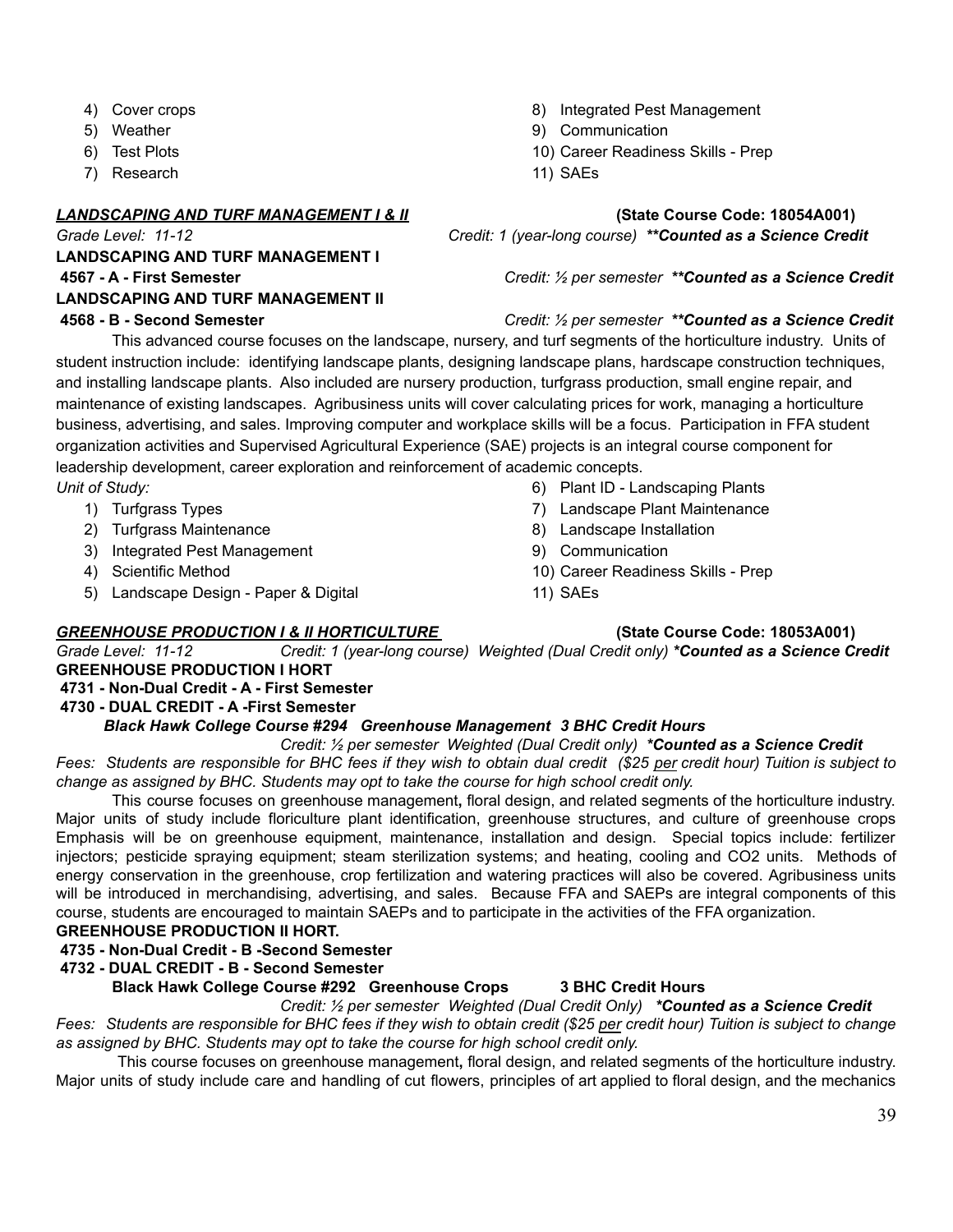of floral design. This course is designed for major study of greenhouse crops normally produced in the fall/spring or year around. Light, water, fertilization, disease and insect control, use of chemical growth regulators, crop scheduling and cost accounting, and marketing theory are emphasized. Agribusiness units will be introduced in operating a retail floral business. Because FFA and SAEPs are integral components of this course, students are encouraged to maintain SAEPs and to participate in the activities of the FFA organization.

*Unit of Study:* 1) Propagation

- 2) Division
- 3) Marketing
- 4) Greenhouse Structures
- 5) Heating/Cooling

## 6) Plant ID

- 7) Sales
- 8) Communication
- 9) Career Readiness Skills Prep.
- 10) SAEs

# **VETERINARY TECHNOLOGY & SMALL ANIMAL CARE (State Course Code: 18105A001) 4742 - Non-Dual Credit - B - Second Semester**

**4744 - DUAL CREDIT - B - Second Semester (ONLY)**

**Into to Veterinary Technology - Black Hawk Course #VT 100 2 BHC Credit Hours**

*Grade Level: 11 & 12 Credit: ½ (semester course) (Weighted Dual Credit Only)*

*\*\*Counted as a Science Credit*

Fees: Students are responsible for BHC fees if they wish to obtain credit (\$25 per credit hour) Tuition is subject to change *as assigned by BHC. Students may opt to take the course for high school credit only.*

This course will develop students' understanding of the small and companion animal industry, animal anatomy and physiology, animal ethics and welfare issues, animal health, veterinary medicine, veterinary office practices, and animal services to humans. Career exploration will focus on veterinarian, veterinary lab technicians, office lab assistant, small animal production, research lab assistant, and animal nutrition lab technician. Improving computer and workplace skills will be a focus. Participation in FFA student organization activities and Supervised Agricultural Experience (SAE) projects is an integral course component for leadership development, career exploration and reinforcement of academic concepts.

*Unit of Study:*

- 1. Personal Safety and Animal Handling
- 2. Animal Roles in Society
- 3. Veterinary Terminology
- 4. Care and Management of Species
- 5. Biosecurity
- 6. Interconnectedness of Body Systems
- 7. Purpose, Function, Skeletal System Parts

**4740 - Non-Dual Credit - A - First Semester 4743 - DUAL CREDIT - A - First Semester (ONLY) Animal Nutrition - Black Hawk Course #AG 142 3 BHC Credit Hours**

- 8. Different Systems of the Body
- 9. Animal Reproduction and Animal Genetics
- 10. Pharmacology
- 11. Parasitology
- 12. Physical Exams
- 13. Hospital Procedures

#### **ANIMAL NUTRITION (State Course Code: 18107A001)**

*Grade Level: 11 & 12 Credit: ½ (semester course) MCHS (Weighted)* **\*\*Counted as a Science Credit**

Fees: Students are responsible for BHC fees if they wish to obtain credit (\$25 per credit hour) Tuition is subject to *change as assigned by BHC. Students may opt to take the course for high school credit only.*

Animal Nutrition courses provide students with opportunities to study the structure and function of organic and inorganic nutrients. Study of common feeds and their uses in animal nutrition including calculations of rations for maintenance, growth and production. Topics may include the essential nutritive requirements of domestic livestock, poultry, and companion animals; digestion, absorption, metabolism, and barriers for nutrient utilization; sources of nutrients; application of energy systems and concepts; and regulation of feed intake in animals. These courses also teach students how to compare and contrast the nutritional levels for animal maintenance and production. *Unit of Study:*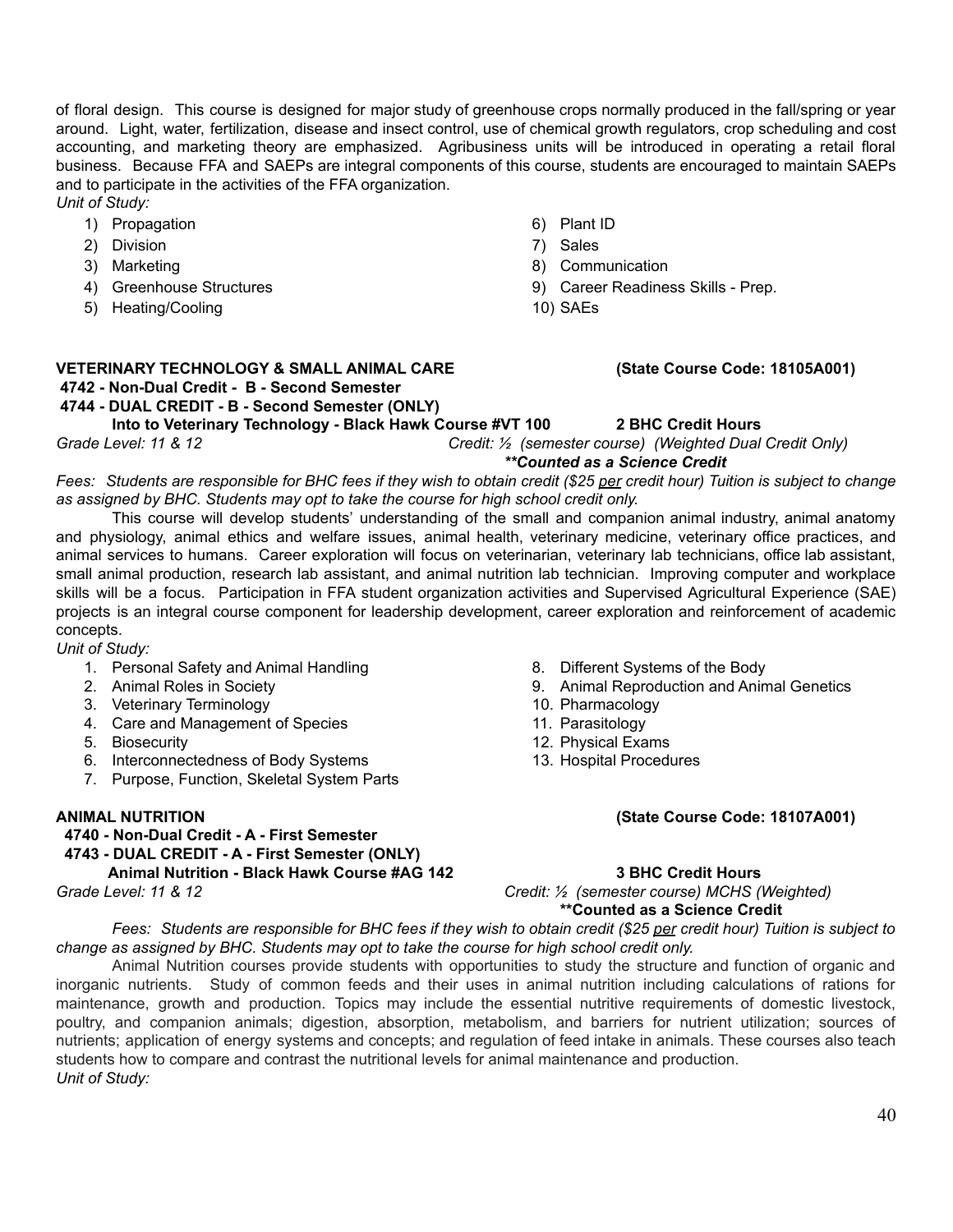- 1. Nutritional Needs of Animals
- 2. Beef
- 3. Swine
- 4. Sheep/ Goats
- 5. Poultry
- 6. Equine
- 7. Small Pets

#### *FOOD SCIENCE TECHNOLOGY I & II* **(State Course Code: 18305A001)**

### **FOOD SCIENCE TECHNOLOGY I 4760 - A - First Semester** *Credit: ½ per semester* **FOOD SCIENCE TECHNOLOGY II 4761 - B - Second Semester** *Credit: ½ per semester*

*Grade Level: 11-12 Credit: ½ per semester (semester or year-long course)*

This course provides learning experiences in food science and safety which allow students to apply scientific knowledge and processes to practices used in the development and preservation of food products. Issues of food science and safety are examined from a scientific and technological perspective. Students critically analyze information to evaluate and draw conclusions on the appropriate use of technology to implement food science and safety practices. Units of instruction include: principles of food preservation, food processing, biochemistry of foods, and food selection and consumer health. Careers to be examined include meat inspector, quality control technician, food processor, and sanitation supervisor. Students will use scientific and technological information about food science and safety as a part of developing career plans and personal viewpoints on societal issues concerning the development and preservation of food products. Improving computer and workplace skills will be a focus. Participation in FFA student organization activities and Supervised Agricultural experience (SAE) projects is an integral course component for leadership development, career exploration and reinforcement of academic concepts.

- *Unit of Study:*
	- 1. Dairy
	- 2. College Prep
	- 3. Baking
	- 4. Grilling
	- 5. Meats

### *AGRICULTURAL CONSTRUCTION AND TECHNOLOGY I & II* **(State Course Code: 18403A001)**

*Grade Level: 11-12 or instructor approval Credit: 1 (year-long course)*

### **AGRICULTURAL CONSTRUCTION AND TECHNOLOGY I**

#### **4582 - A - First Semester** *Credit: ½ per semester*

This advanced course focuses on the knowledge, hands-on skills, and workplace skills applicable to construction in the Agricultural Industry. Major units of instruction include: personal safety, surveying, hand tools, power tools, and construction skills in carpentry, drywall and painting. Careers such as carpenter, finishers, safety specialists, agricultural engineers and other related occupations will be examined. Improving workplace and computer skills will be a focus. Participation in FFA student organization activities and Supervised Agricultural Experience (SAE) projects is an integral course component for leadership development, career exploration, and reinforcement of academic concepts.

### **AGRICULTURAL CONSTRUCTION AND TECHNOLOGY II**

#### **4602 - B - Second Semester** *Credit: ½ per semester*

This advanced course focuses on the knowledge, hands-on skills, and workplace skills applicable to construction in the Agricultural Industry. Major units of instruction include: personal safety, hand tools, power tools, construction skills in advanced carpentry, electricity, plumbing and concrete, block laying. Careers such as carpenter, finishers, safety specialists, concrete and block layers, agricultural engineers and other related occupations will be examined. Improving workplace and computer skills will be a focus. Participation in FFA student organization activities and Supervised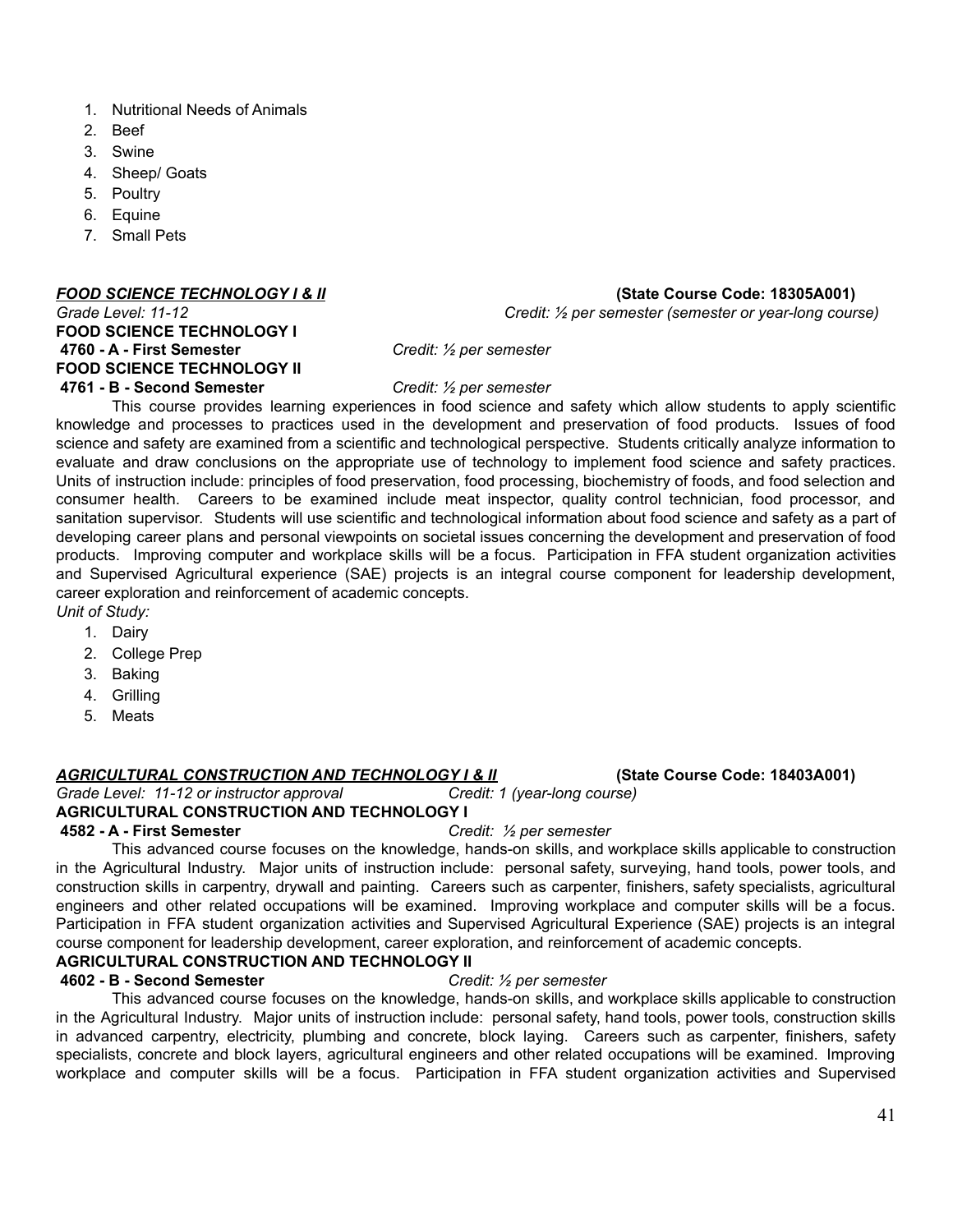Agricultural Experience (SAE) projects is an integral course component for leadership development, career exploration, and reinforcement of academic concepts.

*Unit of Study:*

- 1) Surveying
- 2) Electricity
- 3) Plumbing
- 4) Masonry
- 5) Carpentry
- 6) Drafting Paper & Digital
- 7) Communication
- 8) Career Readiness Skills Prep
- 9) SAEs

#### *AGRICULTURAL BUSINESS MANAGEMENT I & II* **(State Course Code: 18201A001)**

#### *Grade Level: 11-12 or instructor approval Credit: 1 (year-long course)* **AGRICULTURAL BUSINESS MANAGEMENT I**

### **4622 - A - First Semester** *Credit: ½ per semester*

This capstone course is designed to develop student skills in the areas of advanced agricultural business procedures, establishment of an agricultural business, managing an agricultural business, and financing an agricultural business. Because FFA and SAEPs are integral components of this course, students are encouraged to maintain SAEPs and to participate in the activities of the FFA organization.

This course meets the requirements for consumer education instruction as required by the School Code of Illinois (Section 27-12.1) Students wishing to meet the state consumer education requirement for graduation must pass Ag. Business Management I and II. All other juniors and seniors may take Ag. Business Management 1 and/or Ag. Business Mgt. II.

#### **AGRICULTURAL BUSINESS MANAGEMENT II**

#### **4642 - B - Second Semester** *Credit: ½ per semester*

This capstone course is designed to develop student skills in the areas of advanced agricultural business procedures: marketing, advertising, sales techniques for agricultural products and services. Product knowledge is stressed as it relates to the regional agricultural economic base. Because FFA and SAEPs are integral components of this course, students are encouraged to maintain SAEPs and to participate in the activities of the FFA organization.

This course meets the requirements for consumer education instruction as required by the School Code of Illinois (Section 27-12.1) Students wishing to meet the state consumer education requirement for graduation must pass Ag. Business Management I and II. All other juniors and seniors may take Ag. Business Management 1 and/or Ag. Business Mgt. II. *Unit of Study:*

- 1) Intro to Agribusiness
- 2) Business Structure
- 3) Business Plans
- 4) Record Keeping and Financial Management
- 5) Taxes
- 6) Marketing

### *AG COMPUTERS AND TECHNOLOGY I & II (formally CADD)* **(State Course Code: 18205A001)**

# *Grade Level: 11-12 Credit: 1 (year-long course)*

# **AG COMPUTERS AND TECHNOLOGY I**

### **AG COMPUTERS AND TECHNOLOGY II**

**5225 - A - First Semester** *Credit: ½ per semester*

### **5226 - B - Second Semester** *Credit: ½ per semester*

Agriculture Computers and Technology courses help students develop their knowledge and skills in using computers and other technology to operate and manage agricultural businesses. These courses allow students to use computer hardware, software, and the Internet to find information, record and analyze financial and production data, utilize

- 7) International Trade
- 8) Commodity Trading
- 9) Ag Law
- 10) Communication
- 11) Career Readiness Skills Prep
- 12) SAEs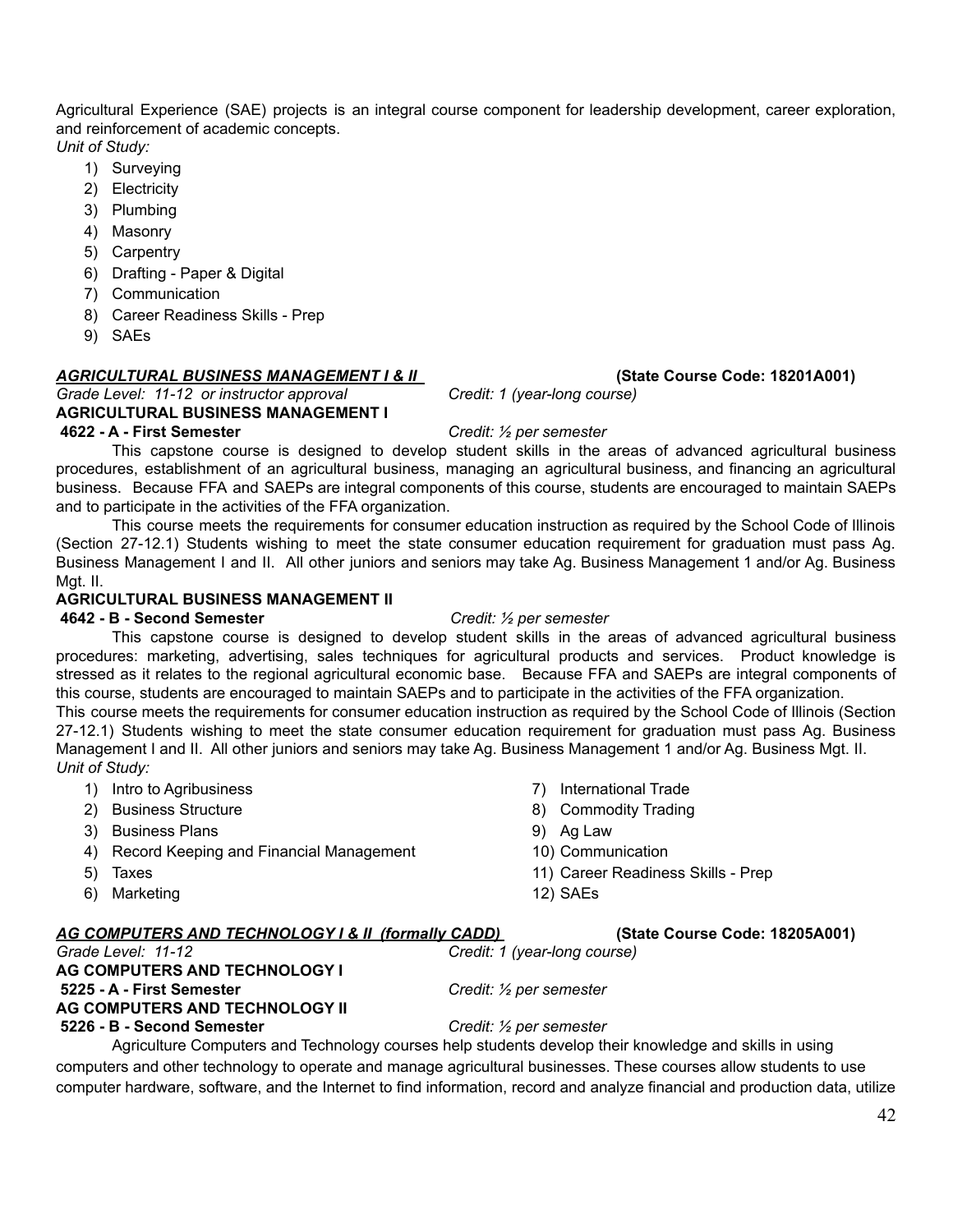CADD/CAMM software and hardware, monitor weather, utilize global positioning systems, and prepare communications and reports.

#### *Unit of Study:*

- 1) CADD/CAMM
- 2) Drafting Paper & Digital
- 3) Communication
- 4) Career Readiness Skills Prep

#### *AGRICULTURAL MACHINERY AND POWER I & II* **(State Course Code: 18449A001)**

#### *Grade Level: 11-12 or instructor approval Credit: 1 (year-long course)* **AGRICULTURAL MACHINERY AND POWER I 5662 - A - First Semester** *Credit: ½ per semester*

This comprehensive machinery service course concentrates on the following areas: assembling and adjusting agricultural equipment, reconditioning and repairing agricultural equipment, and gas welding and cutting. Proper safety and skills will be discussed throughout. Because FFA and SAEPs are integral components of this course, students are encouraged to maintain SAEPs and to participate in the activities of the FFA organization.

This course provides theory and welding experience in the flat, horizontal and vertical positions using various joint designs. Various fillet sized and material thickness will be the welding lab experiences. Shop safety will be emphasized. *Unit of Study:*

- 1) Engine Theory
- 2) Engine Systems
- 3) Measuring Tools
- 4) Engine Disassembly/Assembly

### **AGRICULTURAL MACHINERY AND POWER II**

#### **5682 - B - Second Semester** *Credit: ½ per semester*

This comprehensive machinery service course concentrates on the following areas: using service manuals, fundamentals of multi-cylinder engines; basic hydraulics, power transfer systems, multi-cylinder engine overhaul, diesel theories of operation, organization and management of agricultural machinery dealerships, human relations, and sales techniques. Proper safety and skills will be discussed throughout. Because FFA and SAEPs are integral components of this course, students are encouraged to maintain SAEPs and to participate in the activities of the FFA organization. *Unit of Study:*

- 1) Car Restoration
	- a) Brakes
		- b) Suspension
		- c) Electrical
		- d) Paint/Body
		- e) Interior
- 2) Misc. Restoration Projects

### *AGRICULTURAL METAL FABRICATION I & II (Welding)* **(State Course Code: 18401A002)**

Grade Level: 11 - 12 Credit 1/2 each semester at MCHS (can be year-long course) Weighted (Dual Credit only) *Credit: 3 credits first semester and 5 credits second semester for Black Hawk College*

Fees: Student is responsible for BHC fees if they wish to obtain dual credit. (\$25 per credit hour) Tuition is subject to *change as assigned by BHC. Students may opt to take the course for high school credit only.* \*\**Prerequisite*: DC Welding I needs to be taken before DC Welding II

Students will complete the following BHC welding coursework for Ag. Metal Fabrication I & II: WLD 101 Intro to Arc Welding, WLD 102 Basic Arc Welding in Flat Position, WLD 105 Oxyacetylene Welding and Cutting, WLD 103 Arc Welding in Flat and Horizontal Position, WLD 117 Arc Welding in Vertical Position and WLD 120 Intro to MIG Welding.

These courses will emphasize the development of basic welding and metalworking skills necessary to succeed in agricultural careers in the agricultural metal fabrication industry. Topics of instruction include: metal identification and properties, metal preparation, use of oxy-acetylene torch, plasma cutting and cutting operations, arc welding, MIG welding, TIG welding, and project design and construction. Improving workplace and computer skills will be a focus.

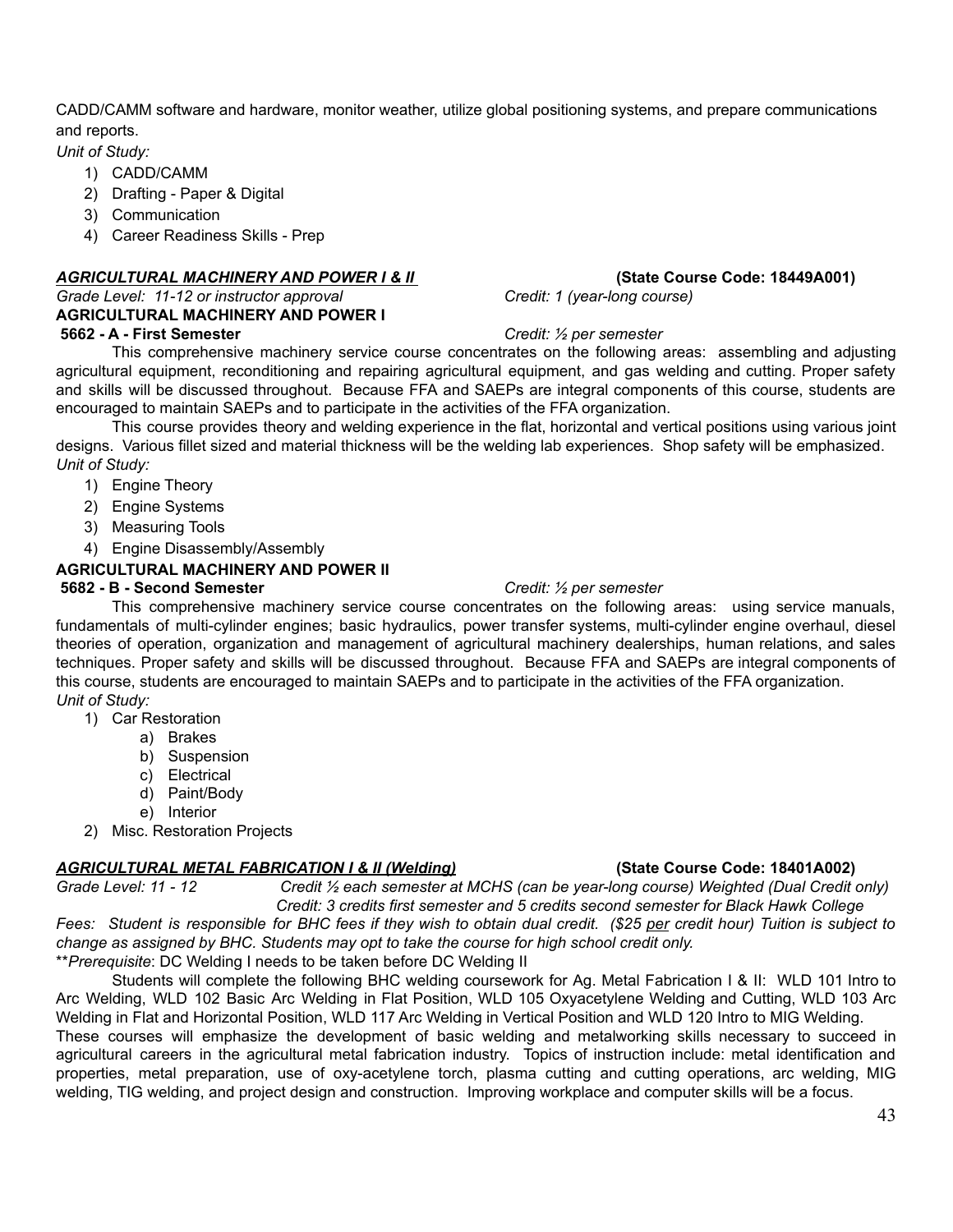### **AGRICULTURAL METAL FABRICATION I (Welding) 5693 - Non-Dual Credit - A- First Semester 5692 - DUAL CREDIT - A -First Semester 3 BHC Credit Hours**

*Unit of Study:*

- *1) Safety*
- *2) Oxy-Acetylene Cutting/Welding*
- *3) Arc Welding-Flat position*

**AGRICULTURAL METAL FABRICATION II (Welding) 5695 - Non-Dual Credit - B - Second Semester 5694 - DUAL CREDIT - B - Second Semester 5 BHC Credit Hours**

*Unit of Study:*

- *1) Arc Welding-Out of position*
- *2) MIG Welding*
- *3) TIG Welding*

#### *CO-OP EDUCATION CLASS I & II* **(State Course Code: 22153A001)**

*Grade Level: 11-12 by application only Credit: 1 (year-long course)*

Cooperative Education is a capstone course designed to assist students in the development of effective skills and attitudes through practical, advanced instruction in school and on the job through cooperative education. Students are released from school for their paid cooperative education work experience and participate in 200 minutes per week of related classroom instruction. Classroom instruction focuses on providing students with job survival skills and career exploration skills related to the job and improving students' abilities to interact positively with others. For skills related to the job, refer to the skill development course sequences, the task list or related occupational skill standards of the desired occupational program. The course content includes the following broad areas of emphasis: further career education opportunities, planning for the future, job-seeking skills, personal development, human relationships, legal protection and responsibilities, economics and the job, organizations, and job termination. A qualified career and technical education coordinator is responsible for supervision. Written training agreements and individual student training plans are developed and agreed upon by the employer, student and coordinator. The coordinator, student, and employer assume compliance with federal, state, and local laws and regulations. \*Must be scheduled with CO-OP WORK EXPERIENCE

### **CO-OP EDUCATION CLASS I**

| 5696 - A - First Semester  |                                         | Credit: $\frac{1}{2}$ per semester |
|----------------------------|-----------------------------------------|------------------------------------|
| Unit of Study:             |                                         |                                    |
| Job Skills<br>1)           |                                         |                                    |
| 2)<br>Credit               |                                         |                                    |
|                            | <b>CO-OP EDUCATION CLASS II</b>         |                                    |
| 5697 - B - Second Semester |                                         | Credit: $\frac{1}{2}$ per semester |
| Unit of Study:             |                                         |                                    |
| <i>Insurance</i><br>1)     |                                         |                                    |
| 2)<br>Taxes                |                                         |                                    |
| 3)                         | <b>Business Structures</b>              |                                    |
| 4)<br>Law                  |                                         |                                    |
|                            | <u>CO-OP WORK EXPERIENCE I &amp; II</u> | (State Course                      |

*Grade Level: 11-12 by application only Credit: 1 (year-long course)* **CO-OP WORK EXPERIENCE I 5698 - A - First Semester** *Credit: ½ per semester* **CO-OP WORK EXPERIENCE II 5699 - B - Second Semester** *Credit: ½ per semester*

*CO-OP WORK EXPERIENCE I & II* **(State Course Code: 22998A000)**

Miscellaneous—Workplace Experience courses provide students with work experience in a field related to their interests. Goals are typically set cooperatively by the student, teacher, and employer (although students are not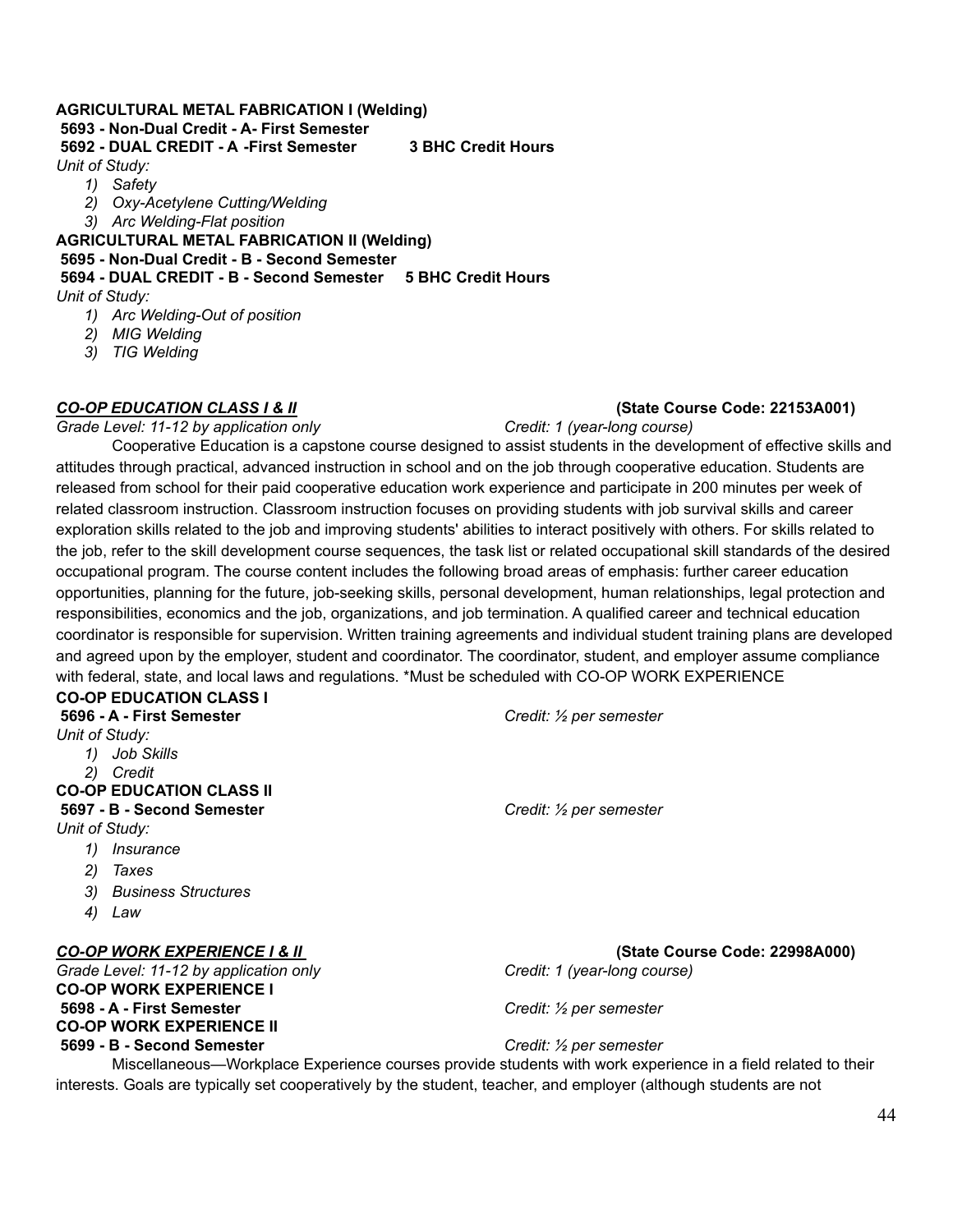necessarily paid). These courses may include classroom activities as well, involving further study of the field or discussion regarding experiences that students encounter in the workplace. Note: if the particular subject area is known, use the code associated with the Workplace Experience course within that subject area. \*Must be scheduled with CO-OP EDUCATION CLASS

# **INDUSTRIAL ARTS**

### **INTRODUCTION TO WOODWORKING (State Course Code: 13052A001)**

**5403 - A - First Semester**

### **5404 - B - Second Semester**

*Grade Level: 9-12 Credit: 1 (year-long course) Fees: varies by project (range between \$60 - \$75) Prerequisites: None*

This is a course that provides the students with an introduction to the common hand and power tools used in a woodworking shop. Students will learn how to safely operate these tools to perform basic woodworking tasks and learn wood-joining techniques. During the course, students will construct and finish several projects. Students are responsible for the cost of materials for each project.

*Unit of Study:*

- 1. Fractions of the Inch
- 2. Machine Safety
- 3. Woodworking Operations
- 4. Project 1 Toolbox
- 5. Project 2 Shelf
- 6. Project 3 Side Table
- 7. Project 4 (as time allows) Bench/Gun Rack/Keepsake Box

### **WOODWORKING PRODUCTION (State Course Code: 17007A001)**

#### **5413 - A - First Semester**

### **5414 - B - Second Semester**

*Grade Level: 10 Credit: 1 (year-long course) Fees: varies by project (range between \$100-\$150) Prerequisite: Introduction to Woodworking and administrative approval*

First semester covers basic hand tools and basic machine operations, furniture construction methods and finishing methods necessary in the carpentry trades. Skills will be developed through projects completed by the students. Emphasis is placed on proper use and safe operation of woodworking and carpentry equipment. Students will also be introduced to some basic CAD programming.

Second semester, students refine their skills through projects and group work. A student may increase his knowledge of machine operations, furniture construction methods. Special attention will be given to those machine operations necessary in the carpentry trades. Particular emphasis is placed on the correct use and safe operation of woodworking and carpentry equipment. Group work includes the construction of cabinet furniture or other kinds of mass-produced wooden products as a medium for training. Students are responsible for the cost of materials for each project.

*Unit of Study:*

- 1. Machine Safety
- 2. Project 1 Hope Chest
- 3. Wood Identification
- 4. Boardfeet Calculations
- 5. Mass Production Fundraising Project
- 6. Project 2 Student Choice (within time and ability level)

**5423 - A - First Semester 5424 - B - Second Semester**

**ADVANCED WOODWORKING (State Course Code: 17007A002)**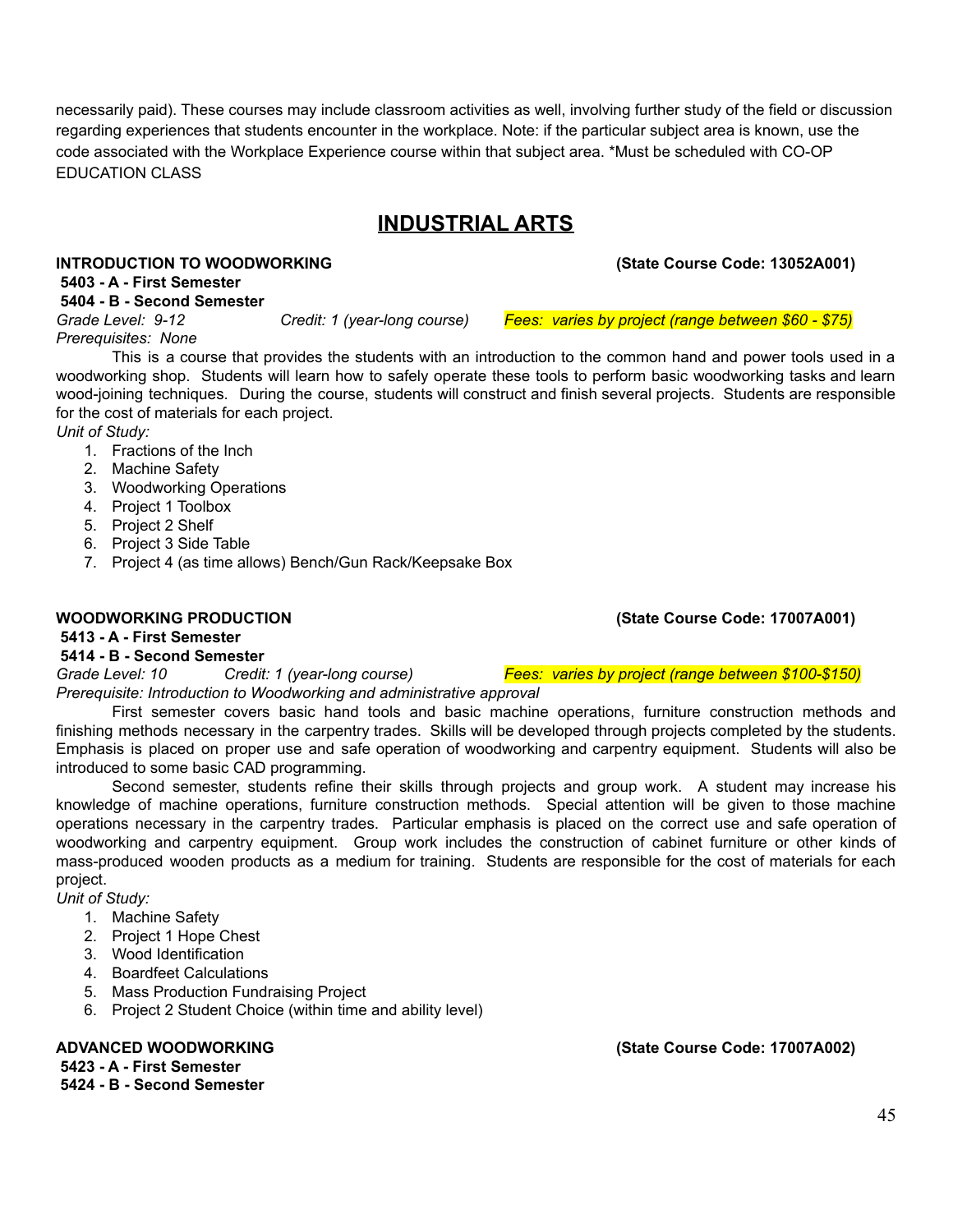*Grade Level: 11, 12 and administrative approval Credit: 1 (year-long course) Fees: varies by project Prerequisite: Woodworking Production and Instructor's permission*

This course is to refine their skills through individual projects and group work. Group work includes the construction of cabinetry, furniture and other kinds of mass produced wooden projects. Students will be exposed to more CAD programming and will complete detailed drawings. Students are responsible for the cost of materials for each project.

*Unit of Study:*

- 1. Machine Safety
- 2. Individual Project Work

#### **FURNITURE DESIGN (State Course Code: 17007A002)**

#### **5433 - A - First Semester 5434 - B - Second Semester**

*Grade Level: Seniors only and administrative approval Credit: 1 (year-long course) Fees: varies by project Prerequisite: Intro to Woods, Woodworking Production and Advanced Woods and Instructor's permission*

Students must be a senior who has previously completed the 3 other wood classes offered with a B or higher grade. Students must also get the permission of the teacher to take the class in the spring before enrolling in the class.

The class will focus on using a computer CAD program to design a piece of furniture. All joinery and detail must be illustrated. Students will then make their own bill of materials and calculate the total cost of the project. The student will then take the plan and construct and finish the project. Students will be responsible for the cost of all materials used and should expect to spend \$200-\$500 (Cost is based on the cost of previous projects done that would be suitable for this class).

*Unit of Study:*

- 1. Machine Safety
- 2. Individual Project Work

#### **BUILDING TRADES (State Course Code: 17002A001)**

**5435 - A - First Semester 5436 - B - Second Semester**

*Grade Level: 12 Credit: 1 per semester (2 class period (year-long course)) Prerequisite: Intro to Woods and Woodworking Production or instructor approval*

This course provides experiences related to the erection, installation, and maintenance of residential buildings and related fixtures. Planned learning activities allow students to understand fundamental principles and methods, and develop technical skills related to masonry, carpentry, and finish work. Instruction includes safety principles and practices, recognition of standard lumber sizes, foundation layout methods, building concepts and procedures, local, state, and national codes, cost estimating, and blueprint reading. Construction trade career research and exploration are also a part of this course. Off site work is a possibility as well as jobsite tours.

*Unit of Study:*

- 1. Career Explorations
- 2. Tool and Machine Safety Review
- 3. Building Materials
- 4. Fundamentals of Framing
- 5. Storage Shed Project
- 6. Fundamentals of Electricity and Wiring
- 7. Practice Wiring Problems
- 8. Shed Project 2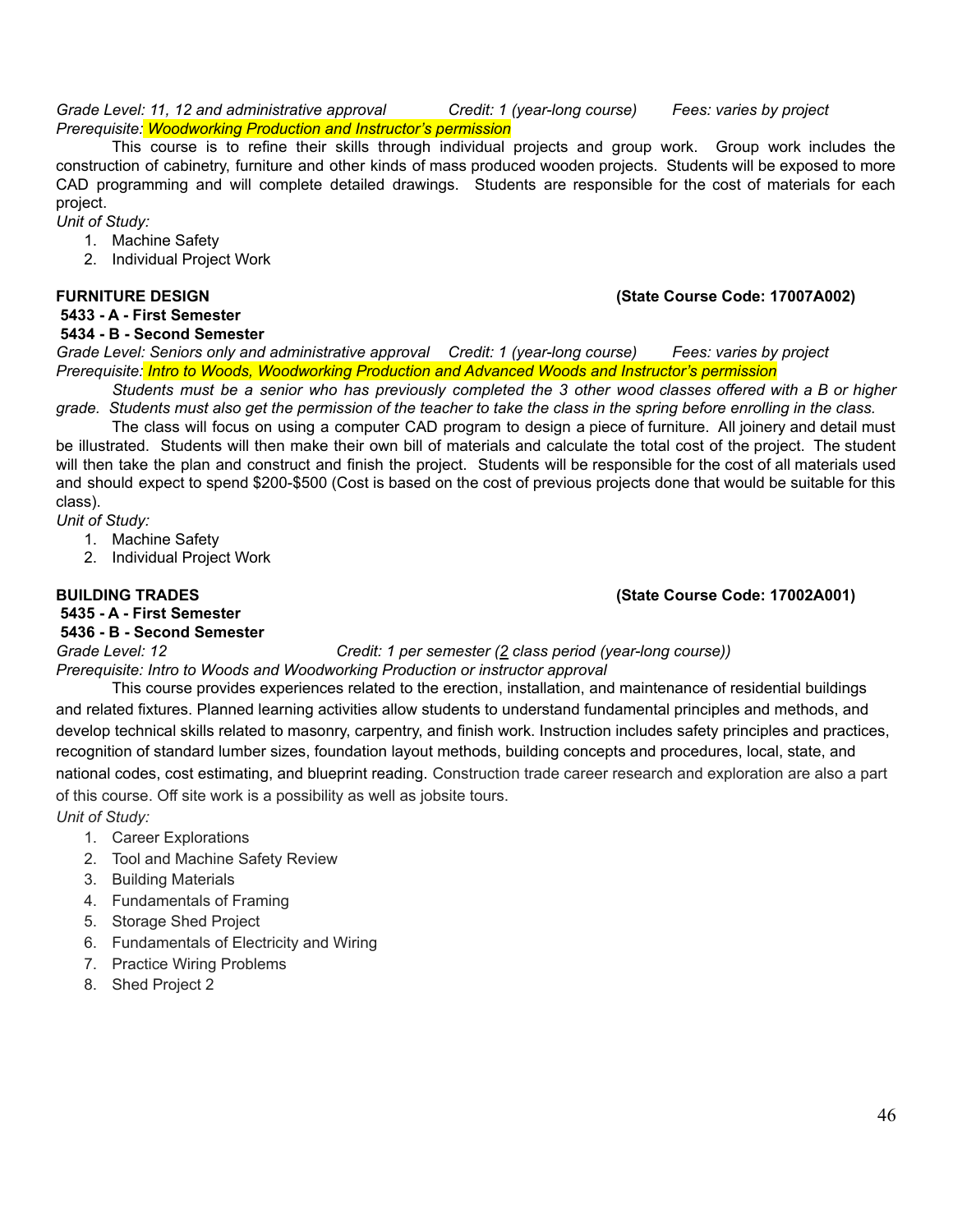# **BUSINESS EDUCATION**

The student gains skills for initial employment and develops an understanding to the world of business through the business courses offered below. It is recommended that every student enroll in at least one semester of Information Processing plus an additional computer class to assist students in typing research papers and other class assignments.

#### **INFORMATION PROCESSING IA (B310) (State Course Code: 10005A001)**

#### **5027 - First or Second Semester**

#### *Grade Level: 9-12 Credit: ½ (semester course)*

This course is geared toward helping students develop their computer skills for their high school career and beyond. If you are planning on going straight into the workforce or an apprenticeship after high school, this course is for you!. Course work will be completed using the Google Apps suite.

- *Unit of Study:*
	- 1. Google Drive
	- 2. Gmail
	- 3. Google Docs
	- 4. Google Slides
	- 5. Google Forms
	- 6. Google Drawings
	- 7. Google Sites

### **INFORMATION PROCESSING IB (B310) (State Course Code: 10005A001)**

#### **5028 - Second Semester**

### *Grade Level: 9-12 Credit: ½ (semester course)*

If you are planning on going to college or work in an office setting after high school, this class is for you! Through this course students will become familiar with the basic functions and features of the following Microsoft Office programs: Word, Excel, Access, and PowerPoint.

*Unit of Study:*

- 1. Introductory Microsoft Word
- 2. Introductory Microsoft Excel
- 3. Introductory Microsoft PowerPoint
- 4. Introductory Microsoft Access

### **INFORMATION PROCESSING II (State Course Code: 10005A002)**

#### **5035 - A - First Semester**

### **5036 - B - Second Semester**

*Prerequisites: Information Processing IA & IB*

Students will take the skills learned in Information Processing IA & IB to the next level. They will create and update documents using word processing and desktop publishing programs and put together slideshows, speaker notes and handouts using presentation software.

- *Unit of Study:*
	- 1. Intermediate Microsoft Word
	- 2. Intermediate Microsoft Excel
	- 3. Intermediate Microsoft PowerPoint
	- 4. Intermediate Microsoft Access

### *Grade Level: 10-12 Credit: 1 (year-long course)*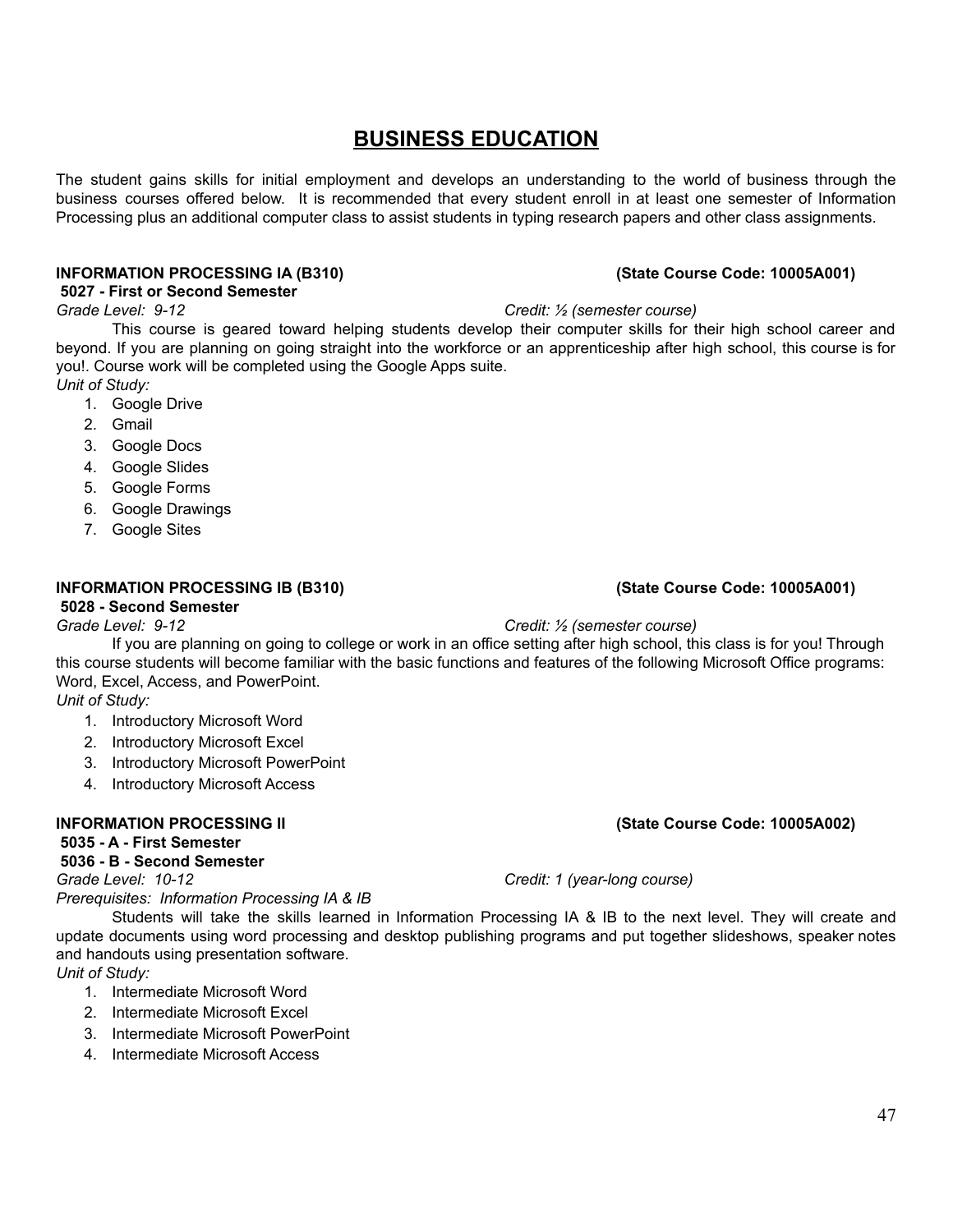**5061 - A - First Semester 5062 - B - Second Semester**

*Prerequisites: (Recommend a C or better in Math I)*

Does your future include a degree in business, marketing, management, finance or even cosmetology? No matter what field you choose, an accounting course will likely be required. Why not learn the basics of accounting first to help prepare you for a future accounting class. Accounting has many benefits, regardless of your career choice. The study of accounting is interesting and fun, yet thought-provoking. You will use the Peachtree, the accounting software used by many local businesses, to complete several assignments. Through accounting simulations, students apply their knowledge of accounting to real-world situations. Upon completion of accounting, students will have the basic understanding needed to succeed in future accounting courses at the university or technical college level. *Unit of Study:*

1. Accounting for a Service Business Organized as a Proprietorship

- a. The Accounting Equation
- b. Analyzing/Journalizing/Posting Transactions
- c. Cash Control Systems
- d. Financial Statements for a Proprietorship
- 2. Accounting for a Merchandising Business Organized by a Corporation
	- a. Purchases/Cash Payments/Sales/Cash Receipts
	- b. Preparing Payroll Records/Payroll/Payroll Taxes
	- c. Uncollectible Accounts Receivable
	- d. Financial Statements for a Corporation

#### **ACCOUNTING II (B400) (State Course Code: 12104A001)**

### **5066 - A - First Semester 5067 - B - Second Semester**

*Grade Level: 12 Credit: 1 (year-long course)*

*Prerequisites: Accounting I*

Give yourself the edge in future accounting courses by completing a second year of high school accounting. It is a well-known fact that the first few weeks of college accounting equals one year of high school accounting. Strengthen your accounting skills by studying a merchandising corporation. Use simulations and computer software to enhance your knowledge.

*Unit of Study:*

- 1. Accounting for a Merchandising Business Organized as a Corporation
	- a. Acquiring Capital for Growth and Development
	- b. Plant Assets, Depreciation, and Intangible Assets
	- c. Inventory
	- d. Accruals, Deferrals, and Reversing Entries
	- e. End-of-Fiscal Period Work for a Corporation
- 2. Excel For Accounting
- 3. Access for Accounting

# **WEB PAGE DESIGN & INTERACTIVE MEDIA DEVELOPMENT I (B320) (State Course Code: 10201A001)**

# **5233 - A - First Semester**

### **5234 - B - Second Semester**

*Grade Level: 10-12 Credit: 1 (year-long course)* (Taught alternate years, offered in 2022-2023)

Have fun designing web pages using HTML, CSS, Dreamweaver, and Movie Plus. Learn the dos and don'ts of web page design by evaluating existing web pages. In addition students will use Flip video cameras and Movie Plus to create and edit videos.

#### **ACCOUNTING I (B300) (State Course Code: 12104A001)**

*Grade Level: 11-12 Credit: 1 (year-long course)*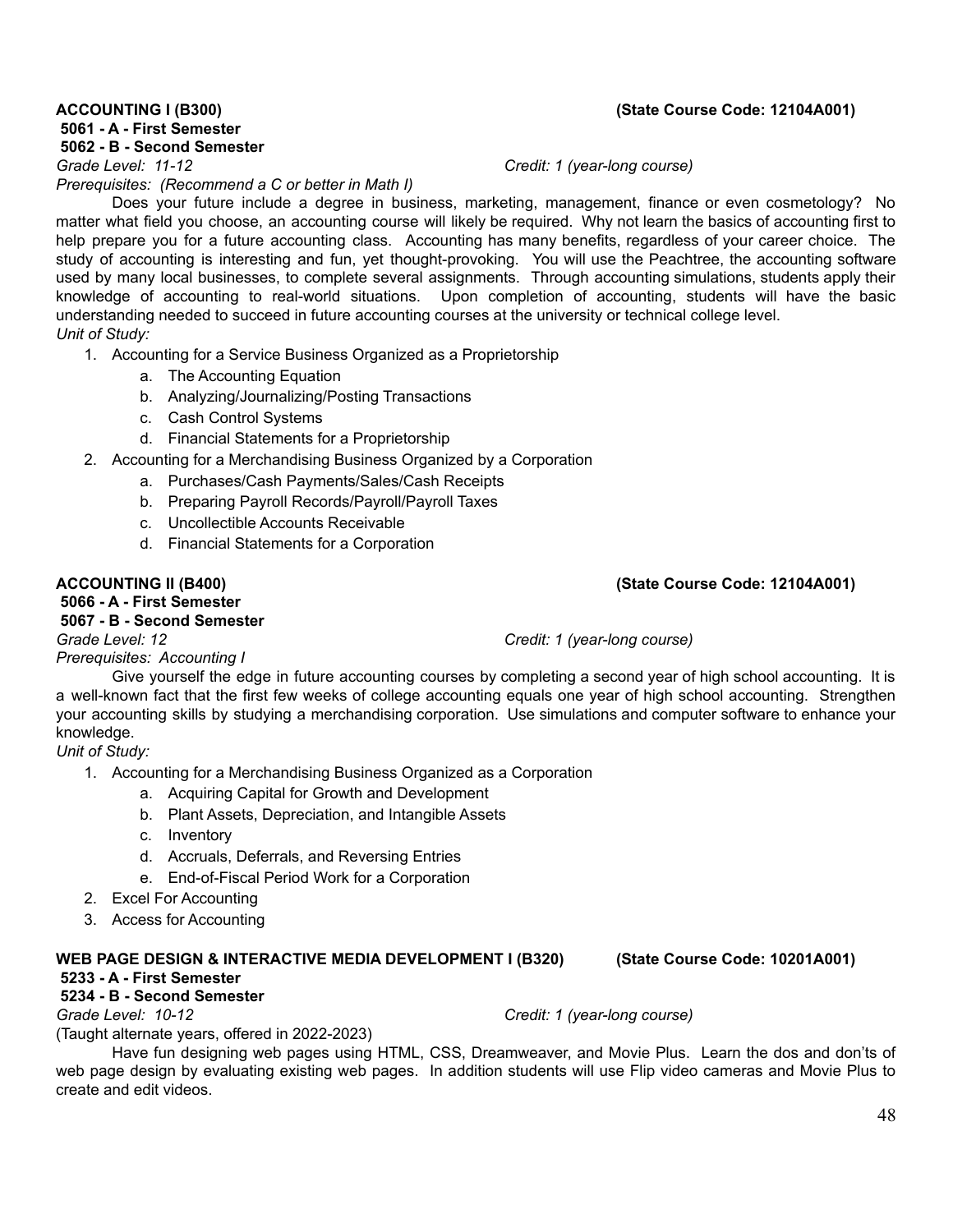### *Unit of Study*:

- 1. HTML
	- a. Getting Started with HTML & CSS
	- b. Designing a Page Layout
	- c. Graphic Design with CSS
	- d. Designing a Mobile Website
- 2. Dreamweaver
	- a. Getting Started with Dreamweaver
	- b. Webpage Text and Links
	- c. Graphic Elements and Templates
	- d. Tables and Forms
- 3. Intro to Video Game Design

#### **WEB PAGE DESIGN & INTERACTIVE MEDIA DEVELOPMENT II (B420) (State Course Code: 10201A002) 5239 - A - First Semester**

#### **5240 - B - Second Semester**

*Grade Level: 11-12 Credit: 1 (year-long course)* (Taught alternate years, offered in 2022-2023) *Prerequisite: Web Page Design I*

Focus on expanding your web design skills and build on what you learned in the first course. You'll explore several advanced features of Dreamweaver, Javascript, and PHP. Build on your existing Dreamweaver skills, and become familiar with several interactive design techniques using an animation editor. Individual and group projects are assigned, and frequently involve the creation of "real world" interactive websites. *Unit of Study:*

- 1. Advanced HTML
	- a. Tables and Columns
	- b. Designing a Web Form
	- c. Enhancing a Website with Multimedia
	- d. Getting Started with JavaScript
	- e. Working with Events and Styles
- 2. Video Game Design
	- a. Software Basics

#### **3650 - First or Second Semester**

- b. Click Ball
- c. Quality Assurance
- d. Scene Construction
- e. Iterative Design and the Scientific Method
- f. Digital Art
- g. Parent and Child Objects
- h. Graphing Game Coordinates

### **CONSUMER EDUCATION (State Course Code: 22210A000)**

#### *Grade Level: 12 Credit: ½ (semester course)*

This course focuses on the understanding and skills needed to make decisions about the use of resources as a consumer and prevention strategies which contribute to an improved quality of life. The course content includes the following duty areas: utilizing resources and consumer information by applying goal-setting and decision-making skills; evaluating use of resources to meet social, physical and psychological needs; maintaining health standards by applying safety information; applying consumer rights and responsibilities in the marketplaces; accomplishing mutual goals by utilizing human resources; and analyzing resource consumer management skills necessary to make decisions.

This course meets the requirement for consumer education instruction as required by the School Code of Illinois (Section 27-12.1). Instruction will include credit/installment purchasing, budgeting, buying goods and services, comparison of prices, banking, insurances, housing, saving/investments, social security and taxes, and an understanding of the roles of consumers interacting with agriculture, business, labor unions and government in formulating and achieving the goals of the mixed free enterprise system.

*Unit of Study:*

1. Taxes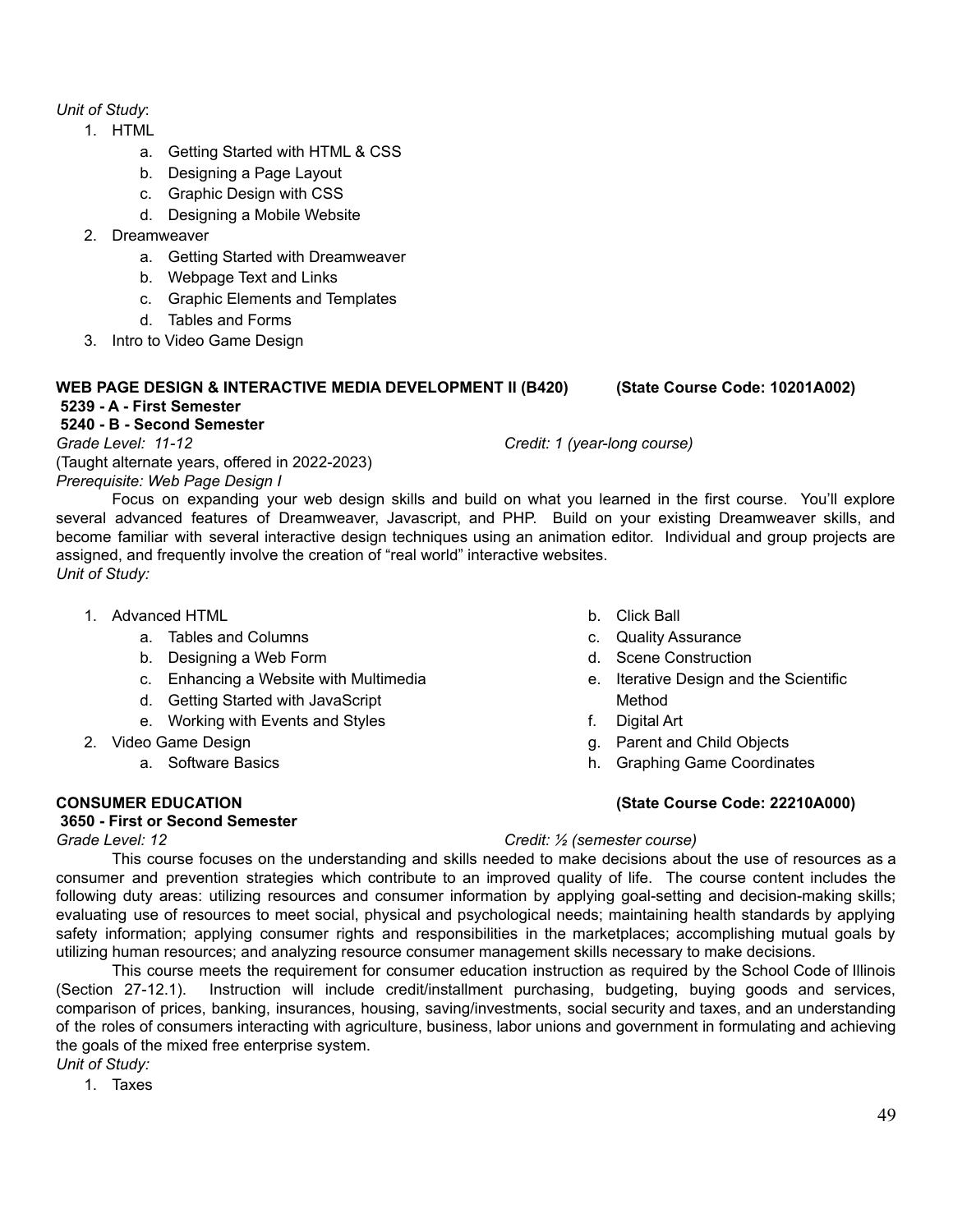- 2. Checking
- 3. Savings
- 4. Paying for College
- 5. Credit
- 6. Investing
- 7. Insurance
- 8. Budgeting

# **FOREIGN LANGUAGE**

A foreign language is a course of study that should be considered at the high school level for two primary reasons. A language background could be a very valuable auxiliary skill in securing a job in this ever-changing international economic society. Also, anyone entering a four year university may be required to study a foreign language. The required work and ability at the college level can be difficult and time consuming. Taking a foreign language during high school can help alleviate stressful concerns.

#### **SPANISH I (State Course Code: 06101A000)**

#### **6004 - A - First Semester 6005 - B - Second Semester**

#### *Grade Level: 9 - 12 Credit: 1 (year-long course)*

Spanish I is designed to introduce a beginning language student to the basic skills of language learning: comprehension, speaking, reading and writing. The course is taught with a conversational approach where the students are speaking and interacting on a daily basis. The student is taught the basics of foreign language, which is considerably different from other studies. The course of study covers situations the student may find themselves in to include family, food, sports, activities, etc. During this year course emphasis is placed on learning to appreciate and understand the culture and customs of the many Spanish speaking countries.

*Unit of Study:*

- 1. basic introductory vocab throughout the year
- 2. basic introductory grammar throughout the year
- 3. practice writing, listening and speaking in Spanish throughout the year

# **6024 - A - First Semester**

**6025 - B - Second Semester** *Grade Level: 10, 11, 12 Credit: 1 (year-long course) Prerequisites: Spanish I*

This course is a continuation of Spanish I and expands his/her abilities and vocabulary in a year long course. It is the goal of this course to advance the student to the point that he/she will be able to express themselves on many subjects and to make culture comparisons without cultural judgments. The student will continue extensive oral practice and learn to express him/herself in a more advanced manner. Students also learn through situational exercises. *Unit of Study: Areas of Concentration*

- 1. Acquire language using ACTFL Standards and benchmarks to achieve a Proficiency Level of Novice Mid Novice **High**
- 2. Communicate and use circumlocution
- 3. Read materials within target language and structures.
- 4. Write within target language and structures.
- 5. Build on to base knowledge obtained in Spanish I.

### **SPANISH III (State Course Code: 06103A000)**

### **SPANISH II (State Course Code: 06102A000)**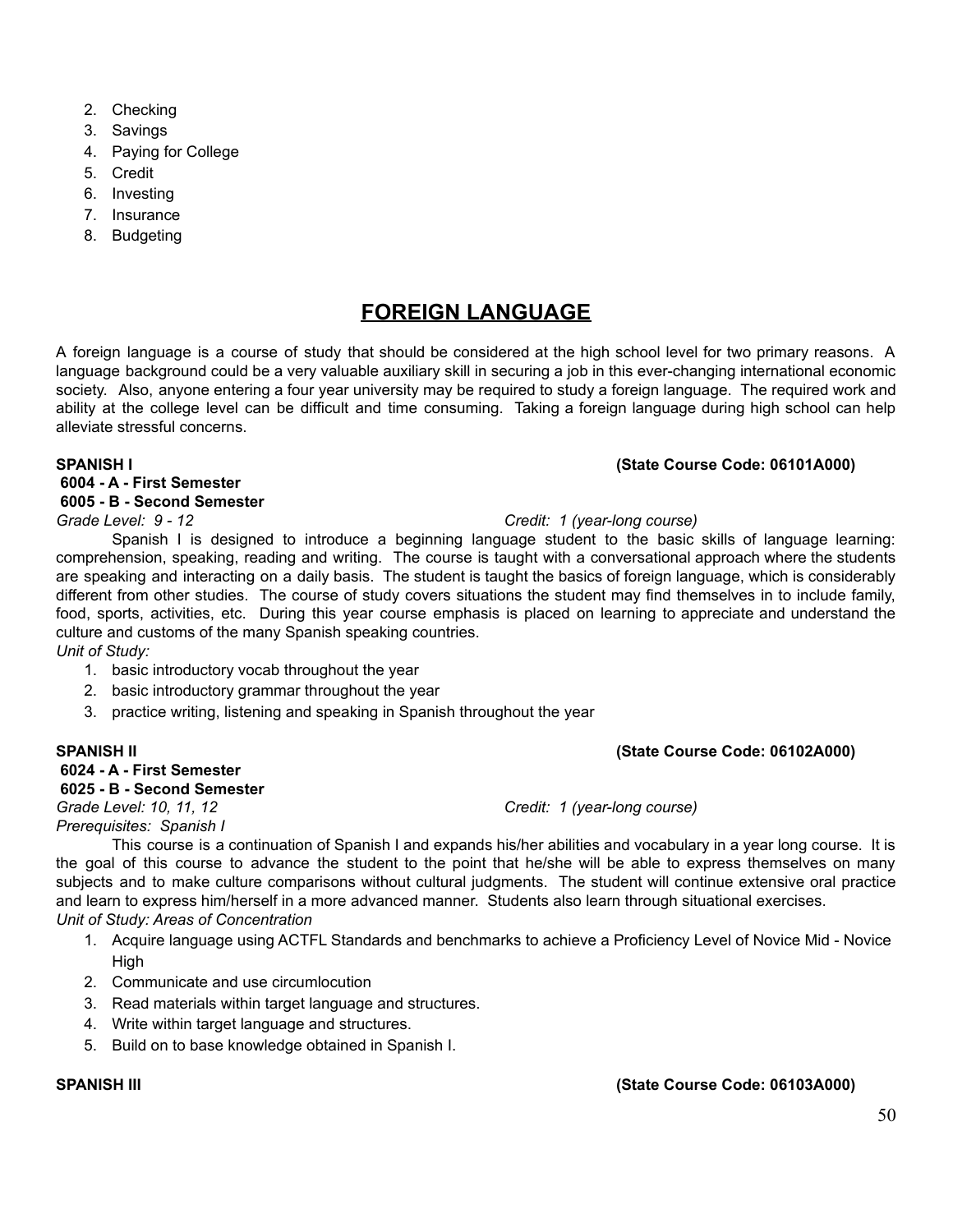#### **6044 - A - First Semester**

#### **6045 - B - Second Semester**

*Grade Level: 11, 12 Credit: 1 (year-long course) Prerequisites: Spanish I & II*

Spanish III is designed as a year-long course in preparing students for their future careers and/or university studies. This type of study will expand the student's vocabulary, improve their ability to express themselves in written Spanish and further their development of the oral skills through extensive and varied oral activities. Students will be exposed to various Spanish media.

*Unit of Study: Areas of Concentration*

- 1. Acquire language using ACTFL Standards and benchmarks to achieve a Proficiency Level of Novice High Intermediate Low
- 2. Communicate and use circumlocution
- 3. Read a variety of materials.
- 4. Write about several topics.
- 5. Build on to base knowledge obtained in Spanish II.

#### **SPANISH IV (State Course Code: 06104A000)**

# **6064 - A - First Semester**

# **6065 - B - Second Semester**

*Grade Level: 12 Credit: 1 (year-long course)*

*Prerequisites: Spanish I, II, & III*

Students taking this course will experience a review of the language from the grammatical aspect in preparation for university proficiency and CLEP exams. Special emphasis is placed on learning and using the subjunctive mood and advanced commands. In addition to the grammar review they will increase their vocabulary usage. This class will offer the student a chance to become familiar with some Spanish and Latin American Literature through the reading of short stories, dramas and excerpts from novels/newspapers and/or magazines. Emphasis is placed on oral competency and comprehension.

*Unit of Study: Areas of Concentration*

- 1. Acquire language using ACTFL Standards and benchmarks to achieve a Proficiency Level of Intermediate Low Intermediate Mid
- 2. Communicate and use circumlocution
- 3. Read a variety of materials
- 4. Write about a variety of topics
- 5. Build on to base knowledge obtained in Spanish III.

# **ART**

The department feels that everyone has the ability to have successful experiences in art. Furthermore, the department believes the creative experiences, which is the power to imagine and visualize the world around us, broadens human understanding, and encourages good taste and discrimination. Students must have a three-ringed binder that is used solely for art class (1-2 inches is acceptable.) It is also recommended that each student have a soft pencil case that can be attached into the binder.

*INTRODUCTION TO ART I & II* **(State Course Code: 05156A000)**

*Grade Level: 9-12 Credit: ½ per semester (can be a year-long course)*

*Prerequisites: None* **INTRODUCTION TO ART I 8003 - First Semester INTRODUCTION TO ART II 8005 - Second Semester**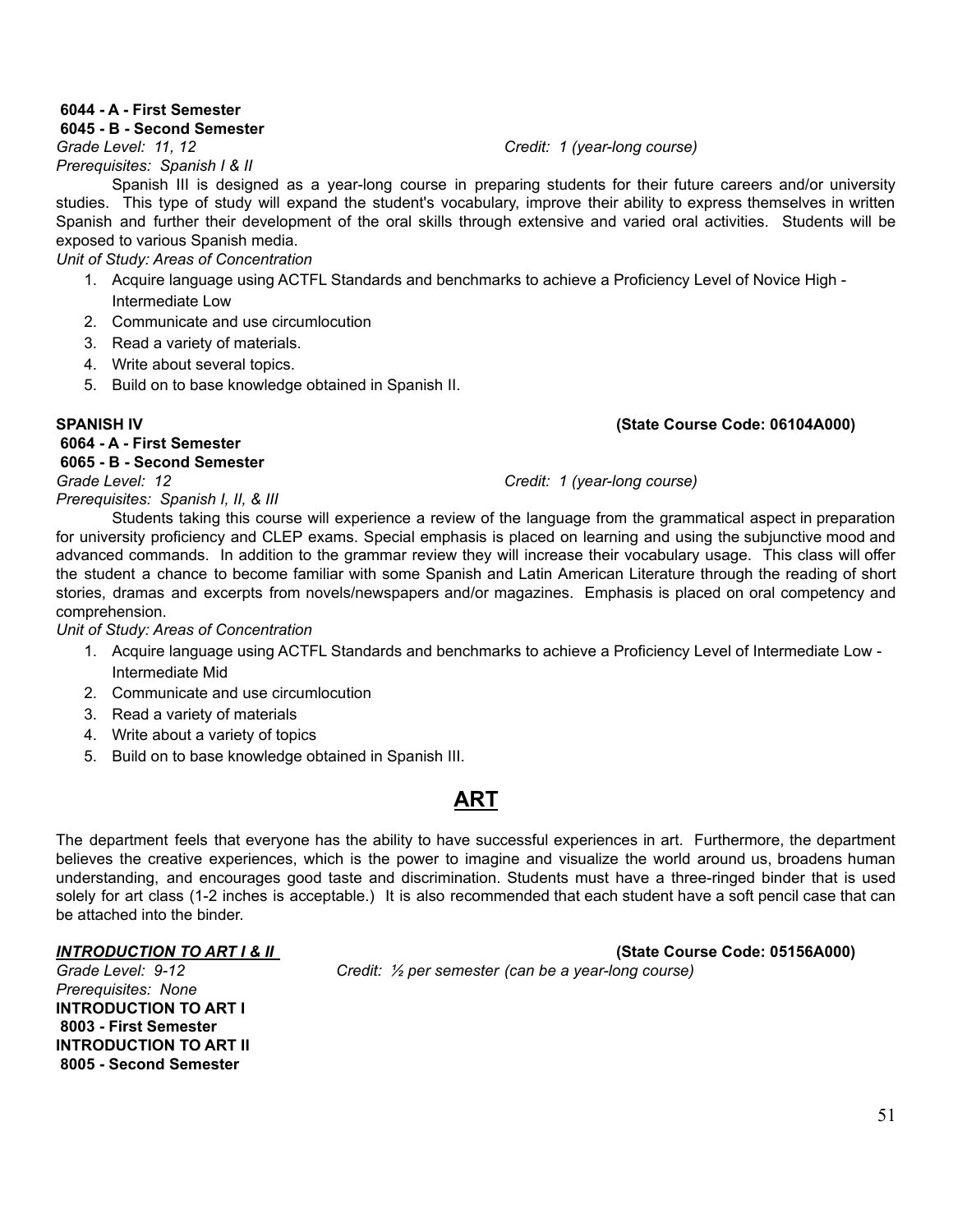**The above courses may be taken for a year or just a semester in any order.** This course is a foundation program instilling a strong basic vocabulary of technique, terms, and materials upon which students build their further studies. Projects are presented in the context of art history. A wide variety of procedures and approaches are introduced, stressing a workable solution to project assignments.

*Unit of Study:*

- 1. Elements and Principles
- 2. Contour Line
- 3. Watercolor Techniques
- 4. Gothic Architecture/Radial Design
- 5. Grid Drawing
- 6. Still-Life Drawing
- 7. Acrylic Painting Techniques
- 8. 3-D (if time allows)

#### *STUDIO ART I-VI* **(State Course Code: 05155A000)**

*Grade Level: 10-12 Credit: ½ per semester (can be a year-long course)* Prerequisites: Must have previously taken Intro to Art or Studio Art I, II, III, IV, V, & VI will cover drawing and painting. **8270 STUDIO ART I - A - First Semester**

**8271 STUDIO ART II - B - Second Semester**

**8272 STUDIO ART III - A - First Semester**

**8273 STUDIO ART IV - B - Second Semester**

### **8274 STUDIO ART V - A - First Semester**

#### **8275 STUDIO ART VI - B - Second Semester**

This class is designed for the student that enjoys art and is ready to take an advanced approach. Allows students to experiment with mixed media and subjects while taking a more creative and personal approach to their work. *Unit of Study:*

- 1) Elements of Art
- 2) Principles of Design
- 3) Line Quality/Abstraction
- 4) Human Anatomy: Bones/Muscles/Figure Study
- 5) Portraiture
- 6) Still Life
- 7) My Refuge
- 8) Social/Political/Moral topics in Art

#### **2-D Design (State Course Code: 05162A000)**

### **8226 - A - First Semester**

### *Grade Level: 9-12 Credit: ½ (semester course)*

The two-dimensional design course offers students an opportunity to learn and organize visual images through the understanding of visual elements, line, shape, tone, texture, and volume. Students examine and apply design principles such as repetition, variety, and movement. Emphasis is on simple graphic skills.

Students must have a three-ringed binder that is used solely for art class (1-2 inches is acceptable.) It is also recommended that each student have a soft pencil case that can be attached into the binder. *Unit of Study:*

- 1. Elements and Principles
- 2. Positive/Negative Space
- 3. Stylization
- 4. Checkerboard Design
- 5. Metamorphosis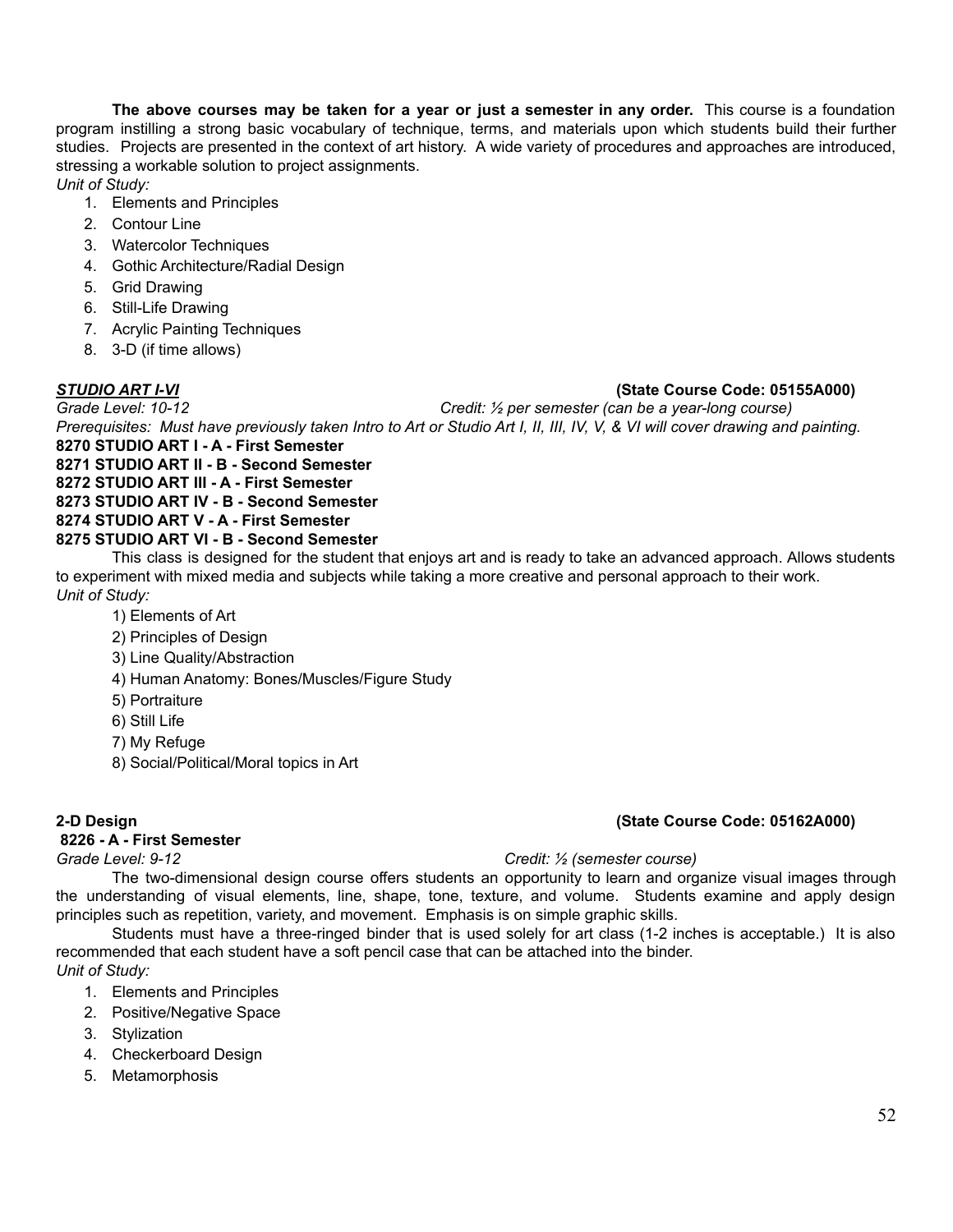- 6. Collage
- 7. Creative Color Wheel
- 8. Freestyle/Asymmetrical Design

#### **3-D DESIGN (State Course Code: 05158A000)**

#### **8230 - B - Second Semester**

*Grade Level: 9-12 Credit: ½ (semester course)*

*Perquisites: Intro to Art or 2-D Design*

Students will review the elements and principles of design and be challenged to create their ideas in a 3-dimensional form. This will include a variety of media including plaster, cardboard, clay, etc. *Unit of Study:*

- 1. Elements and Principles of Art and Design
- 2. Alexander Calder-Inspired Wire Sculpture
- 3. Enlarging Ordinary Objects
- 4. Found-Object Sculpture
- 5. Clay Techniques

#### **PORTFOLIO DEVELOPMENT (State Course Code: 05170A000)**

**8363 - A - First Semester**

**8364 - B - Second Semester**

#### *(Must have instructor's approval)*

*Grade Level: 11-12 Credit: 1 (PASS/FAIL ONLY) (year-long course)*

*Prerequisites: Introduction to Art, plus one semester of any other art class*

This class is designed for the student who wants to develop a portfolio and specialize in one or two areas of art. The course/projects will be designed through a student/teacher conference. A course of study will be determined and a contract for the work issued. Portfolio critiques and self-evaluation will be part of the class work. *Unit of Study:*

- 1. Independent Work
- *2. Usually* taken in conjunction with AP Art to allow students extra studio time to complete their portfolio

**8365 - A - First Semester**

#### **8366 - B - Second Semester (Must have instructor's approval)**

*Grade Level: 10-11 Credit: 1 (year-long course)*

*Prerequisites: At least one year of high school art AND teacher approval*

This course offers students the opportunity to begin the development of a portfolio based on the criteria for AP Studio Art. Students will be exposed to a variety of media and techniques and will be challenged to express their own ideas and interests through a collection of ongoing art work. Students who possess a strong interest in the visual arts and are seeking to further develop skill and creativity are encouraged to take this course. *Unit of Study:*

1. https://pre-ap.collegeboard.org/pdf/pre-ap-art-sampler-2018.pdf

**AP STUDIO ART I 8369 - A - First Semester 8371 - B - Second Semester AP STUDIO II (DRAWING) 8373 - A - First Semester 8374 - B - Second Semester AP STUDIO III (3-D DESIGN)**

*AP STUDIO ART I, II, & III* **(State Course Code: 05171A000)**

# 53

### **PRE-AP STUDIO ART (State Course Code: 05170A000)**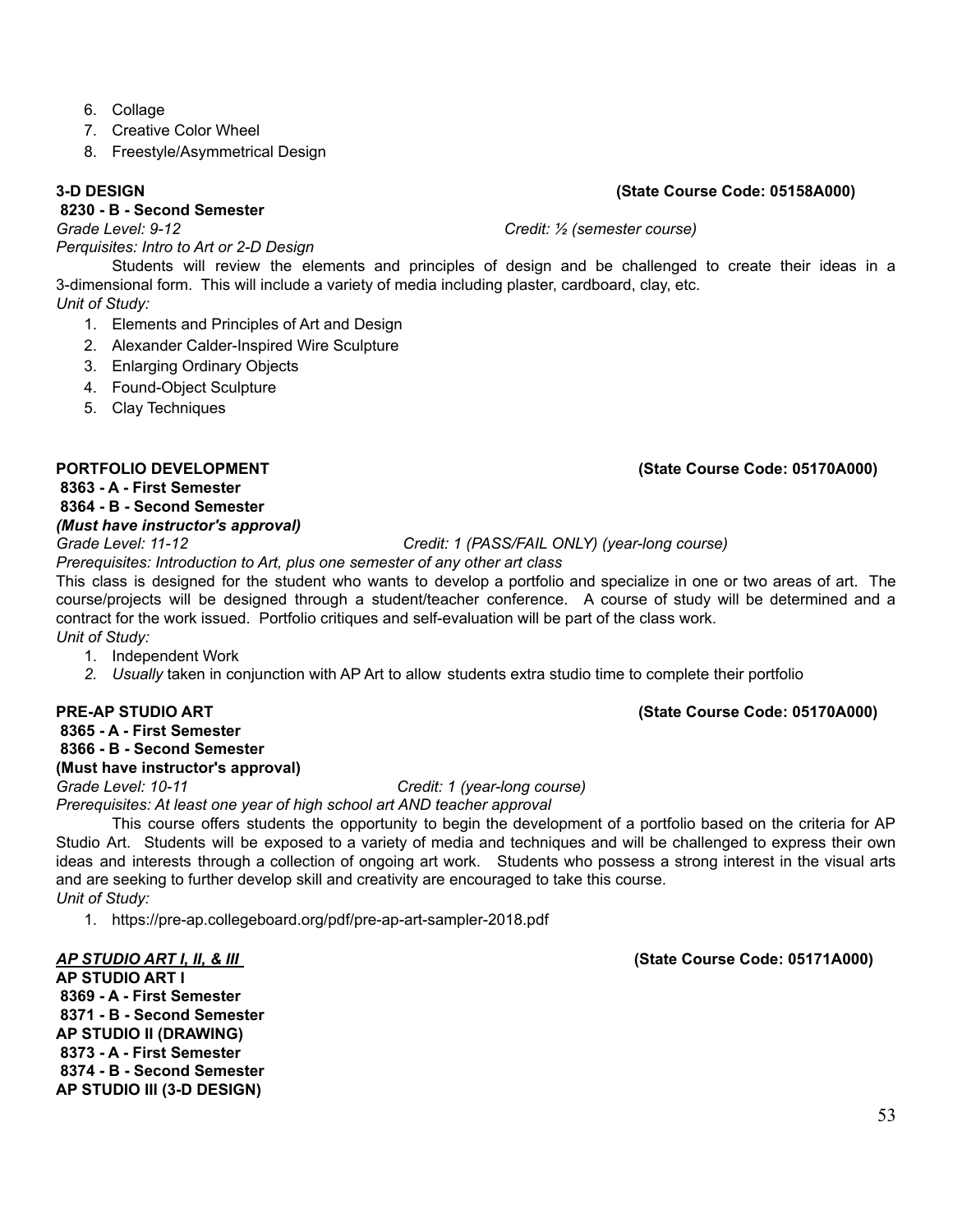#### **8375 - A - First Semester 8376 - B - Second Semester (Must have instructor's approval)**

*Grade Level: 11-12 Credit: 1 (year-long course)*

*Prerequisites: Instructor and administrative approval*

The AP Studio Art course is designed for students who are seriously interested in the practical experience of art. AP Studio Art is not based on a written examination; instead, students will develop portfolios to be submitted for evaluation at the end course. The AP Program offers three portfolios: Drawing, 2-D Design, and 3-D Design. The student must show a fundamental competence and range of understanding in visual concerns (and methods). Each of the portfolios asks the student to demonstrate a depth of investigation and process of discovery through the **Concentration** section (Section II). In the **Breadth** section (Section III), the student is asked to demonstrate a serious grounding in visual principles and material techniques. The **Quality** section (Section I) permits the student to select the works that best exhibit a synthesis of form, technique, and content. . Students are responsible for all fees associated with the AP Portfolio. (Cost of AP Portfolio is approximately \$100.)

*Unit of Study:*

1. AP Art and Design Program - AP Students | College Board

# **SPECIAL OPPORTUNITIES**

#### **DRIVER EDUCATION (State Course Code: 08152A000)**

# **7530 - A - First Semester 7535 - B - Second Semester**

*Grade Level: 9-10 Credit: ½ (semester course)*

*Classroom Fees: \$100.00 MCHS (subject to change) Plus \$20.00 State Fee (subject to change)*

Students must pass all classes the semester before they enroll in Driver Education. Classroom attendance is required. The State of Illinois requires at least 30 hours in the classroom. The state does not differentiate between excused or unexcused absences.

Students are registered for Driver Education the sophomore or freshman year according to their birth date. Students must be 15 years old and enrolled in a Driver Education class in order to obtain a permit. Driver Education is taught in two phases – classroom for 1/2 credit, and behind-the-wheel instruction for no credit.

The course is designed to introduce young drivers to the skills and knowledge needed to better operate a motor vehicle in our transportations system. Prior to completion of the semester the student will have met State of Illinois requirements in order to apply for and obtain an Illinois operator's license. Regular attendance in the course is required to meet the 30 hour state requirement.

**Reminder:**

- Students must be 15 years old and enrolled in a Driver Education class in order to obtain a permit.
- If your permit test (pay \$20 to take and when passed received your permit) is failed the first time, you have 2 more opportunities to take the test with your driver's education instructors before paying \$20 for 3 **more tries.**
- Class fees are due by a time set by the teacher (within the first month after class begins).
- If a student is failing multiple classes, they will not drive (no dresses in P.E. count towards this).

*Unit of Study: Drive Right Chapters*

- CH.1 HTS, IPDE Intro., Driving responsibilities, GDL
- CH. 2 Signs, Signals, Roadway Markings
- CH. 3 Vehicle Controls, Getting Ready to Drive, Hand Position
- CH. 4 BTW
- CH. 5 IPDE, Zone Control
- CH. 6 Emotions, Physical Senses, Temporary **Disabilities**
- CH. 7 Alcohol and Drugs
- CH. 8 Distracted Driving
- CH. 9 Gravity & Energy of Motion
- CH. 10 Intersections
- CH. 11 Pedestrians
- CH. 12 Adverse Conditions
- CH. 13 Handling Emergencies
- CH. 14 City Driving
- CH. 15 Rural Driving
- CH. 16 Highway Driving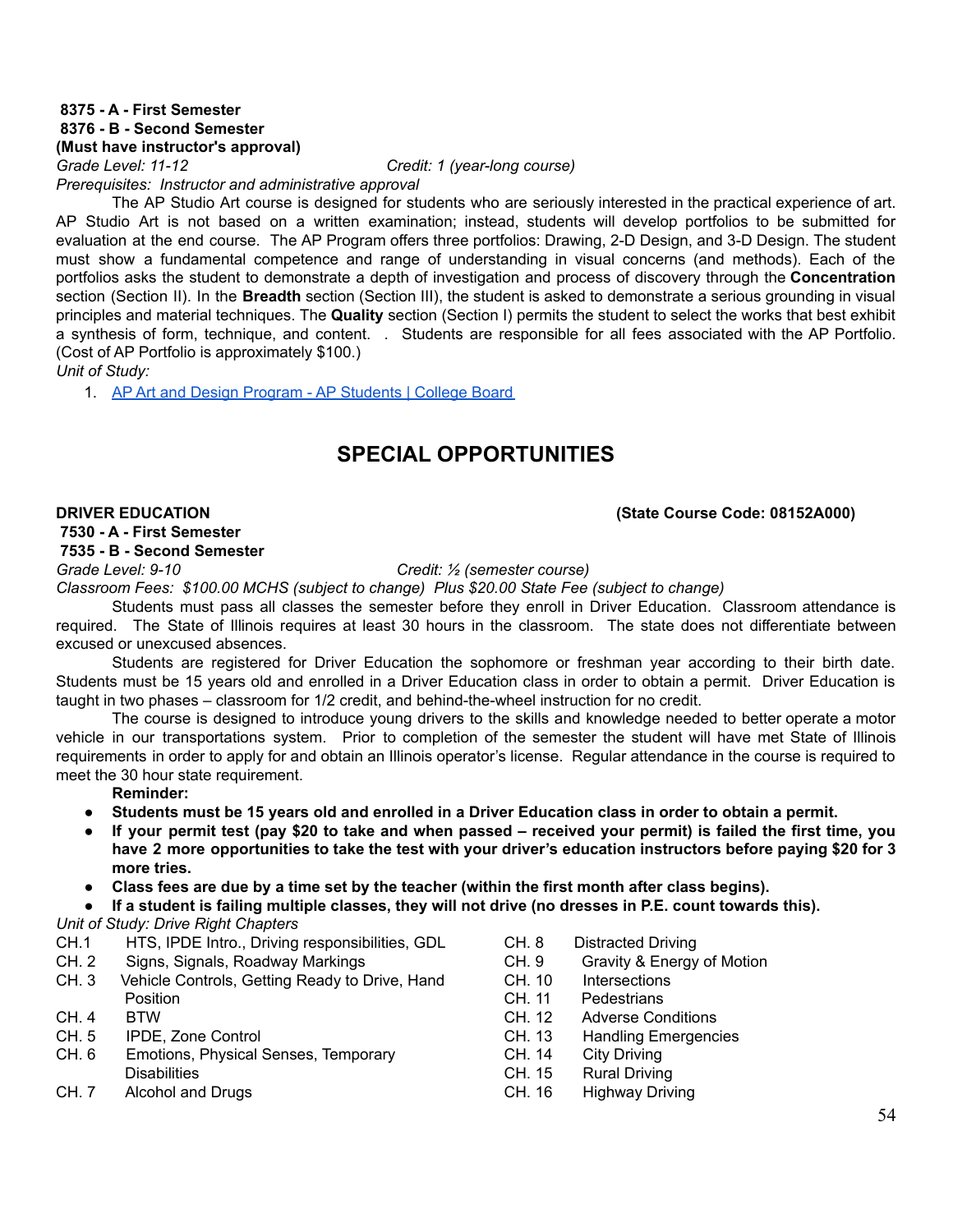#### **AUDIO/VIDEO ENGINEERING & THEATER PRODUCTION (State Course Code: 11051A001) 7777 - A - First Semester**

*Grade Level: 9-12 Credit: 1/2 (semester course)*

*Prerequisites: none*

Audio/Video Engineering & Theater Production will cover topics including live audio engineering, studio audio recording, audio post-production, live video production, studio video recording, video post-production, audio/video equipment setup and usage, as well as light design and engineering. Students will learn how to use each piece of equipment used in live theatrical productions and live video productions while serving an important role for the school district by engineering productions and streaming events. This class requires students to offer their time outside of class to cover or engineer events.

*Unit of Study:*

- 1. Live and Prerecorded Video Production
- 2. Lighting Design and Control
- 3. Sound Design and Control
- 4. Video and Audio Post-Production

### **PHOTOGRAPHY/YEARBOOK (State Course Code: 12001A001)**

**5019 - First AND Second Semester** *Grade Level: 10-12 (9th with Teacher Approval only) Credit: 1 (year-long course) Prerequisite: At least one semester of Art OR with Teacher Approval Equipment Required:*

*SD Memory Card*

*Digital Camera (Digital SLR cameras are useful, but not necessary).*

This course teaches students basic photography techniques using manual setting on Canon and Nikon DSLR cameras. Students will also learn the fundamental skills needed to build a successful school yearbook. Editing programs and creating layouts using computer technology are a major part of the class, as well as the business aspects of advertising and book sales.

Students will be required to do some work outside of class time and will be assigned to specific tasks. There will be additional opportunities for creative freedom with subject matter, editing options and layouts. Please contact the instructor if you have questions.

#### **8502 - SPECIAL NEEDS 9502 - SPECIAL NEEDS**

*Grade Level: 9 - 12 Credit: Open*

*Prerequisites: MDC/IEP multi-disciplinary conference/Individual Ed. Plan*

Students who qualify may receive credit through the special needs program. Training is available in academic subject areas as well as work experience. Some students may also qualify for Secondary Transitional Experience Program (STEP). This program is designed to improve vocational skills, self confidence, and work habits. Up to two hours per day are allowed for selected students to work on or off campus. Off campus positions must be within the Aledo/Joy business community.

**SUPPORT SERVICES (State Course Code: 22006A000) 999011 (first year taking) - A - First Semester 999012 (first year taking) - B - Second Semester SUPPORT SERVICES II NC 999021 (2 nd - 4 th year taking) - A - First Semester**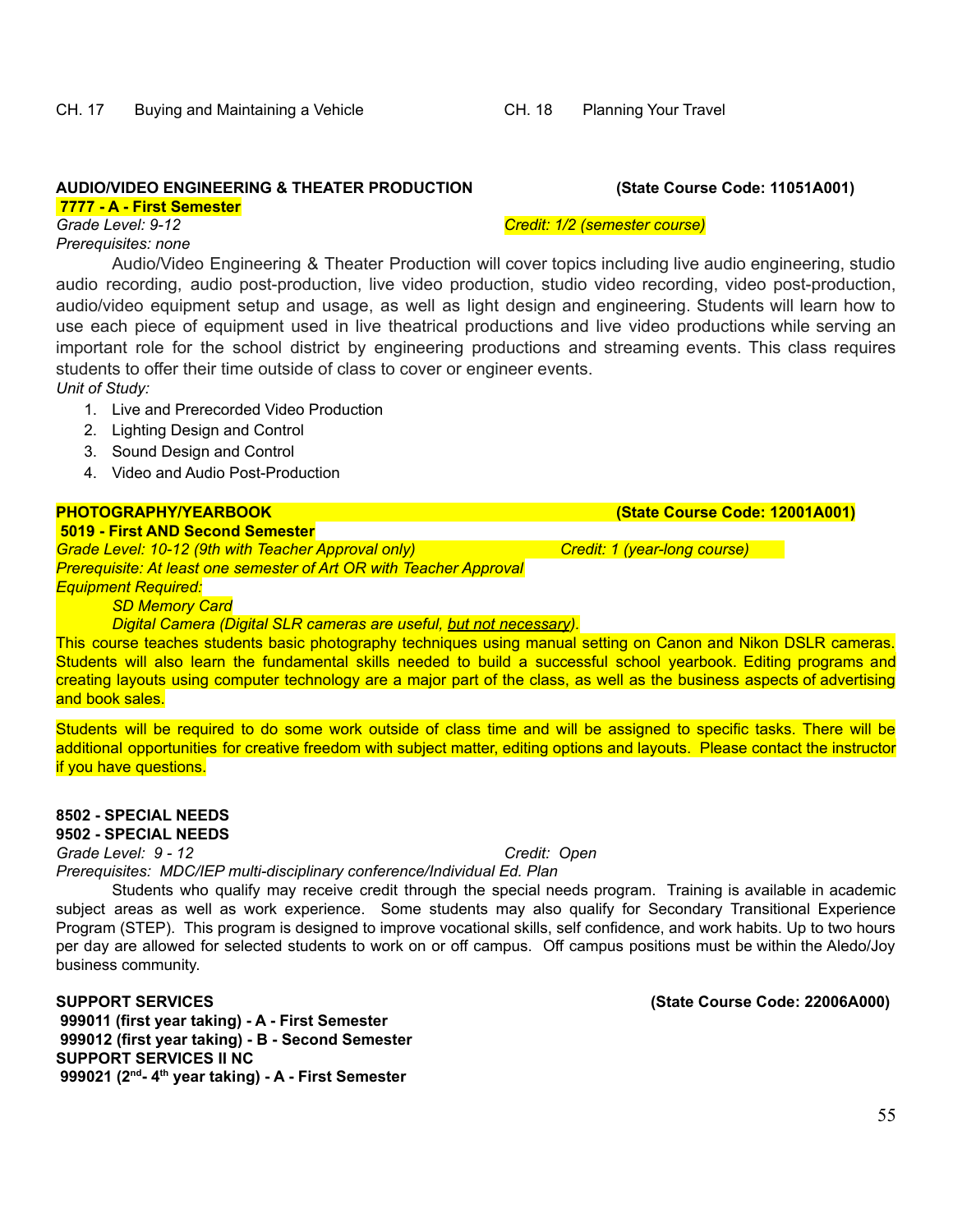### **999022 (2 nd - 4 th year taking) - B - Second Semester**

(Pass/Fail credit, Counts towards graduation but does not count toward GPA) Pass/Fail credit may be earned for 1 year only.

*Grade Level: 9, 10, 11, 12 Credit 1*

*Prerequisites: Administrative Approval*

This course is designed for students who are in need of extra help organizing and preparing for the rigors of high school curriculum. Its purpose is to provide additional support for students who need help with basic grade level skills. Support Services is open to students in every grade; however may only be taken for credit one year. This is a Pass/Fail class and does not count toward GPA.

#### **STUDY HALL (State Course Code: 22006A000)**

### **999997 - A - First Semester**

**999998 - B - Second Semester**

*Grade Level: 9 - 12 Credit: Zero*

*Prerequisite: May only have one year long study hall per school year.*

Study hall is designed to provide a quiet environment for students to complete homework. Students may use the LRC and computers as space and supervision is available.

#### **CREATIVE GUIDED CHILD ACTIVITIES - (K - 8) (State Course Code: 19198A000)**

#### **9922 - First and/or Second Semester**

*(Pass/Fail credit, Counts towards graduation but does not count toward GPA)*

*Grade Level: 12 Credit: 1 or 1/2 (Pass/Fail credit)*

This course is designed to acquaint them with the major theories and concepts about play and creativity through related instruction, actual teaching and working with children in a school based setting. The students will apply their understanding and learn interaction techniques with children in a way that enhances child development. The students will learn to construct play environments and plan activities which promote creativity. The techniques of observation, participation, planning and evaluation of the children as individuals and as a group will assist the students in hands-on application. The students will be in a supervised classroom. Contact the counselor's office for additional information.

#### **CADET TEACHING - (9 - 12), ½ credit per semester (State Course Code: 19199A000)**

#### **9929 - A - First Semester**

#### **9930 - B - Second Semester**

*(Pass/Fail credit, Counts towards graduation but does not count toward GPA)*

*Grade Level: 12 Credit: 1 or 1/2 (Pass/Fail credit)*

Cadet teacher is a semester long assignment. The work of the cadet teacher is to perform specific tasks for the classroom teacher to whom they are assigned. The goal is for the cadet teacher to assist the teacher in creating an effective learning atmosphere. Students are assigned to cadet teaching if their course requirements are met and their schedule permits. Contact the counselor's office for additional information.

#### **ON-LINE ILLINOIS VIRTUAL SCHOOL COURSES**

#### **9940 - First and/or Second Semester**

*Grade Level: 11, 12 Credit: ½ credit per semester Fees: \$250*

*Prerequisite: Administrative approval*

A limited number of on-line instructor led courses will be available at Mercer County High School through the Illinois Virtual School Program. Course work will be offered on a limited basis to students in grades 11 and 12. The on-line courses will be taught by federally designated, highly-qualified teachers and will offer high school credit. *Students* and parents are entirely responsible for all course related expenses for each semester. For more information and a list of *courses offered please contact the counselor's office at 309-582-2223 Ext. 3.*

#### **ON-LINE COLLEGE CLASSES**

56